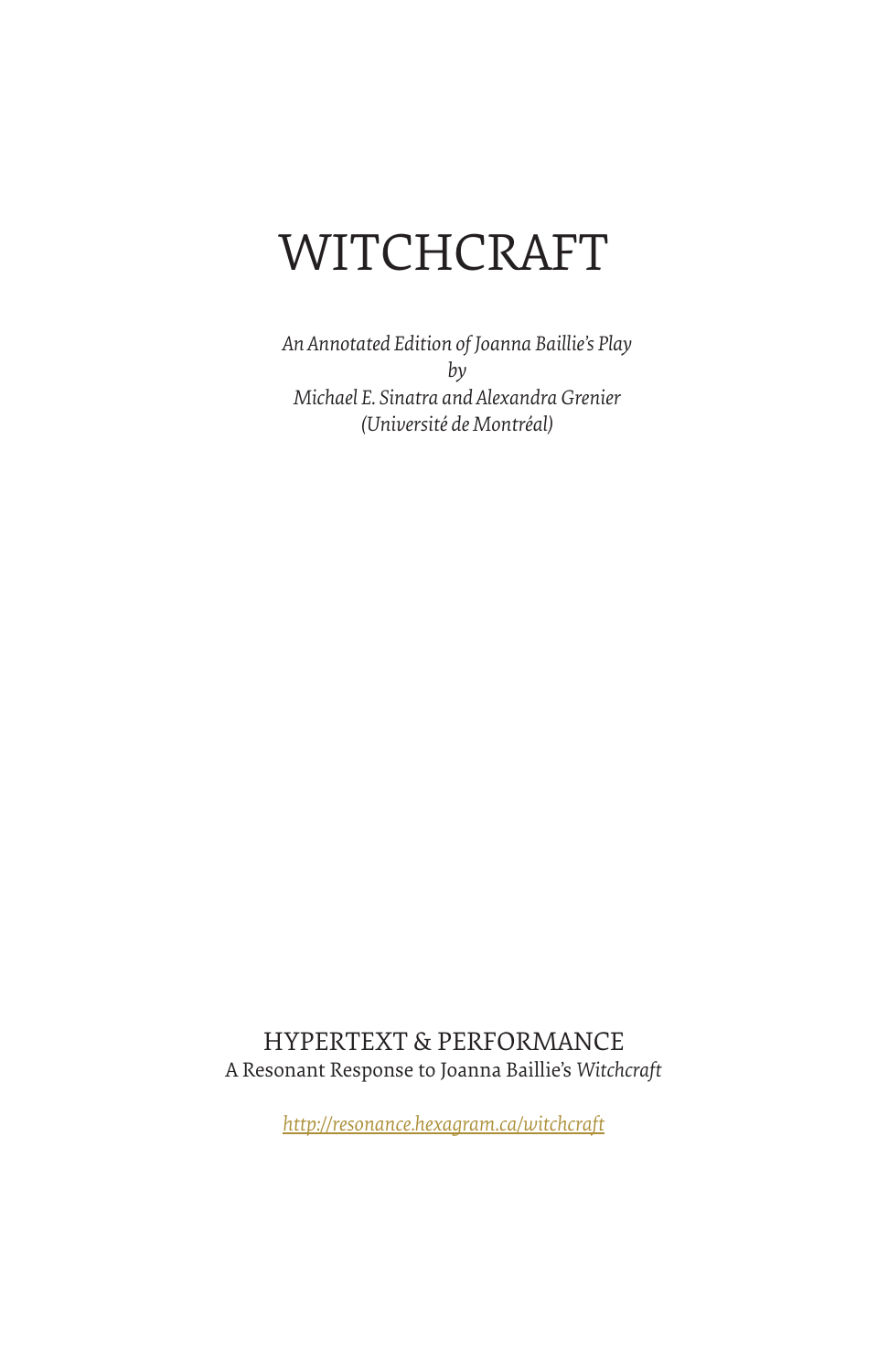# TABLE OF CONTENTS

#### [Headnote](#page-2-0)

- [ACT I](#page-4-0)
- [ACT II](#page-18-0)
- [ACT III](#page-27-0)
- [ACT IV](#page-35-0)
- [ACT V](#page-45-0)
- [Back matter](#page-55-0)

# VIDEO REFERENCES

- *[Watch Dungarren's soliloquy.](#page-9-0)*
- *[Watch Witches on the Moor.](#page-9-0)*
- *[Watch Sick Child.](#page-15-0)*
- *[Watch Grizeld Bane's Second Spell.](#page-20-0)*
- *[Watch Anderson & Bawldy's scene.](#page-23-0)*
- *[Watch Annabella's scene.](#page-26-0)*
- *[Watch Grizeld Bane & Annabella's scene.](#page-46-0)*
- *[Watch Fatheringham scene.](#page-54-0)*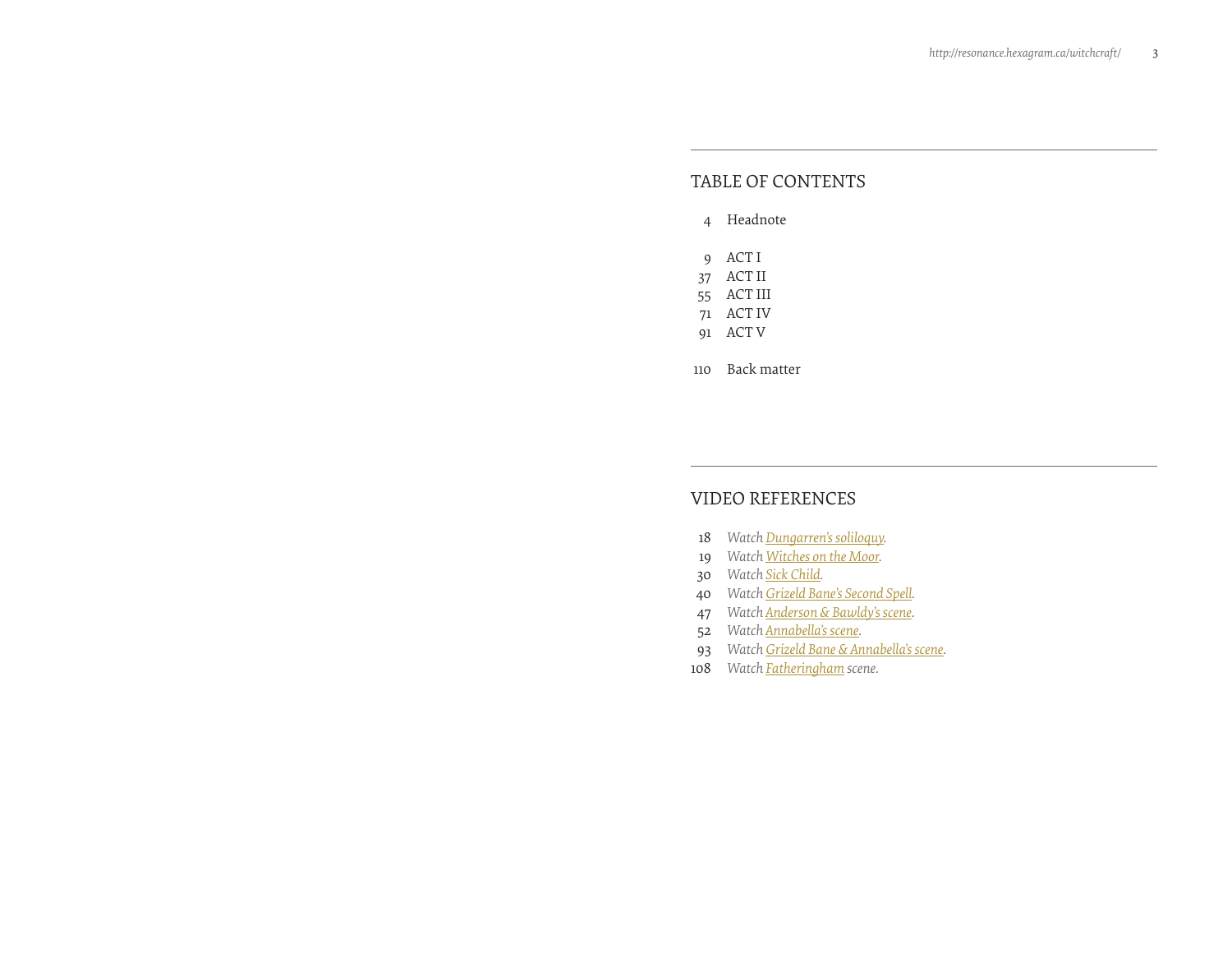# Headnote

<span id="page-2-0"></span>Joanna Baillie (1762-1851) was born in Bothwell, Lanarkshire, Scotland. Her father was a reverend and her mother was related to the poet John Hunter. In 1778, Baillie's father died, leaving the family with barely anything. Five years later, Matthew Baillie, Joanna's brother, inherited from his uncle William Hunter of a property in London on Windmill Street. The next year, Baillie moved to her brother's new home and was introduced to the world of salon through her aunt, Anne Hunter. It is at that time that she met several key members of the Bluestocking circle, especially Frances Burney, Elizabeth Carter and Elizabeth Montague.

In 1790, Baillie published a collection of poems written in blank verse titled *Poems: Wherein it is Attempted to Describe Certain Views of Nature and of Rustic Manners*. She begins to work on *Plays on the Passions* the following year. It would become a lifetime project. The first series of *Plays on the Passions* was published anonymously in 1798. In her famous introduction, Baillie explains to the reader that it is her intent to write a tragedy and a comedy delineating a passion and to illustrate the process through which passion influences the human mind, conduct and behaviour. Her approach to theatre is thus very analytical, where the human mind and the passions are carefully constructed and the progression of the passion is finely detailed. This style was controversial since contemporary theatre was not made for this level of characters introspection and when Baillie's plays were staged, they were often not a financial success. However, readers very much appreciated her plays since they were able to follow the minute changes in characters. This has lead critiques to label her a closet dramatist, although, through her plays, she fought to change theatre's rules and manners.

In 1836, she publishes three volumes of miscellaneous dramas, including the play *Witchcraft*. Aesthetically, the play keeps the subtlety of the *Plays on the Passions* and avoids the mannerism of contemporary theatre. Set at the end of the witch hunt, *Witchcraft* describes how fear and gossip spread in a small community and how fast a group of people can fall into hysteria. This is not without recalling the 1692 Salem witch trials, and in the twentieth century, Arthur Miller's 1952 play *The Crucible*. It must be said that, like Salem, Scotland's history is tied with witchcraft and the uncanny. It is the perfect setting for witches, monsters or apparitions, as proven from the many literary works using Scotland as the home of the uncanny, from Shakespeare's *Macbeth* to the novels like Mary Shelley's *Frankenstein* or James Hogg's *Confessions of a Justified Sinner*. According to *The Survey of Scottish Witchcraft*, near 4,000 people were accused of witchcraft between 1560 and 1740 and went through phases of collective hysteria concerning witchcraft.<sup>1</sup> The Scottish Witchcraft Act was finally repealed in 1736, alongside the British Act. It must be noted that witchcraft did not ceased to be a crime: after 1736, someone could be prosecuted for "pretended witchcraft" although the maximum penalty was of a year of imprisonment.

The editors would like to thank the whole team behind this project, especially Joanna Donehower for their help and work compiling information and context about Joanna Baillie and witchcraft in Scotland.

<sup>1</sup> http://www.shc.ed.ac.uk/Research/witches/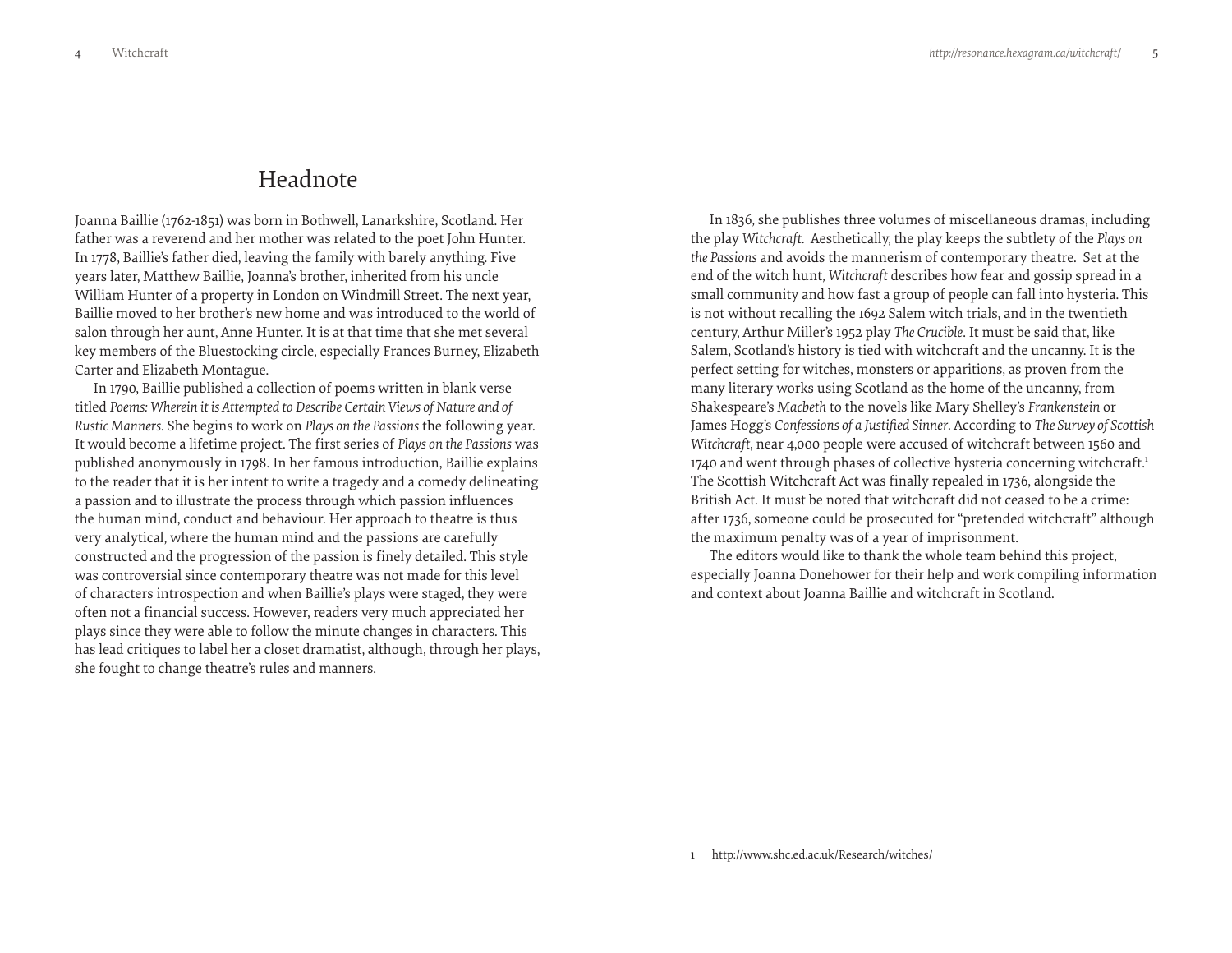# WITCHCRAFT:

# A TRAGEDY IN PROSE. IN FIVE ACTS.

# PERSONS OF THE DRAMA.

Robert Kennedy of Dungarren (commonly called Dungarren). Murrey. Rutherford , Minister of the Parish. Fatheringham , Friend of Murrey. The Sheriff of Renfrewshire. The Baillie or Magistrate of Paisley. Black Bawldy , the Herdboy of Dungarren. Anderson , the principal Domestic of Dungarren. Wilkin , an Idiot. Crowd, Jailor, Landlord, &c.

Lady Dungarren (commonly so called), Mother of Robert Kennedy. Violet , Daughter of Murrey. Annabella , the rich Relation of Lady Dungarren. Grizeld Bane , reputed Witch. Mary Macmurren , reputed Witch. Elspy Low , reputed Witch. Phemy , Maid to Annabella. Nurse, Maidservants, Crowd, &c.

Scene in Renfrewshire<sup>2</sup>, in Scotland.

<sup>2</sup> A former county of west central Scotland, on the Firth of Clyde, divided into Renfrewshire and East Renfrewshire.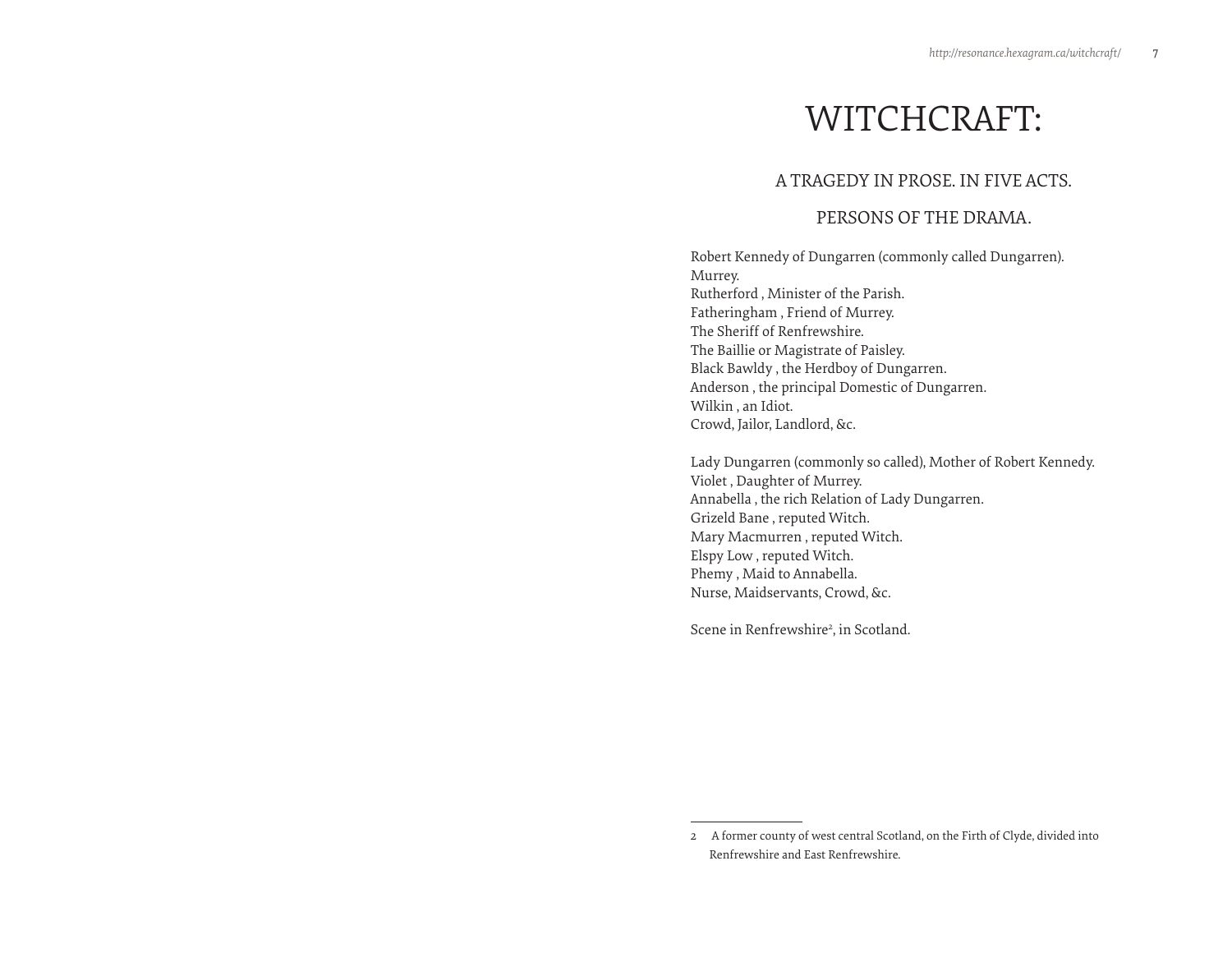# ACT I

# <span id="page-4-0"></span>SCENE I

*A Parlour in the House or Tower of Dungarren. Enter* Lady Dungarren *and* Annabella*, by different sides.*

ANNABELLA. You must be surprised, my dear cousin, at my unexpected return.

- LADY DUNGARREN. I will frankly confess that I am. How did you find your friends in Glenrowan<sup>3</sup>?
- ANNABELLA. With their house full of disagreeable visiters and discomfort: another day of it would have cast me into a fever; so I will trespass on your hospitality a week longer, knowing how kindly disposed you have always been to the child of your early friend.
- LADY DUNGARREN. It would be strange, indeed, if the daughter of Duncan Gordon were not welcome here.

ANNABELLA. How has poor Jessie been since I left you?

- LADY DUNGARREN. *[Shaking her head]*. I have but a sorrowful account to give of her.
- ANNABELLA. Had she any rest last night? Does she look as wildly as she did? Were any strange noises heard in the chamber during the night?
- LADY DUNGARREN. Ay; noises that made me start and tremble, and feel a horrid consciousness that some being or other was in the room near me, though to the natural eye invisible.
- ANNABELLA. What kind of sounds were they? Why did you think they were so near you?

<sup>3</sup> A town in the Scottish Highlands.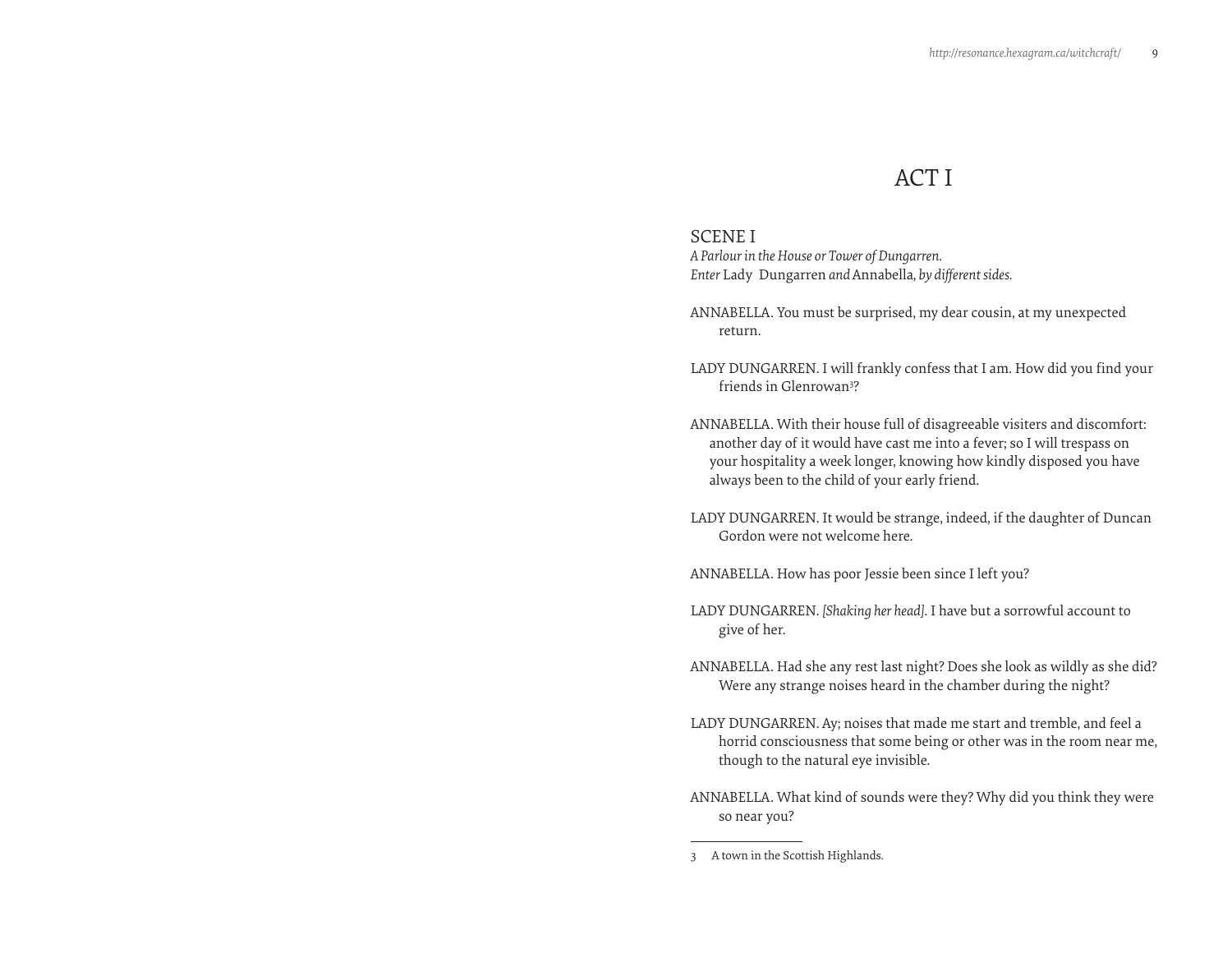LADY DUNGARREN. I was sitting by the table, with my head resting on my hand, when the door leading from the back staircase, which I am certain I had bolted in the evening, burst open.

ANNABELLA. And what followed?

- LADY DUNGARREN. I verily<sup>4</sup> thought to see some elrich<sup>5</sup> form or other make its appearance, and I sat for some moments rivetted to my chair, without power to move hand or foot, or almost to breathe.
- ANNABELLA. Yet you saw nothing?

LADY DUNGARREN. Nothing.

ANNABELLA. And heard only the bursting of the door?

LADY DUNGARREN. Only that for a time: but afterwards, when I listened intently, I heard strange whisperings near me, and soft steps, as of unshod feet, passing between me and the bed.

#### ANNABELLA. Footsteps?

LADY DUNGARREN. Ay; and the curtains of the bed began to shake as if touched by a hand, or the motion of some passing body. Then I knew that they were dealing with my poor child, and I had no power to break the spell of their witchcraft, for I had no voice to speak.

ANNABELLA. You had no power to speak?

- LADY DUNGARREN. No; though the Lord's prayer was on my lips, I was unable to utter it.
- ANNABELLA. Heaven preserve us! what a dreadful situation you were in! Did the poor child seem to notice any thing?
- LADY DUNGARREN. I cannot say how she looked when the door burst open; but as soon as I could observe her, her eyes were wide open, gazing

fixedly, as if some ugly visage were hanging over her, from which she could not turn away, and presently she fell into a convulsion, and I at that instant recovered my voice and my strength, and called nurse from her closet to assist her.

ANNABELLA. What did nurse think?

- LADY DUNGARREN. Nurse said she was sure that both Grizeld Bane and Mary Macmurren had been in the room. And this I will take my oath to, that afterwards, when she fell quiet, she muttered in her sleep, in a thick untuneable voice, and amongst the words which she uttered, I distinctly heard the name of Mary Macmurren.
- ANNABELLA. What an awful thing it is if people can have power from the evil spirit to inflict such calamity!

LADY DUNGARREN. Awful indeed!

ANNABELLA. How can they purchase such power?

LADY DUNGARREN. The ruin of a Christian soul is price enough for any thing. Satan, in return for this, will bestow power enough to do whatever his bondswoman or bondsman listeth.

ANNABELLA. Yet they are always miserable and poor.

LADY DUNGARREN. Not always; but malignant gratifications are what they delight in, and nothing else is of much value to them.

ANNABELLA. It may be so:  $-$  it is strange and fearful!

LADY DUNGARREN. I must go to my closet now, and mix the medicine for poor Jessie, to be ready at the proper time; for I expect the minister to pray by her to-night, and would have every thing prepared before he comes.

*[Exit].*

ANNABELLA. *[Alone, after a thoughtful pause.]* Ay, if there be in reality such supernatural agency, by which a breast fraught with passion and

<sup>4</sup> Truly.

<sup>5</sup> Ghastly.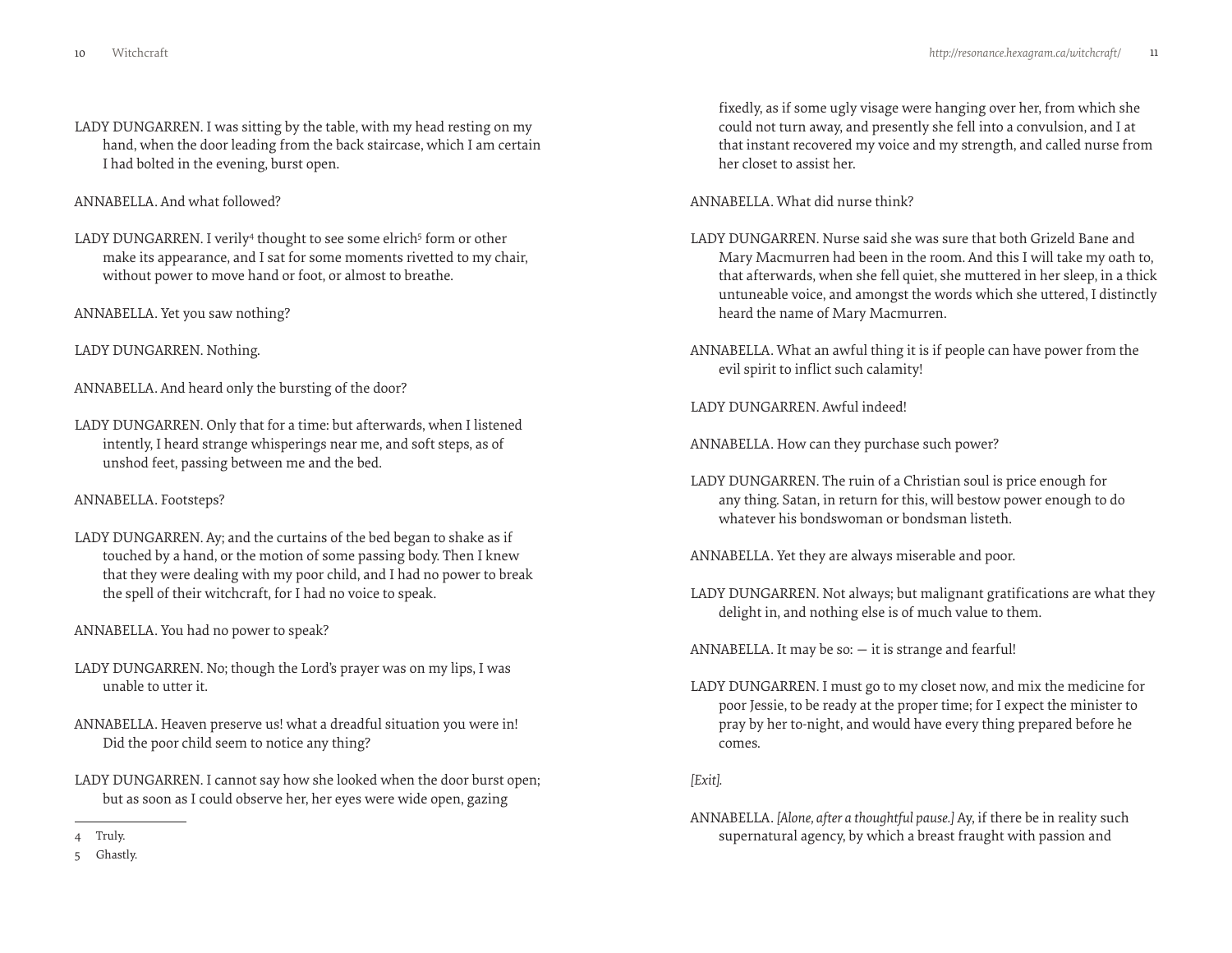misery may find relief. *[Starting back.]* Dreadful resource! I may not be so assisted. *[After walking to and fro in great perturbation.]* Oh, Dungarren, Dungarren! that a paltry<sup>6</sup> girl, who is not worthy to be my tirewoman<sup>7</sup>, the orphan of a murderer — a man disgraced, who died in a pit and was buried in a moor; one whose very forehead is covered with blushing shame when the eye of an irreproachable gentlewoman looks upon her; whose very voice doth alter and hesitate when a simple question of her state or her family is put to her, — that a creature thus naturally formed to excite aversion and contempt should so engross thy affections! It makes me mad! — "May not be so assisted!" Evil is but evil, and torment is but torment!  $-$  I have felt both  $-$  I have felt them to extremity? what have I then to fear?

*[Starts on hearing the door open behind her, as Phemy enters.]*

Who is there?

PHEMY. Only me, madam.

ANNABELLA. What brings thee here?

PHEMY. I came to know if you will trust the Glasgow carrier, who is just come for the orders of the family, with your commission to the silk shop.

ANNABELLA. What art thou telling me?

PHEMY. Of your commission to the silk shop.

ANNABELLA. I don't understand thee.

PHEMY. The additional yards of silk that are wanted.

ANNABELLA. I want none, fool! Thy wits are bewildered.

PHEMY. Not my wits, Madam. What will you please to have, then, for the trimming of your new mantua<sup>8</sup>?

ANNABELLA. Newt<sup>9</sup> skins and adder<sup>10</sup> skins, an thou wilt.

PHEMY. That might do for a witch's gown, indeed: Grizeld Bane might have a garniture of that sort.

ANNABELLA. What dost thou know of Grizeld Bane?

PHEMY. Stories enow<sup>11</sup>, if they be true. It is she, or Mary Macmurren, who has, as they say, bewitched the poor young lady here; and it was a spell cast by her, that made the farmer's pretty daughter fall over the crag<sup>12</sup> and break her leg, the week before her wedding.

ANNABELLA. Before her wedding?

PHEMY. Yes, truly, Madam; and no wedding at all will ever follow such an untoward mischance.

ANNABELLA. Who told thee this?

PHEMY. Everybody tells it, and knows it to be true. — *[After a pause.]* But the carrier is waiting. — She does not heed me. *[Aside.]* What is the matter, Madam? Are you not well?

ANNABELLA. *[Rousing herself suddenly.]* Dost thou know Grizeld Bane?

PHEMY.Heaven forfend!13

ANNABELLA. Dost thou know where she lives?

PHEMY. Somewhere not far distant, I believe: Black Bawldy the herd knows her den well enough.

ANNABELLA. Is he in the house at present?

- 9 A small slender-bodied amphibian.
- 10 A small venomous Eurasian snake; it is the only poisonous snake in Britain.
- 11 Enough.
- 12 A steep or rugged cliff or rock face.
- 13 "Heaven (or God) forfend" is an expression of dismay or horror at the thought of something happening.

<sup>6</sup> Very small.

<sup>7</sup> A lady's maid.

<sup>8</sup> A woman's loose gown of a kind fashionable during the  $17<sup>th</sup>$  and  $18<sup>th</sup>$  centuries.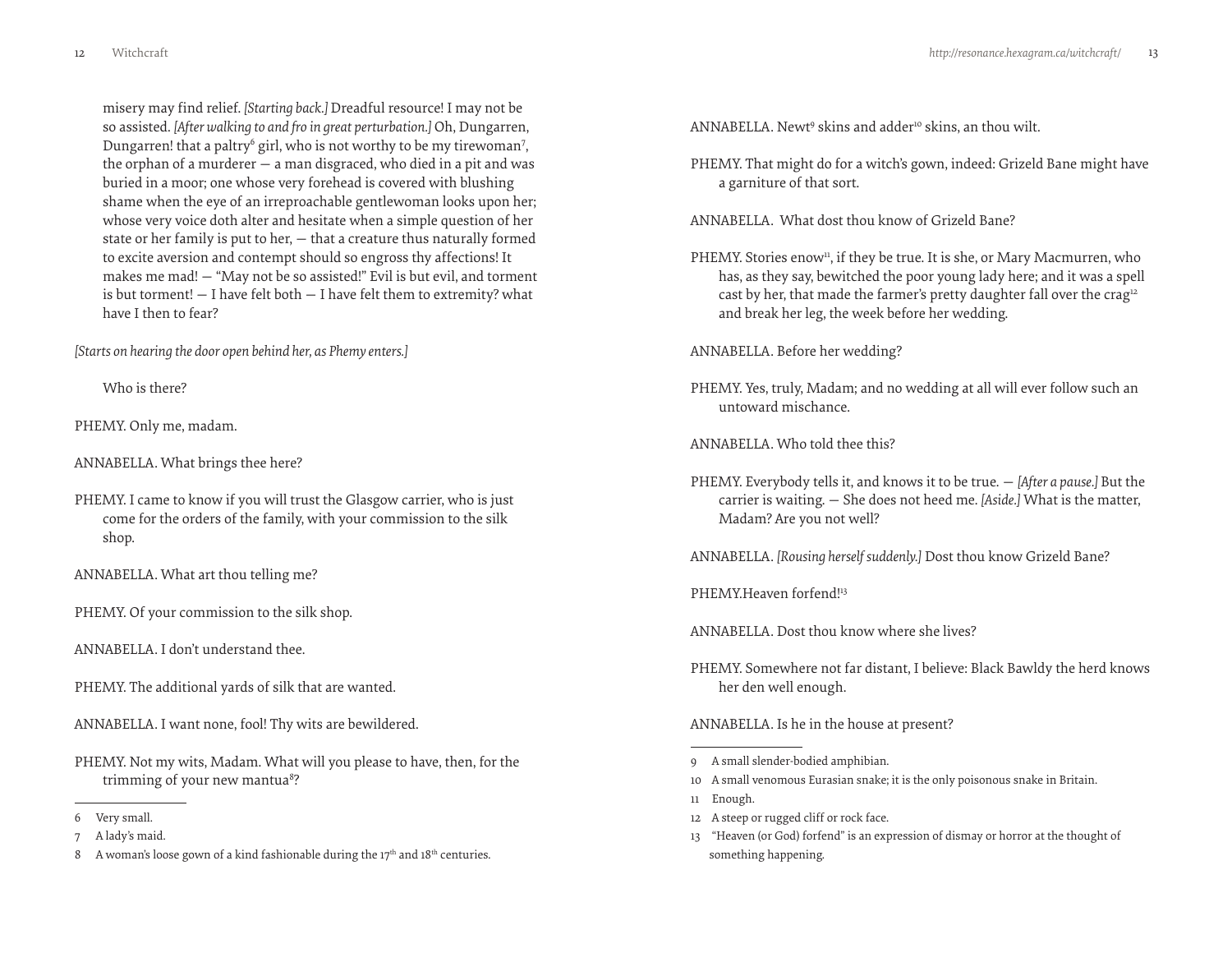- PHEMY. Very likely; for this is the time when his cows are brought in for the milking.
- ANNABELLA. Go find him, if thou canst, and send him to me immediately.

#### *[Exit Phemy.]*

If there be a spell to break wedlock, and to break affection also, it were well worth its purchase at any price; yea, though the soul's jeopardy were added to the gold.

*Re-enter* Phemy*, followed by* Bawldy*.*

- PHEMY. I had not far to seek for him: he stood waiting in the passage, for the cooling of his brose $44$ .
- ANNABELLA. Come nearer, Bawldy. Dost thou know where Grizeld Bane lives?
- BAWLDY. Ay, that I do, to my cost. She and her black cat, too, live owre near my milk kye. Brindleand Hawky gi' but half the milk they should gi', and we wat weel whare the ither half gangs to.
- ANNABELLA. Never mind that, my good lad! Hie to her immediately, and tell her to come to me.

#### BAWLDY. To you, Leddy?

ANNABELLA. Yes: to come to me without loss of time. — There is money for thee. *[Giving money.]* Do thy errand speedily and secretly: let nobody know that I have sent thee.

BAWLDY. An' she's to come to you here, hidlings,<sup>15</sup> as it war?

ANNABELLA. Yes, Bawldy; and when she comes, let her wait for me in the cattle shed, by the wood, and I'll meet her there. Dost thou understand me, man? Go quickly.

BAWLDY. The night, Leddy?

ANNABELLA. Yes, to-night. Why dost thou look so scared?

BAWLDY. I darna gang to her at night. — Gude be wi' us! an I war to find her at her cantrips<sup>16</sup>, I had better be belaired in a bog, or play coupcarling owre the craig o' Dalwhirry.

ANNABELLA. She must be very terrible to make thee so afraid.

- BAWLDY. When she begins to mutter wi' her white wuthered lips, and her twa gleg<sup>17</sup> eyen are glowering like glints o' wildfire frae the hollow o' her dark bent brows, she 's enough to mak a trooper quake; ay, wi' baith swurd and pistol by his side.  $-$  No, no, Leddy! the sun maun<sup>18</sup> be up in the lift whan I venture to her den.
- ANNABELLA. Thou wilt get there before it be dark, if thou make good speed.
- BAWLDY. No, though I had the speed o' a mawkin<sup>19</sup>. It is gloaming already; black clouds are spreading fast owre the sky, and far-off thunner is growling. There is a storm coming on, and the fiends o' the air are at wark; I darna gang till the morning.
- ANNABELLA. Timid loon! retire then, and go in the morning. But see that thou keep the secret. I'll give thee more money, if thou prove trusty and diligent.

#### *[Exit Bawldy.]*

PHEMY. The carrier will set off in a trice<sup>20</sup>, Madam.

ANNABELLA. Let him go.

PHEMY. And no orders given?

- 16 A mischievous act.
- 17 Sharp eye.
- 18 Must.
- 19 An archaic or dialect name for a cat; a variant of malkin.
- 20 Very quickly.

<sup>14</sup> A kind of porridge made with oatmeal or dried peas and boiling water or milk. 15 In secret.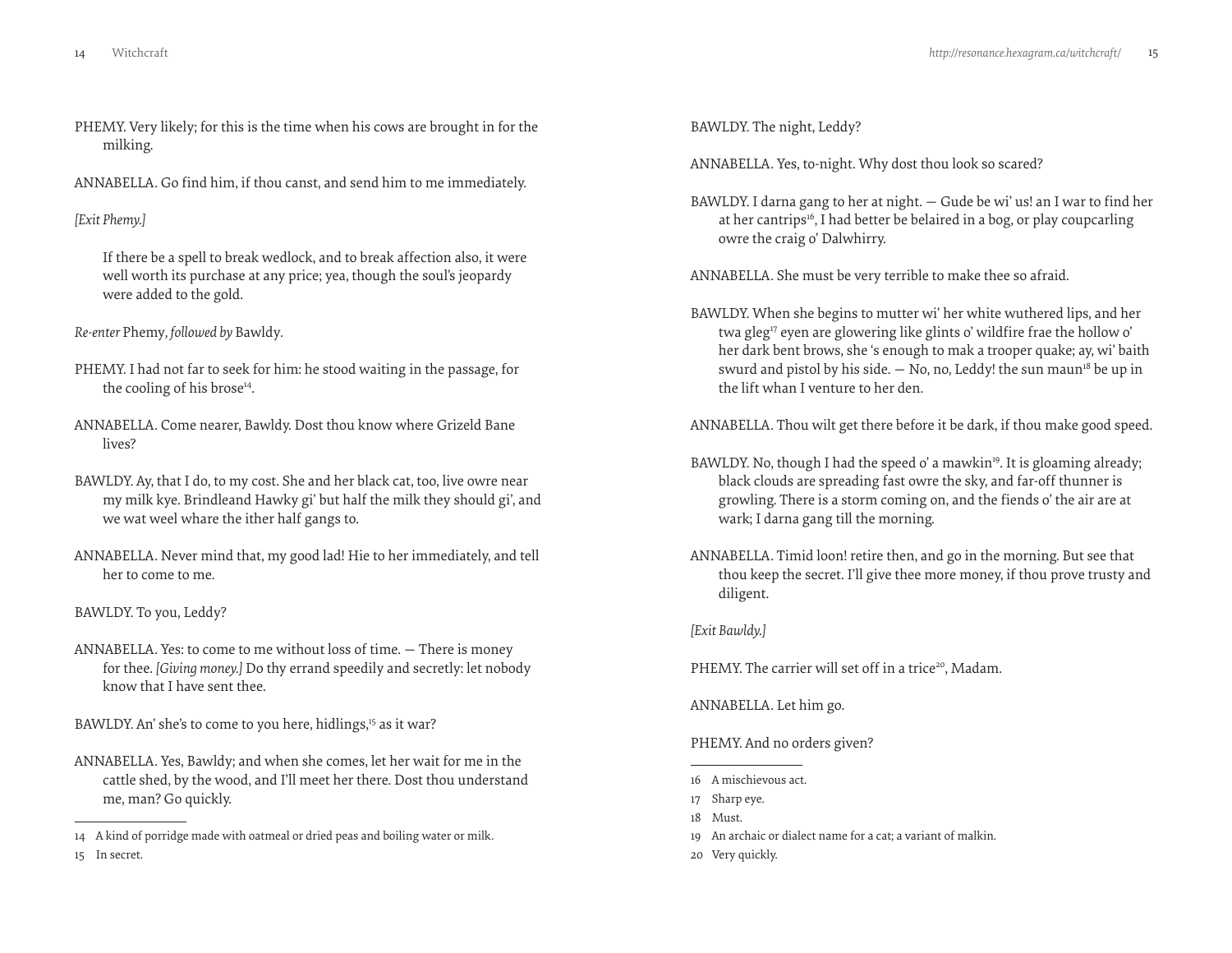ANNABELLA. Give him what orders thou wilt, and plague me no more.

*[Exeunt severally21.]*

# SCENE II

- *Before the Gate of Dungarren Tower:* Anderson *and other Servants are seen loitering within the Gate.*
- *Enter Dungarren, with a fowling-piece<sup>22</sup> in his hand, and a pouch or bag swung from his shoulder, as returned from sport.*
- ANDERSON. *[Advancing to meet him.]* I'm right glad to see your honour returned; for the night draws on, and it wad hae been nae joke, I trow,<sup>23</sup> to hae been belated on a haunted warlock moor, and thunner growling i' the welkin24.
- DUNGARREN. The sky indeed looks threatening.
- ANDERSON. And what sport has your honour had the day? The birds grow wilder every year, now.
- DUNGARREN. Think you so, Anderson?
- ANDERSON. Trowth<sup>25</sup> do I! There's something uncanny about them too. It's a fearfu' time we live in.
- DUNGARREN. I have done pretty well, however. Give this to the housekeeper to increase the stores of her larder.
- *[Unfastening the bag, and giving it to Anderson.]*
- ANDERSON. By my faith! she'll be glad enough o' sick a supply; for Madam Annabell is come back again, wi' that Episcopal lassie frae the Isle o'

- 22 A light shotgun for shooting birds and small animals.
- 23 Think.
- 24 The sky.
- 25 Truth.

Barra<sup>26</sup>, that reads out o' a prayer book, and ca's hersell her Leddy's gentlewoman. Lord be mercifu' to us! the leddy 's bad enough, but Job himsell could hardly thole<sup>27</sup> the gentlewoman.

- DUNGARREN. What has brought her back so soon? She was to have staid a week in Dumbartonshire<sup>28</sup>.
- ANDERSON. That's more than I can say: but here comes Black Bawldy, wha was sent for to speak to her; ay, and gaed into the very parlour till her. He, maybe, kens<sup>29</sup> what has brought her back.

DUNGARREN. That's strange enough.

ANDERSON. Nae mair strange than true. Into the very parlour: I saw him set his dirty feet on the clean floor wi' my ain eyen.

*Enter* Bawldy*.*

- DUNGARREN. So, Bawldy, thou 'rt become company for ladies in a parlour.
- BAWLDY. Toot, your honour! ony body 's gude enough to haver wi' them, when they're wearying.
- DUNGARREN. What makes Mrs. Annabell return to us so soon, if she be wearying?
- BAWLDY. She'll no weary now, when your honour's come hame.
- DUNGARREN. Has any thing happen'd? She was to have staid a week in Dumbartonshire.
- BAWLDY. Maybe she has been a week there, o' her ain reckoning, tho' we ca' it only twa days. Folks said when she gaed awa', that she wou'd na be lang awa'. It wou'd be as easy to keep a moth frae the can'le, or a cat frae the milk-house, as keep her awa' frae the tower o' Dungarren (lowering
- 26 A predominantly Gaelic-speaking island, and apart from the adjacent island of Vatersay, is the southernmost inhabited island of the Outer Hebrides in Scotland.
- 27 Tolerate.
- 28 A former county of west central Scotland, on the Clyde, divided into East Dunbartonshire and West Dunbartonshire council areas.
- 29 Knows.

<sup>21</sup> Each in turn.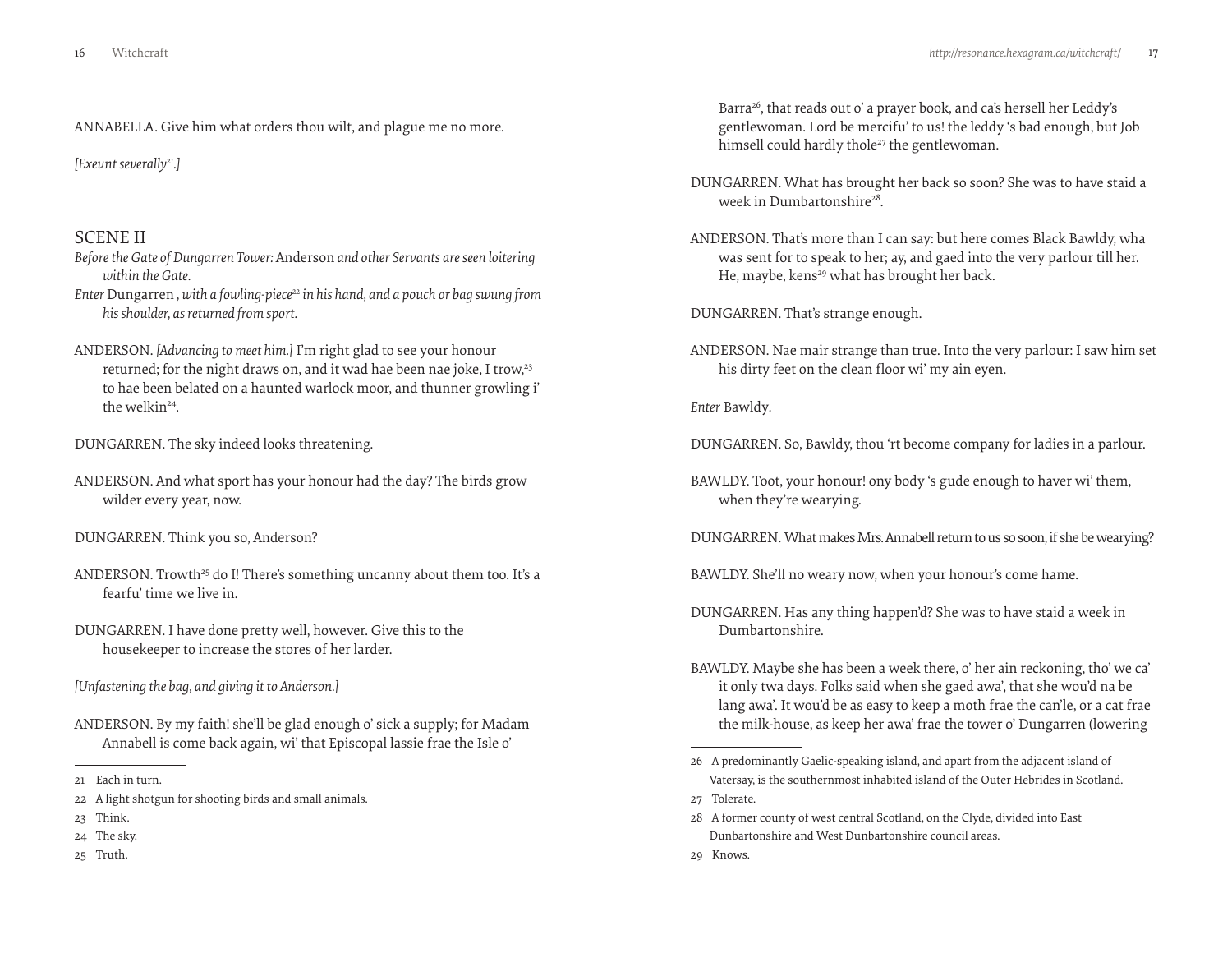<span id="page-9-0"></span>his voice) when the laird is at hame.

DUNGARREN. What say'st thou, varlet<sup>30</sup>?

BAWLDY. Only what I hear folks say, your honour.

DUNGARREN. Go thy ways to thy loft and thy byre<sup>31</sup>. Folks are saucy, and teach lads to forget themselves.

*[Exit Bawldy.]*

*[Pointing to the bag.]*

Take it in, Anderson.

*[Exit Anderson.]*

#### *Watch [Dungarren's soliloquy.](https://vimeo.com/groups/134592/videos/40472268)*

DUNGARREN. *[Alone, turning impatiently from the gate.]* I thought to have crossed the threshold of my own house in peace. — To be pestered with the passion of an indelicate vixen! — She fastens her affection upon me like a doctor's blister-sheet, strewed with all the stinging powders of the torrid zone, for daring and desperate medication. *[After pacing to and fro in a disturbed manner.]* And my gentle Violet, too: must she be still subjected to her scornful looks and insulting insinuations? A noble spirit like hers, under such painful circumstances to be exposed to such insolence! It shall not be: I will not suffer it. *[A thoughtful pause]*. To affront a lady in my own house? Not to be thought of! To leave the country at once, and let the sea and its waves roll between us? Ay, this were well, were not all that is dear to me left behind; — my mother, my poor afflicted sister, my dear, dear Violet, the noble distressed Violet Murrey.  $-$  No; I will stay and contend with the termagant<sup>32</sup>, as I would with an evil spirit. Had she the soul of a woman within her, though the plainest and meanest of her sex, I would pity and respect her; but as she is — O! shame upon it! she makes me as bad as herself. I know not what to do: I dare not enter yet.

*[Exit the way by which he came.]*

# SCENE III

# *Watch [Witches on the Moor.](http://vimeo.com/groups/134592/videos/40476299)*

- *A wild Moor, skirted on one side by a thick tangled Wood, through which several open paths are seen. The stage darkened to represent faint moonlight through heavy gathering clouds. Thunder and lightning.*
- *Enter by the front* Elspy Low*,* Mary Macmurren*, and her son,* Wilkin*, who stop and listen to the thunder.*
- MARY MACMURREN. *[Spreading her arms exultingly.]* Ay, ay! this sounds like the true sound o' Princedome and Powerfu'ness.
- ELSPY LOW. *[Clapping her hands as another louder peal rolls on.]* Ay; it sounds royally! we shall na mare be deceived; it wull prove a' true at last.
- MARY MACMURREN. This very night we shall ken what we shall ken. We shall be wi' the Beings of power  $-$  be wi' them and be of them.

*[Thunder again.]*

- ELSPY LOW. It is an awfu' din, and tells wi' a lordly voice wha is coming and at hand: we shall na mare be deceived.
- MARY MACMURREN. *[To Wilkin, as he presses closer to her side.]* Dinna tug at me sa wickedly, Wilkin; thou shalt ha' a bellyfu' soon o' the fat o' the lawn, my poor glutton.
- WILKIN. Fou33! fou! meat! great meat! hurr, hurr! *[Making a noise in his throat to express pleasure.]* it's a-coming!
- MARY MACMURREN. We shall ha' what we list at last, milk and meat! meat and malt!

33 Sated.

<sup>30</sup> A man or boy acting as an attendant or servant.

<sup>31</sup> A cowshed.

<sup>32</sup> A harsh-tempered or overbearing woman.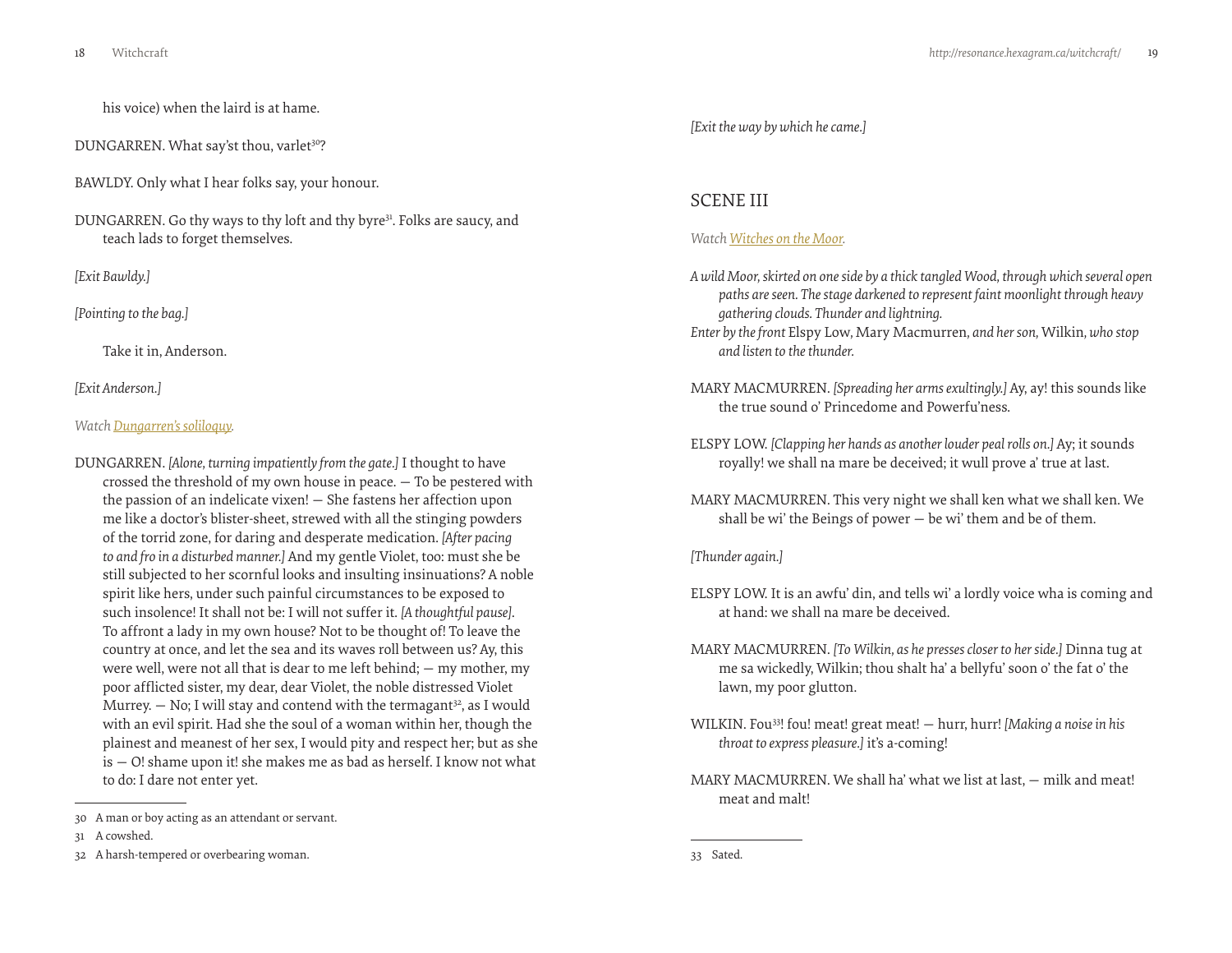ELSPY LOW. Mingling and merry-making; and revenge for the best sport of a'!

MARY MACMURREN. Ay; the hated anes<sup>34</sup> will pay the cost, I trow. We'll sit at our good coags of cream, and think o' the growling carle's kye<sup>35</sup> wi' their udders lank and sapless, and the goodwife greeting ow'r her kirn.<sup>36</sup>

- ELSPY LOW. Ha, ha, ha! there's good spice in that, woman, to relish far poorer fare.
- MARY MACMURREN. They refused us a han'fu' in our greatest need, but now it wull be our turn to ha' fou sacks and baith cakes and kebbucks<sup>37</sup> at command, while their aumery<sup>38</sup> is bare.

ELSPY LOW. Ha, ha, ha! there's good spice in that, kimmer.<sup>39</sup>

*[A very loud peal*<sup>40</sup>*, &c.]*

- MARY MACMURREN. Hear ye that! the thunner grows louder and louder; and here she comes wi' her arms in the air and her spirit as hie as the clouds. Her murky chief and his murky mates wull soon fra a' quarters o' the warld, I warrant ye, come trooping to their tryste<sup>41</sup>.
- *Enter* Grizeld Bane *from the wood by the bottom of the Stage, advancing with wild frantic gestures.*

GRIZELD BANE. *[Stopping on the middle of the stage, and spreading wide her raised arms with lofty courtesy.]* Come, come, my mighty master! Come on the clouds; come on the wind! Come for to loosen, and come for to bind!

Rise from the raging sea; rise from the mine!

There's power in the night storm for thee and for thine.

- 35 Husbandman's cows.
- 36 Crying over her churn.
- 37 Cheeses.
- 38 Pantry.
- 39 A familiar reference to a woman.

40 A loud reverberating sound (e.g. thunder).

41 A meeting or meeting place that has been agreed on.

MARY MACMURREN. *[Very eagerly to Grizeld.]* Dost thou really see him?

ELSPY LOW. *[In the same manner.]* Dost thou see him? or hear him?

MARY MACMURREN. Is he near us?

ELSPY LOW. Is he on the moor?

GRIZELD BANE. Hold your peace, wretches! he may start up by your side in an instant, and scare the very life from your body, if ye forget what I told you.

ELSPY LOW. I have na' forgotten it.

MARY MACMURREN. Nor I neither. We're to tak' han's first of a'.

*[Takes Elspy by the hand, and then turns to Wilkin.]*

And thine, too, Wilkin.

WILKIN. Meat, meat!

- MARY MACMURREN. No, glutton; thou mun gi' me thy haun and go round, as I told thee.
- WILKIN. Round! round! pots be round, dishes be round; a' fou for Wilkin! hurr, hurr!
- *[Grizeld Bane joins them, and they all take hands, moving in a circular direction, and speaking all together in a dull chanting measure.]*

To the right, to the right, to the right we wheel; Thou heaving earth, free passage give, and our dark Prince reveal. To the right, &c.

*[three times, then turning the contrary way]*

To the left, to the left, to the left we go; Ye folding clouds, your curtain rend, and our great Master show.

<sup>34</sup> Ones.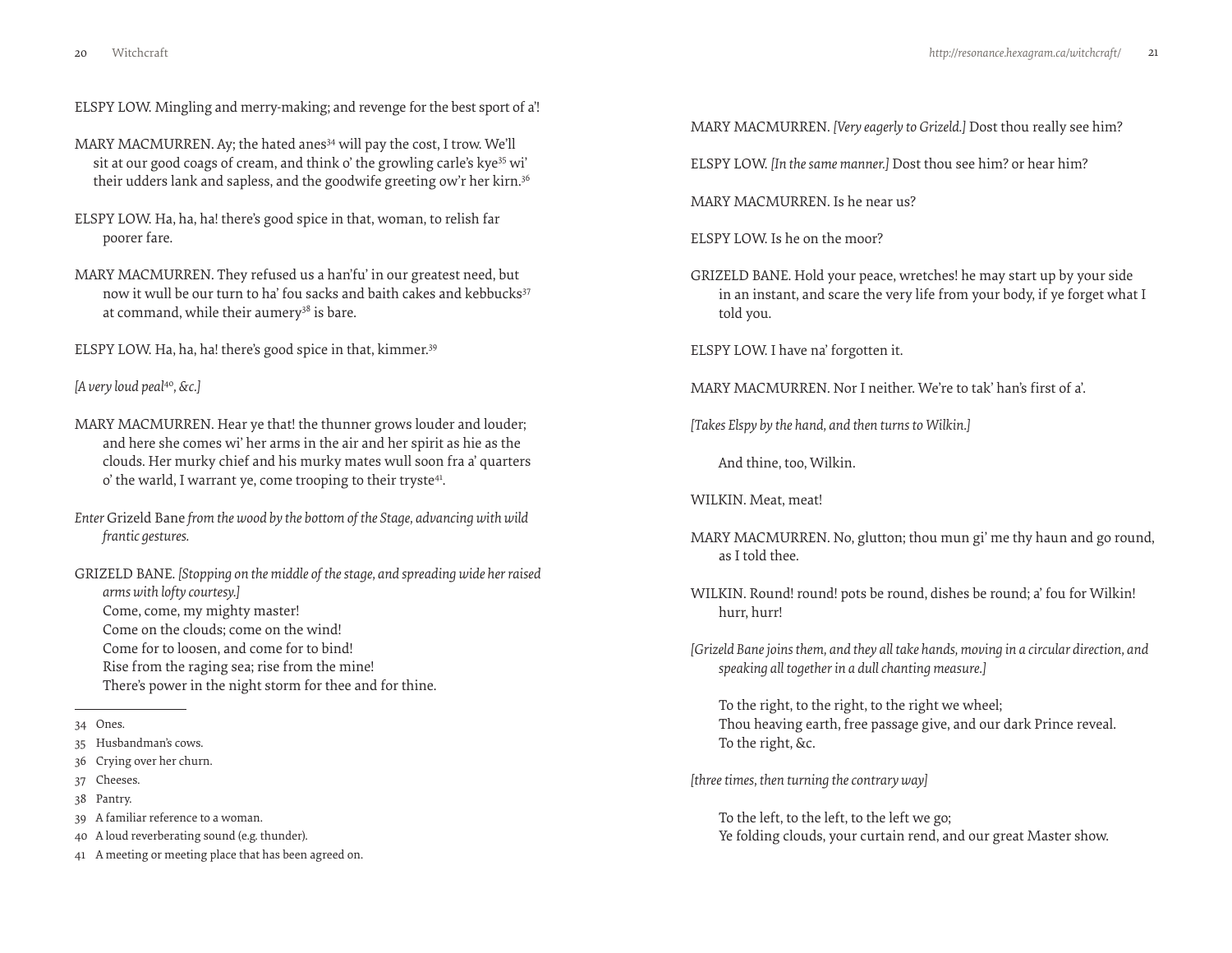## *[Loud thunder.]*

ELSPY LOW. *[After a pause.]* Is he coming yet?

- MARY MACMURREN. Is he coming, Grizeld Bane? I see nothing.
- GRIZELD BANE. *[Seizing her by the throat.]* Hold thy peace, or I'll strangle thee! Is it for a wretch like thee to utter earthly words on the very verge of such an awful presence?
- MARY MACMURREN. For God's sake! for Satan's sake! for ony sake, let gang thy terrible grip.

*[A tremendous loud peal.]*

GRIZELD BANE. *[Exultingly.]* There's an astounding din to make your ears tingle! as if the welkin were breaking down upon us with its lading of terror and destruction! The lightning has done as I bade it. I see him, I see him now.

MARY MACMURREN. Where, where? I see nothing.

ELSPY LOW. Nor I either, Grizeld.

GRIZELD BANE. Look yonder to the skirt of that cloud: his head is bending over it like a knight from the keep of a castle. Hold ye quiet for a space; quiet as the corse in its coffin: he will be on the moor in a trice.

ELSPY LOW. Trowth, I think he will; for I'm trembling sa.

- MARY MACMURREN. I'm trem'ling too, woman; and sa is poor Wilkin.
- GRIZELD BANE. *[Exultingly, after another very loud peal, &c.]* Ay, roar away! glare away! roar to the very outrage of roaring! Brave heralding, I trow, for the prince of the power of the air!  $-$  He will be here, anon<sup>42</sup>.
- MARY MACMURREN. I'm sure he will, for my legs bend under me sa, I canna' stand upright.
- GRIZELD BANE. Hold thy tongue! he is on the moor. Look yonder, where he is moving with strides like the steps of a man, and light by his side. Dost thou see it? *[To Mary Macmurren.]*
- MARY MACMURREN. Preserve us from skathe43! I see like a man wi' a lantern. Dost thou see it, Elspy?
- ELSPY LOWE. Distinctly: and wi' what fearfu' strides he comes on!
- GRIZELD BANE. It is him; he approaches. Bow your heads instantly to the earth, and repeat the Lord's Prayer backwards, if you can.
- *[They all bow their bodies and begin an inarticulate muttering; and presently enters Murrey, bearing a lantern, which he hastily darkens upon discovering them, and tries to avoid them.]*
- GRIZELD BANE. Do not pass from us! stay with us; speak to us, Satan! Our spells are shrewd and sure, and thou knowest we have served and will serve thee. Turn not away! Give us power and we'll worship thee. Art thou not come to our tryste?
- MURREY. Miserable women! what brings you here at this hour in this place? With whom have you made a tryste?
- GRIZELD BANE. With thyself, mighty Satan! for we know thee well enough for all the skreen of darkness that encircles thee.

MURREY. *[In a deep, strong, feigned voice.]* What is your will with me?

GRIZELD BANE. Give us power, and we'll worship thee.

MURREY. What power do you covet? Power over goods and chattels, or power over bodies and spirits? Say which, by your compact, you would purchase?

GRIZELD BANE. *[Eagerly.]* Both, both!

MURREY. Ye ask too much; take your choice of the one or the other.

43 Harm.

42 Shortly.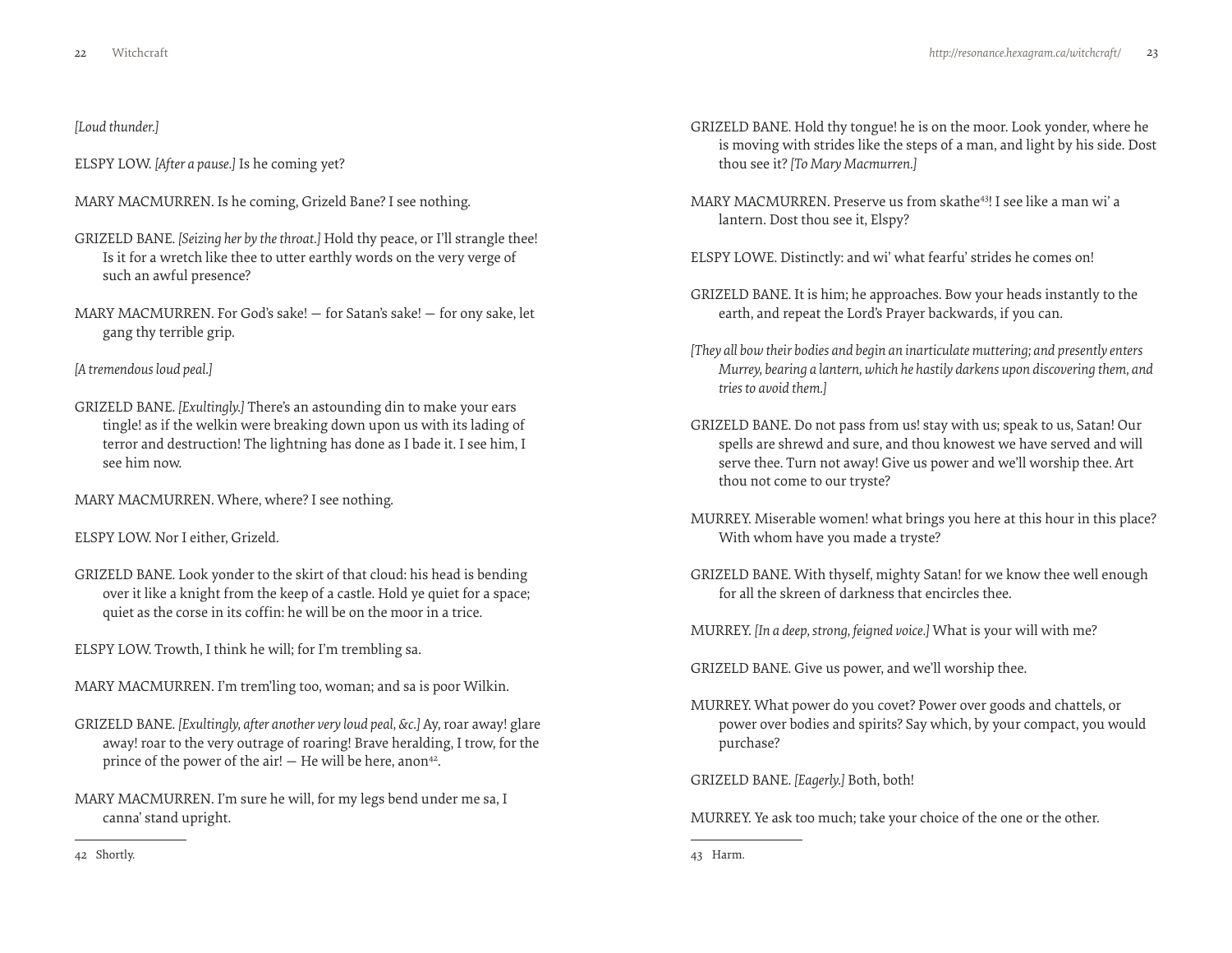MARY MACMURREN. What say'st thou, Elspy?

ELSPY LOW. I'll consider first.

- MARY MACMURREN. Goods and chattels for my compact.
- GRIZELD BANE. *[To her disdainfully.]* Sordid caitiff! Bodies and spirits for mine!
- MURREY. I will see to that at convenient season.
- GRIZELD BANE, MARY MACMURREN , and ELSPY LOW. *[Speaking at once.]* Now, now!
- GRIZELD BANE. Let us have it now, mighty master, and we'll swear to the compact on this spot.
- MURREY. Have ye considered it? Ye shall have your will on earth for a term, and then ye must serve my will in the pit of fire and brimstone for ever.
- GRIZELD BANE. Be it so! and make this very night the beginning of our power.
- MURREY. Ye are rare mates, indeed, to be so eagerly set upon evil.
- GRIZELD BANE. Are we not, master? Swear us forthwith, and remove that dull darkness from thy presence. Call round thy liege imps and begin. Ay, ay; they are all coming.
- MARY MACMURREN. Where, where, Grizeld?
- GRIZELD BANE. A score of grinning faces to the right and the left. Dost thou not see them, blind mole that thou art? But where is he who was wont to attend thee, great chieftain? Thou hast never a liege man like him.
- MURREY. Whom dost thou mean, haggard dame?
- GRIZELD BANE. He with the wreath round his throat; the fellest<sup>44</sup> and bravest of them all.

MURREY. He shall be with me when I meet you again.

- GRIZELD BANE. Do not leave us now, princely master! do not deceive us again: bind us and give us power ere we part.
- MURREY. Go to the further side of the wood, and I'll follow you: I may not bind you here, for I hear the sound of horses approaching. Begone; mortal man must not disturb our rites.
- *[As the women are about to go off,* Rutherford*, as if just dismounted, holding his horse by the bridle, appears from behind a rocky hillock which forms one of the side scenes, near the front, whilst the lightning, coming in a broad flash across the Stage, shows every thing upon it distinctly for a moment. A loud peal follows: Rutherford and his horse draw back and disappear; and exeunt by the opposite side* Grizeld Bane*, &c., leaving* Murrey *alone.]*

And so there be verily such wretched creatures in the world, who are, or desire to be, in league with the wicked one! It is a fearful and mortifying glimpse of human nature. I hope they have not scared my poor child upon her way; or rather, that this awful storm has prevented her from coming abroad. O, would I had not requested her to meet me! for I know her brave spirit and the strength of her affection; neither storm nor danger will deter her. Why did I tempt her? Alas, my gentle child! is this the love of a parent? Here she is!

*Enter* Violet *from the same side by which* Rutherford *disappeared, and he runs to her and locks her in his arms, both remaining silent for a time.*

VIOLET. My father! my dear, dear father!

- MURREY. My own sweet Violet! all that I can call my own, and worth all that I have lost. But for thee, my dear child, I should in truth be, what I am now, by all but thyself, believed to be, — no longer a being of this world.
- VIOLET. Say not so, my dear father! are there not kindness and humanity every where, whether you receive it under one name or another? And if this be not the case, take me with you, and you shall be no longer friendless and bereft.

<sup>44</sup> Sharpest.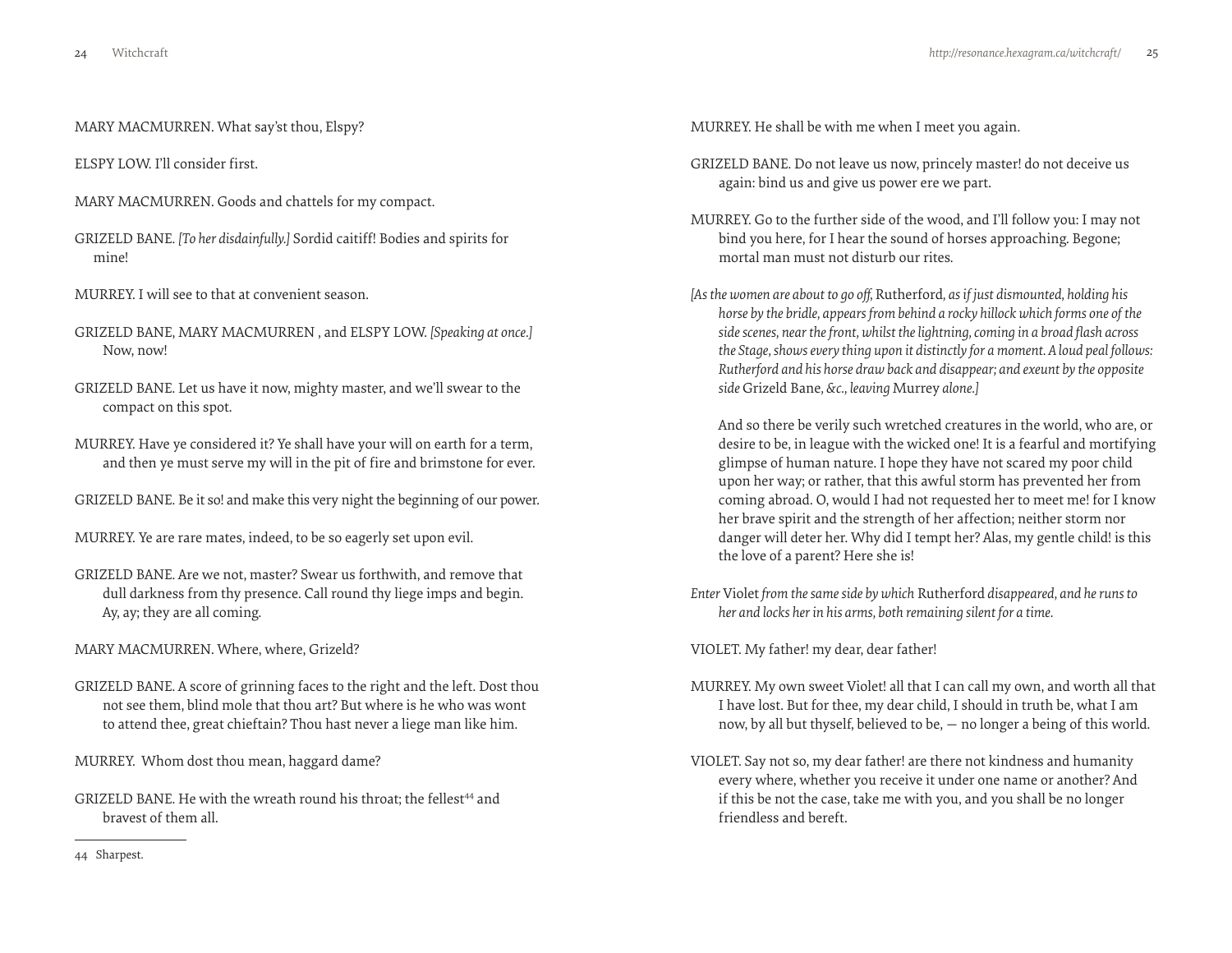- MURREY. No, Violet; that I will never do. To see thee by stealth, were it but a few times in the course of years, with sad dreary intervals between, is still worth living for; and more than a man, stained with the blood of a fellow creature, deserves.
- VIOLET. Ah, why will you tax yourself so harshly! The quarrel was fastened on you.
- MURREY. Fool that I was, to let the angry reproaches of a fool get such mastery over me! were reason and prowess bestowed upon me for such a despicable use? Oh! had Fatheringham, who stood by, and was the only witness of the combat, endeavoured, as he might have done, to reconcile us, that blood had never been shed.
- VIOLET. But what is past is past; let us think of the lot which is our portion now — of that which lies before us. I will love you always, and think of you always, and be with you always, if you will permit me. The rank and the fare and the home that are good enough for you are good enough for me. And if Fatheringham be still in life, he may again appear to clear you from this crime. In the mean time, your supposed death and your supposed body being found and buried by your friends, give you in any distant retreat a complete security. Let me then, my dear father, go with you now, or follow you soon.

MURREY. Is there not one to be left behind who is dear to you?

- VIOLET. No one who is or ought to be so dear as you. And I shrink from the thought of being received into a family who will despise me.
- MURREY. Violet, thou art too proud: thou hast got my infirmity by inheritance. Yes, I was proud once: but, dead in men's belief, and separated from the social world, I am now, as it were, a dead man in my own feelings. I look on the things of this earth as though I belonged not to it. I am meek and chastened now, and will not encourage thee in the cherishing of imprudent unreasonable pride. But we will talk of this elsewhere: I hear voices from the wood.

*[Wild cries from the women heard at a distance, and then nearer.]*

I fear they will return when they find I do not join them.

VIOLET. Whom do you mean?

MURREY. Didst thou meet nobody on the way?

VIOLET. Nobody but our good minister and his man, going, as I suppose, to the Tower of Dungarren, to pray by the sick child.

MURREY. I hope he did not see you.

VIOLET. I hope he did not: for I tried to conceal myself behind a bush; and he and the servant passed me in silence.

*[Wild cries without, nearer than before.]*

MURREY. Let us leave this spot: those creatures are returning to it. I will tell thee about them when we are in safety.

*[Exeunt in haste.]*

# SCENE IV

*A narrow Passage Hall or Lobby. Enter* Phemy*, meeting* Anderson*, who carries a light in his hand.*

- ANDERSON. We may a' gang to our beds now, that are nae appointed to sit up.
- PHEMY. What a terrible storm we have had! The brazen sconces in the hall, with the guns, pistols, pikes<sup>45</sup>, and claymores<sup>46</sup>, made such a clattering, as if they were coming down upon our heads altogether, with the slates and rafters of the old roof on the top of all. I'm certain a thunderbolt struck somewhere or other on this unlucky house: I wish I were out of it.
- ANDERSON. It's pity ye dinna get your wish, then. I'm sure there's naebody rightfully belanging to this family that has ony mind to baulk<sup>47</sup> it.

47 Refuse to comply.

<sup>45</sup> An infantry weapon with a painted steel or iron head on a long wooden shaft.

<sup>46</sup> A broad sword formerly used by Scottish Highlanders, typically double-edged.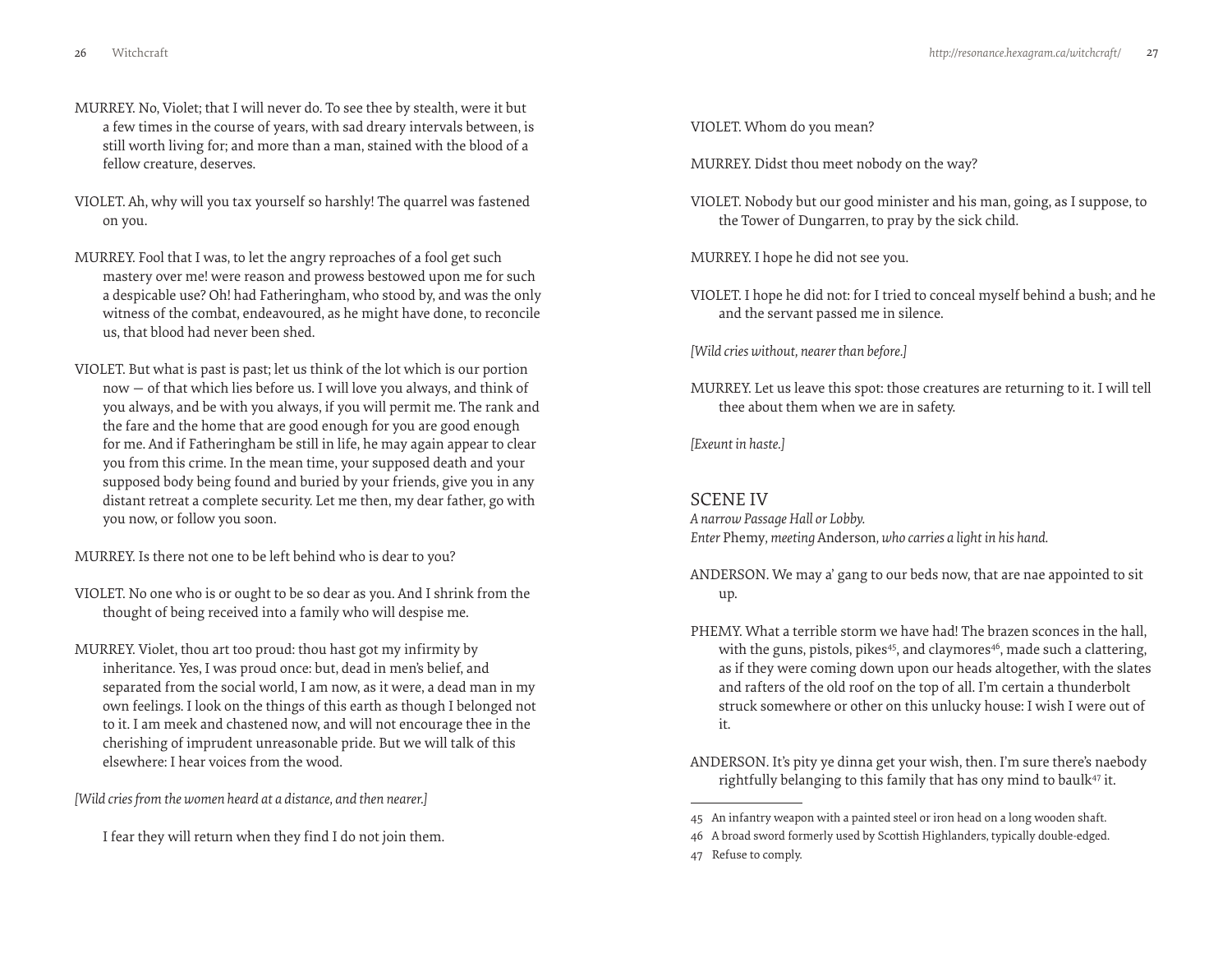- PHEMY. Don't be so hasty, Mr. Anderson: I had no intention to disparage the house of Dungarren, though there be neither silk nor tapestry on its walls, like the houses that I have lived in.
- ANDERSON. Weel, weel! be it sae! Silk and tapestry may be plentier than manners in the rich island of Barra.

PHEMY. I have lived in other places than Barra, I assure you.

ANDERSON. I dinna doubt ye hae; but let us us mak nae mair quarrelling about it now, whan we shou'd a' be thankfu' that we war sheltered frae sic a storm in ony house. — Grizeld Bane and her mates war on the moor the night, I'll tak my aith on't. God help ony poor wanderer wha may hae been belated near their haunts! I wadna hae been in his skin for the best har'st fee that ever was paid into a Lowlander's purse or a Highlander's spleuchan<sup>48</sup>.

PHEMY. Was not the minister expected?

ANDERSON. O! he, belike, might cross the moor unscathed. It wad be a bauld witch or warlock either, that wad meddle wi' the minister. And that is the reason, I reckon, why he winna believe there is ony sic thing in a' the country about.

#### *Enter* Bawldy*.*

PHEMY. Here comes Bawldy. What keeps thee up, man?

BAWLDY. I'm waiting for the minister.

ANDERSON. Wha bade thee wait? What is Duncan about?

BAWLDY. He's about a Highlandman's business, just doing naething at a'; and wad be snoring on the settle in the turning o' a bannock<sup>49</sup>, if fear wad let him sleep.

PHEMY. Is he more afraid than the rest of you?

BAWLDY. He has mair cause, mistress: he has seen bogles<sup>50</sup> enow in his time, and kens a' the gaits and fashions o' them.

PHEMY. Has he indeed.

- BAWLDY. Ay, certes<sup>51</sup>; by his ain tale, at least. We hae heard o' mawkins starting up in the shapes of auld women, whan chased to a cross running burn, but Duncan has seen it. Nae wonner if he be feared!
- ANDERSON. Weel, than, an thou will sit up, he'll tell thee stories to keep thee frae wearying; and I dinna care if I join ye mysell for an hour or sae, for I'm naewise disposed for my ain bed in that dark turret-chaumer.
- BAWLDY. But gin ye keep company wi' stable loons and herds, Mr. Anderson, ye'll gi' them, nae doubt, a wee smack o' your ain higher calling. Is the key o' the cellar in your pouch? My tongue's unco<sup>52</sup> dry after a' this fright.
- ANDERSON. Awa', ye pawky53 thief! Dost tu think that I'll herrie the laird's cellar for thee or ony body? — But there's the whisky bottle in my ain cupboard, wi' some driblets in it yet, that ye may tak; and deil<sup>54</sup> a drap mair shall ye get, and thy tongue were as guizened<sup>55</sup> as a spelding<sup>56</sup>. I wonder wha learnt sic a youngster as thee to be sae pawky.
- PHEMY. Bawldy has by nature cunning enough to lose nothing for want of asking; and Mr. Anderson, too, has his own natural faculty for keeping what he has got. — Good night to you both.
- ANDERSON. Good night to ye. *[Half aside.]* I'm sure I wad rather bid you good night than good morrow, at ony time.

#### *[Exeunt severally.]*

50 Phantoms

- 53 Showing a sardonic sense of humour.
- 54 Devil.
- 55 Overcooked.
- 56 A haddock or other small fish split open and dried in the sun.

<sup>48</sup> A small pouch, especially for carrying tobacco or money.

<sup>49</sup> A round, flat loaf, typically unleavened, associated with Scotland and northern England.

<sup>51</sup> Assuredly.

<sup>52</sup> Remarkably.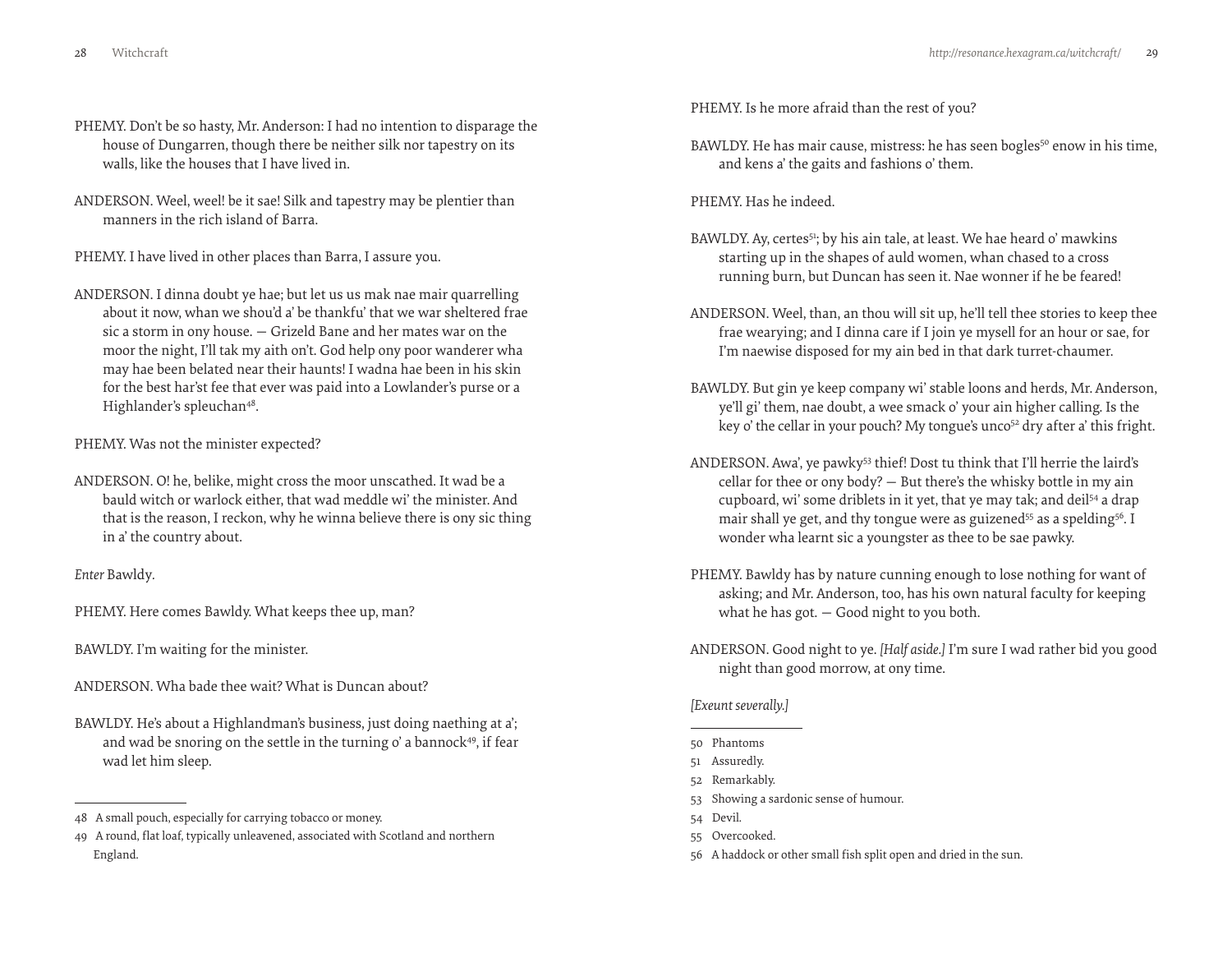# <span id="page-15-0"></span>SCENE V

*A large Chamber, with a Bed at the bottom of the Stage, on which is discovered a sick Child, and* Lady Dungarren *seated by it. Enter* Dungarren *by the front, stepping very softly.*

DUNGARREN. Is she asleep?

LADY DUNGARREN. Yes; she has been asleep for some minutes.

DUNGARREN. Let me watch by her then, and go you to rest.

LADY DUNGARREN. I dare not: her fits may return.

- DUNGARREN. The medicine you have given her will, I trust, prevent it: so do go to rest, my dear mother!
- LADY DUNGARREN. No, dear Robert; her disease is one over which no natural medicine has any power. As sure as there are witches and warlocks on earth — and we know there are — they have been dealing with her this night.
- DUNGARREN. Be not too sure of this. The noise of the storm, and the flashes of lightning, might alarm her, and bring on convulsions.
- LADY DUNGARREN. Ah, foolish youth! thou art proud of the heathenish learning thou hast gleaned up at college, and wilt not believe what is written in Scripture.

DUNGARREN. Nay, mother, say only that I do not believe —

*[Enter* Annabella *behind them, and stops to listen.] Watch [Sick Child.](http://vimeo.com/groups/134592/videos/40478847)*

— such explanations of Scripture as have given countenance to superstitious alarm. Our good pastor himself attaches a different meaning to those passages you allude to, and has but little faith in either witches or apparitions.

LADY DUNGARREN. Yes, he has been at college, good man as he is. Who else

would doubt of it?

- DUNGARREN. But Violet Murrey has not been at college, and she has as little faith in them as Mr. Rutherford.
- ANNABELLA. *[Advancing passionately.]* If Violet Murrey's faith, or pretended faith, be the rule we are to go by, the devil and his bondsfolk will have a fine time of it in this unhappy county of Renfrew. She will take especial care to speak no words for the detection of mischief which she profits by.

DUNGARREN. Profits by! What means that foul insinuation?

- LADY DUNGARREN. Be not so violent, either of you. Soften that angry eye, Robert; and remember you are speaking to a lady.
- DUNGARREN. And let her remember that she is speaking of a lady.
- ANNABELLA. What rank the daughter of a condemned malefactor holds in the country, better heralds than I must determine.
- DUNGARREN. Malignant and heartless reproach! Provoke me not beyond measure, Annabella. For this good woman's sake, for thy own sake, for the sake of female dignity and decorum, provoke me no more with words so harsh, so unjust, so unseemly.
- ANNABELLA. Not so unseemly, Dungarren, as degrading the heir of an honourable house, with an attachment so — But I will say no more.

DUNGARREN. You have said too much already.

LADY DUNGARREN. Hush, hush! for Heaven's sake be peaceable! You have wakened the child from her sleep. Look how she gazes about. Nurse! nurse! ho!

*[Calling loud off the Stage.]*

*Enter* Nurse*.*

NURSE. Are they tormenting her again? They hae time now, when their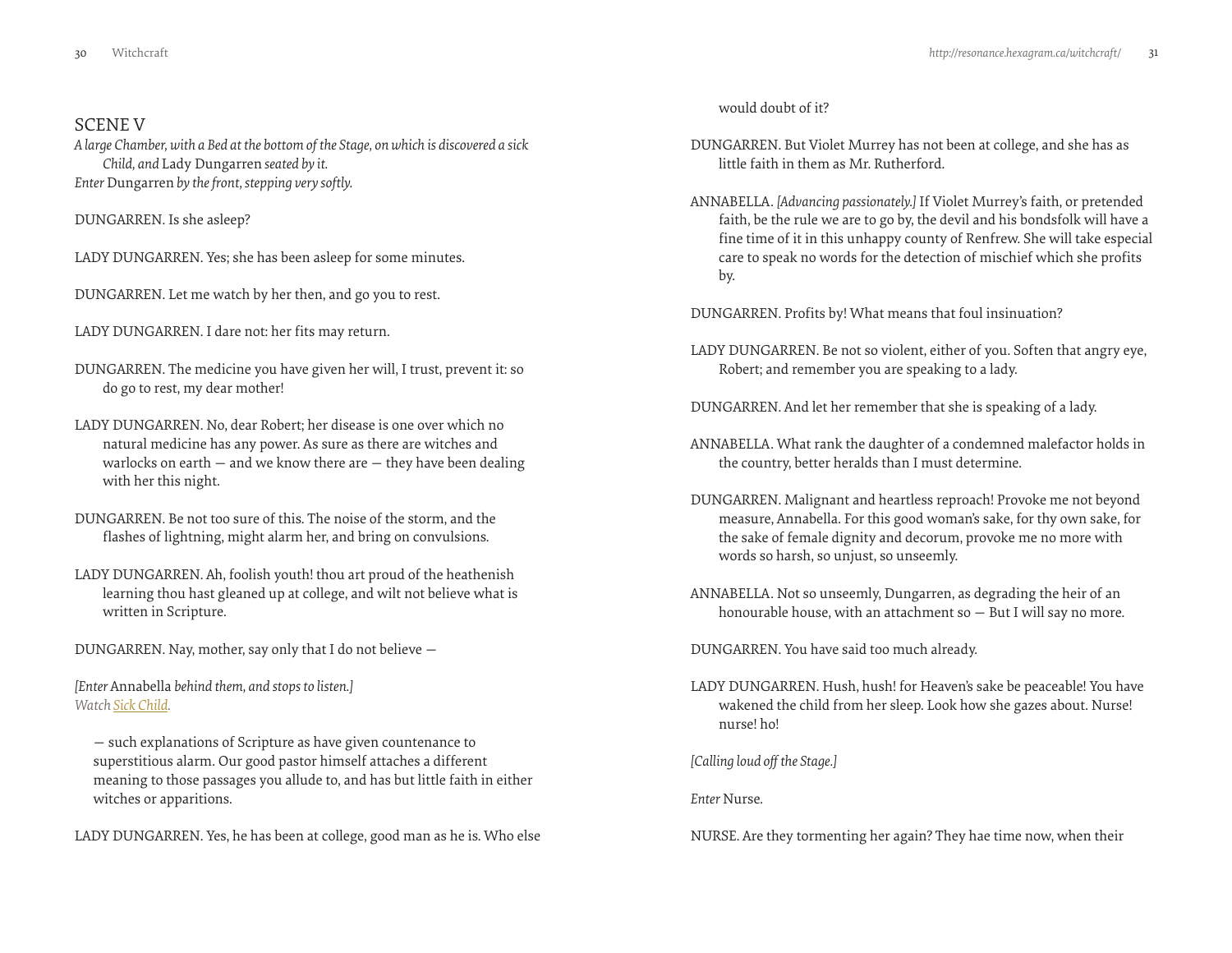storm and their revelry is past, to cast their cantrips here, I trow. *[Shaking her fist angrily.]* O you ugly witch! show your elrich face from behint the hangings there, an' I'll score you aboon<sup>57</sup> the breath wi' a jocteleg<sup>58</sup>.

LADY DUNGARREN. *[To Nurse.]* Dost thou see any thing?

- NURSE. I thought I just saw a waft o' her haggart visage in the dark shadow o' the bed hangings yonder. But see or no see, she is in this room, as sure as I am a Christian saul. What else shou'd mak the bairn<sup>59</sup> stare sae, and wriggle wi' her body sae miserably?
- DUNGARREN. But are not you a bold woman, Nurse, to threaten a witch so bloodily?
- NURSE. I'm bauld enough to tak vengeance at my ain haun upon ony body that torments my bairn, though it war Satan himsel. Howsomever, I carry about a leaf o' the Bible sewed to my pouch, now; for things hae come to sic a fearfu' pitch, that crooked pins and rowan-tree<sup>60</sup> do next to nae good at a'. — Bless us a'! I wush the minister war come.

DUNGARREN. And you have your wish, Nurse; for here he is.

*Enter* Rutherford*, in a hurried, bewildered manner.*

LADY DUNGARREN. My good Sir, you are welcome: but my heart reproaches me for having brought you from home in such a dreadful night. — What is the matter with you?

DUNGARREN. He cannot speak.

LADY DUNGARREN. Sit down in this chair, my good Sir. He is going to faint.

*[Dungarren supports him, and places him in an easy chair; then fetches him a glass of water, which he swallows hastily.]*

- 58 A pocket clasp-knife.
- 59 A child.
- 60 A small deciduous tree of the rose family, with compound leaves, white flowers, and red berries.

DUNGARREN. Has the lightning touched you, dear Sir?

RUTHERFORD. Not the lightning.

LADY DUNGARREN. Has aught happened to you on the moor?

ANNABELLA. Have you seen any thing? — He has seen something.

DUNGARREN. Have you seen any thing, my good Sir?

RUTHERFORD. Nought, by God's grace, that had any power to hurt me.

- DUNGARREN. But you have seen something which has overcome your mind to an extraordinary degree. Were another man in your case, I should say that superstitious fears had o'ermaster'd him, and played tricks with his imagination.
- RUTHERFORD. What is natural or unnatural, real or imaginary, who shall determine? But I have seen that, which, if I saw it not, the unassisted eyesight can give testimony to nothing.
- LADY DUNGARREN and ANNABELLA . *[Both speaking together.]* What was it? What was it?

*[Rutherford gives no answer.]*

- DUNGARREN. You saw, then, what has moved you so much, distinctly and vividly?
- RUTHERFORD. Yea, his figure and the features of his face, as distinctly, in the bright glare of the lightning, as your own now appear at this moment.
- DUNGARREN. A man whom you knew, and expected not to find at such an hour and in such a place. But what of this? Might not such a thing naturally happen?
- RUTHERFORD. *[Lowering his voice, and drawing Dungarren aside, while Annabella draws closer to him to listen.]* No, Robert Kennedy: he whose form and face

<sup>57</sup> Above.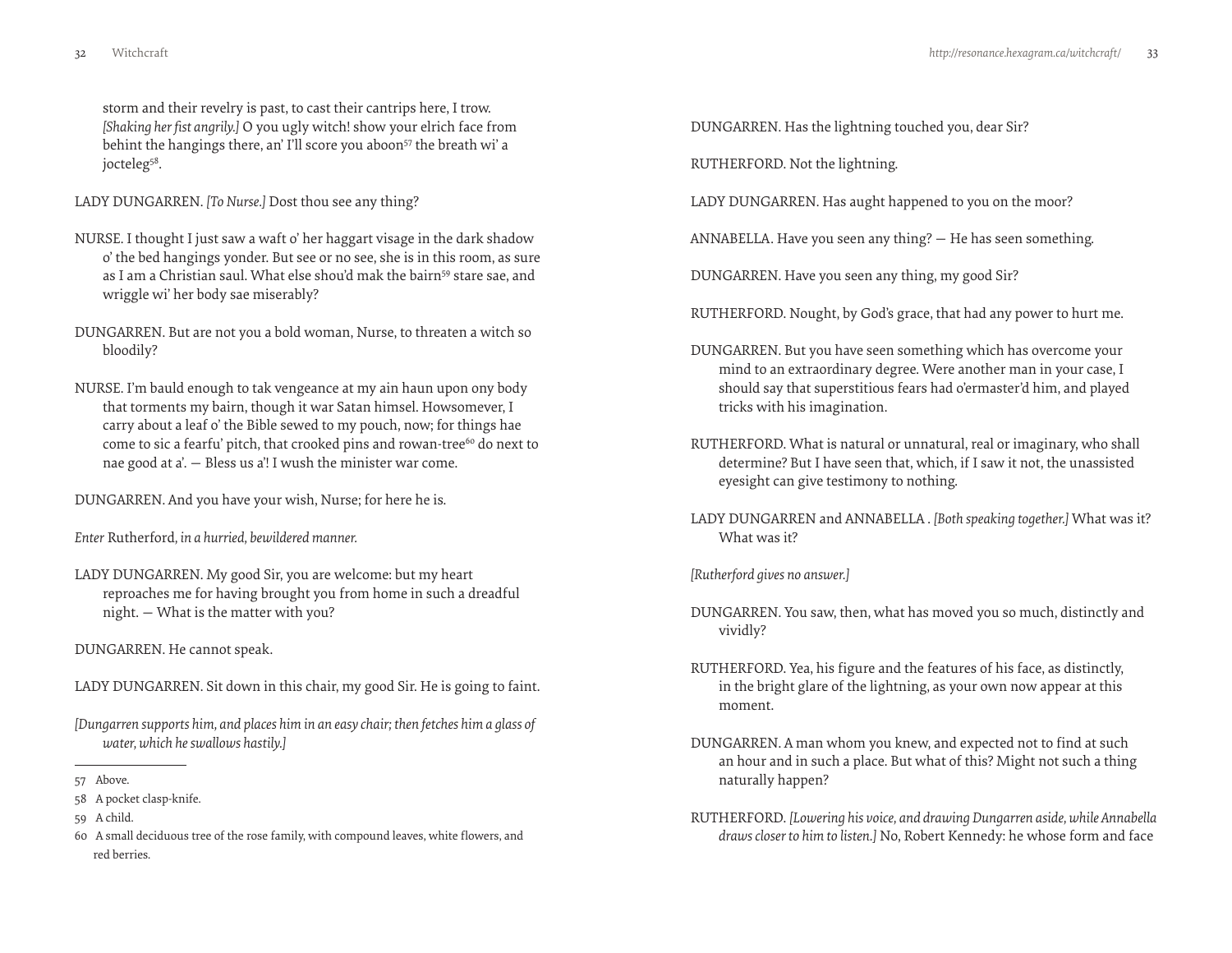I distinctly saw, has been an indweller of the grave these two years.

DUNGARREN. *[In a low voice also.]* Indeed! Are you sure of it?

RUTHERFORD. I put his body into the coffin with mine own hands, and helped to carry it to the grave; yet there it stood before me, in the bright blazing of the storm, and seemed to look upon me, too, with a look of recognition most strange and horrible.

ANNABELLA. *[Eagerly.]* Whose ghost was it? Who was the dead man you saw?

RUTHERFORD. *[Rising from his chair, and stepping back from her with displeasure.]* I reckoned, Madam, but upon one listener.

- LADY DUNGARREN. Nay, be not angry with her. Who can well refrain from listening to such a tale? And be not angry with me neither, when I ask you one question, which it so much concerns me to know. Saw you aught besides this apparition? any witches or creatures of evil?
- RUTHERFORD. I will answer that question, Lady, at another time, and in greater privacy.
- ANNABELLA. *[To Lady Dungarren.]* He has seen them; it is evident he has. But some of his friends might be amongst them: there may be good cause for secrecy and caution.
- DUNGARREN. *[To Annabella.]* Why do you press so unsparingly upon a man whose spirits have, from some cause or other, received such a shock?
- RUTHERFORD. I forgive her, Dungarren: say no more about it. It is God's goodness to me that I am here unhurt, again to do the duty of a Christian pastor to my dear and friendly flock now convened. Let me pray by the bed of that poor suffering child, for her, for myself, and for all here present.
- LADY DUNGARREN. *[To Annabella.]* Let us put her in a different position before he begin: she must be tired of that; for see, she moves again uneasily.

*[Lady Dungarren takes Annabella to the bottom of the Stage, and they both seem* 

*employed about the child, while Dungarren and Rutherford remain on the front.]*

- DUNGARREN. It is a most extraordinary and appalling apparition you have seen. What do you think of it?
- RUTHERFORD. What can I think of it, but that the dead are sometimes permitted to revisit the earth, and that I verily have seen it.
- DUNGARREN. I would more readily believe this than give credit to the senseless power and malevolence of witchcraft, which you have always held in derision.

RUTHERFORD. It is presumption to hold any thing in derision.

DUNGARREN. Ha! say you so, in this altered tone of voice! Have you met with any thing to-night to change your opinions on this subject? Have you seen any of the old women, so strangely spoken of, on the moor?

RUTHERFORD. Would that I had only seen such!

- DUNGARREN. The voice in which you speak, the expression with which you look upon me, makes me tremble. Am I concerned with aught that you have seen?
- RUTHERFORD. You are, my dear Robert, and must think no more of Violet Murrey. *[A deep silence.]* Yes; it has stricken you to the heart. Think upon it as you ought. I expect no answer.
- DUNGARREN. *[Endeavouring to recover speech.]* But I must I will try I must answer you, for I — *[tearing open his waistcoat, and panting for breath,]* — I can believe nothing that accuses her.
- RUTHERFORD. Were a daughter of my own concerned, I could not be more distressed.

DUNGARREN. It makes me distracted to hear thee say so!

RUTHERFORD. Go to thine own room, and endeavour to compose thy mind, and I will pray for thee here. Pray for thyself, too, in private: pray earnestly, for there is, I fear, a dreadful warfare of passion abiding thee.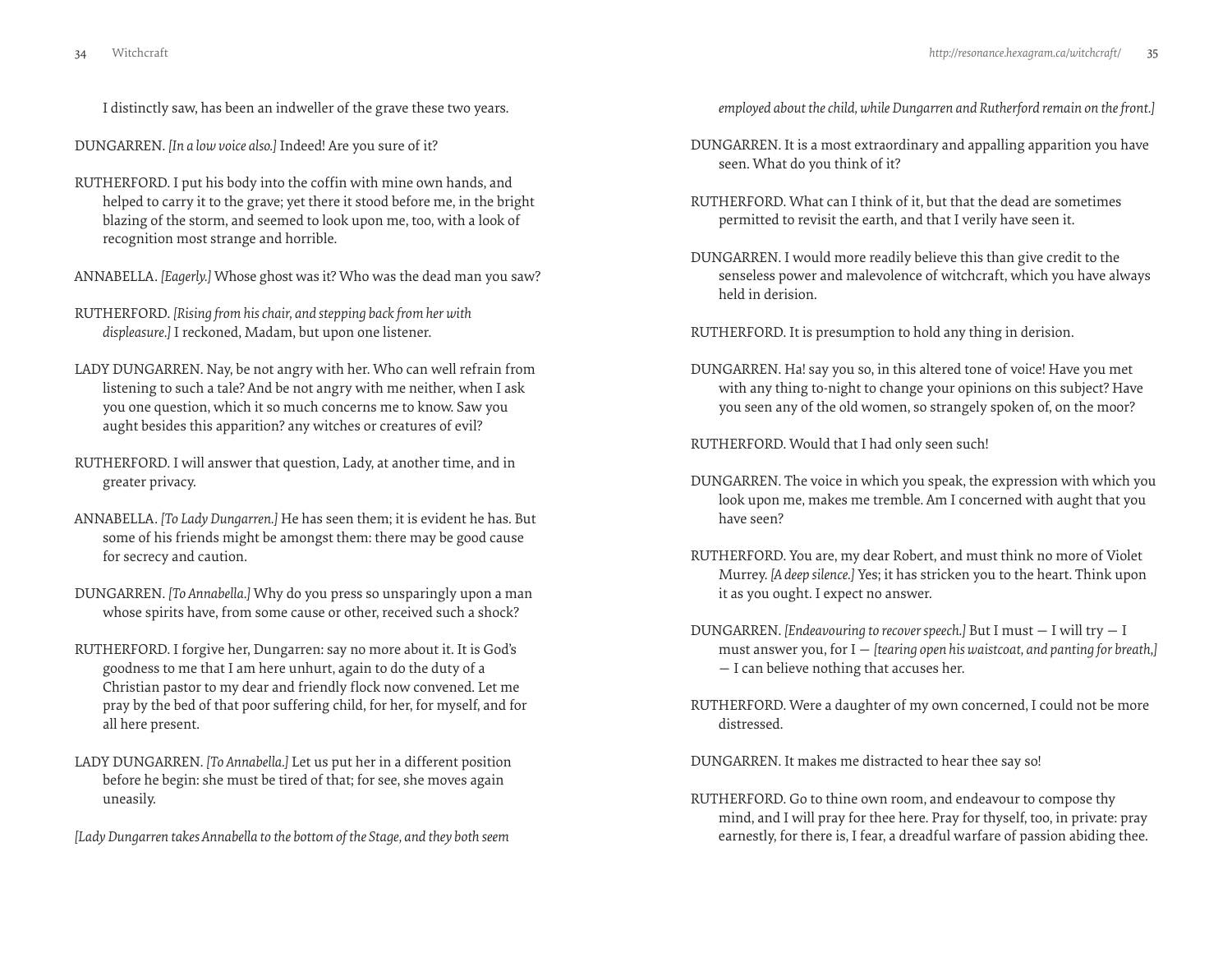<span id="page-18-0"></span>*[Exit Dungarren by the front, while Rutherford joins the ladies by the sickbed, where they prepare to kneel as the Scene closes.]*

# ACT II

# SCENE I

*The inside of a miserable Cottage, with a Board or coarse Table by the wall, on which stand some empty wooden Bickers or Bowls.*

*Enter* Wilkin*, who runs eagerly to the board, then turns away disappointed.*

WILKIN. Na, na! tuim yet! a' tuim yet! Milk nane! parritch nane! *[Pointing to the bowls, and then pressing his stomach.]* Tuim there! tuim here! Woe worth it! to say they wad be fou, an' they're no fou! Woe worth it! woe worth them a'!

*Enter* Bawldy*, and* Wilkin *runs to take hold of him.*

BAWLDY. *[Frightened.]* Han's aff, I tell thee!

WILKIN. Hast brought ony thing? Gie me't, gie me 't.

BAWLDY. *[Pulling out a horse-shoe from his pocket.]* Stan' aff, I say! Nane o' your witch nips<sup>61</sup> for me! I hae, maybe, brought what thou winna like, an tu hae wit enough to ken what it is.

WILKIN. Will 't kill me?

BAWLDY. Ay; fule as he is, he's frightened for 't; — the true mark of warlockry. They hae linket him in wi' the rest: naething's owre waff for Satan, an it hae a saul o' ony kind to be tint.

WILKIN. Will 't kill me?

BAWLDY. No: but I'll score thy imp's brow wi 't,  $-$  that's what I'll do,  $-$  an tu lay a finger on me. But dinna glow'r sae: stan' aff a bit, an answer my quastions, and there's siller for thee. *[Throwing him some pence.]* Was tu on the moor i' the night-time, wi' thy mither?

61 Sharp bites or pinches.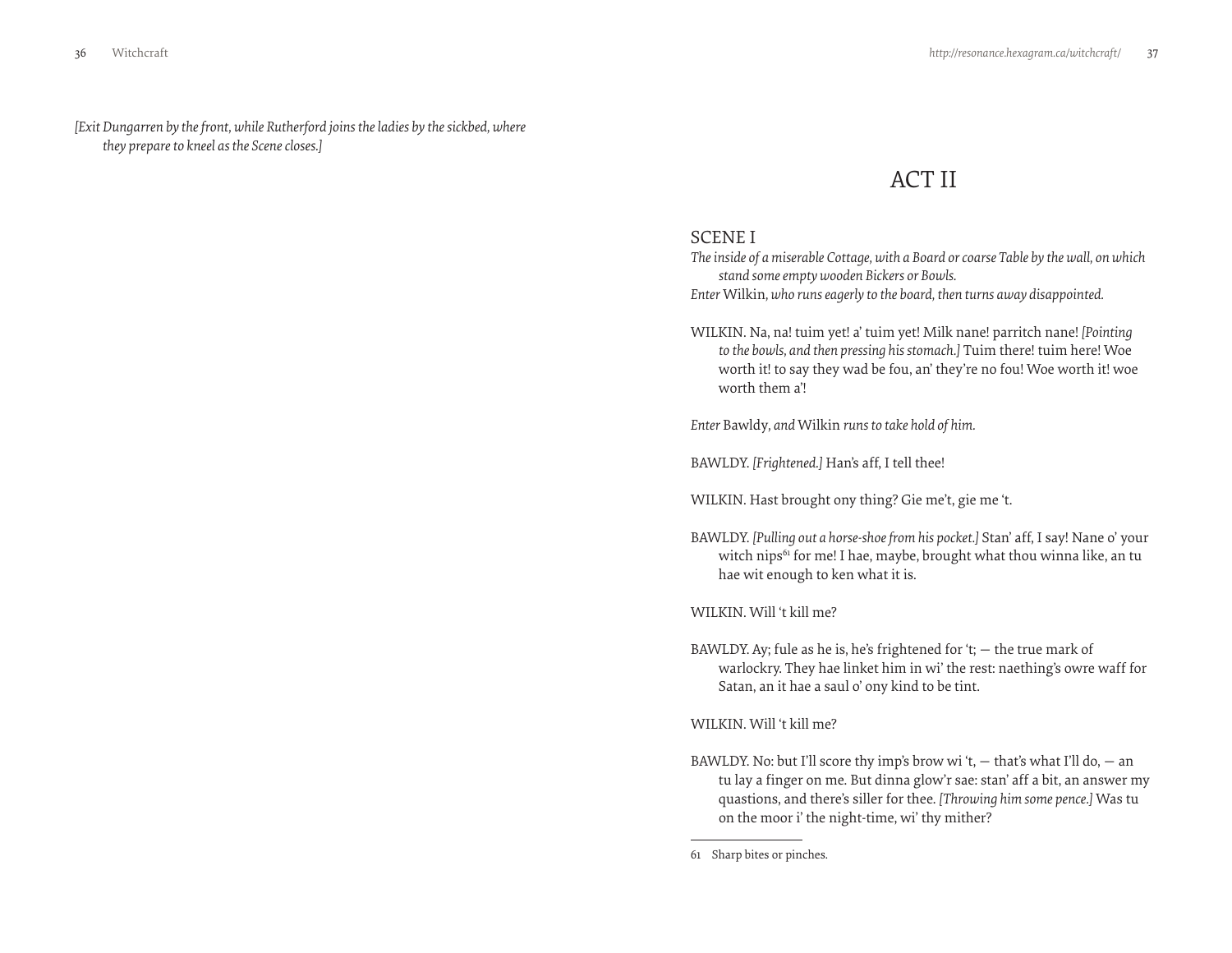#### WILKIN. Mither?

BAWLDY. Ay; was tu on the moor wi' her, whan the thunner roared?

WILKIN. Thunner roared, fire roared, thunner roared! hurl! hurl! hurl! *[Imitating the noise of thunder.]*

BAWLDY. Ay; an' ye ware there?

WILKIN.Ay, there. *[Nodding his head.]*

BAWLDY. An' wha was there beside?

WILKIN Beside?

BAWLDY. Beside thee an' thy mither. What saw ye there?

WILKIN. Black man an' fire: hurl! hurl! *[Making a noise as before.]*

BAWLDY. Gude saf' us! has tu seen the deil then, bodily?

WILKIN. Deil, deil!

BAWLDY. *[Shrinking back from him.]* Keep me frae scathe! That I should stan' sae near ane that has been wi' Satan himsel! What did tu see forbye?

WILKIN. Saw? Saw folk.

BAWLDY. What folk? Auld women?

WILKIN. Auld women; young women. Saw them a' on fire. Hurl! hurl! hurl!

BAWLDY. Saw a young woman? Was it Maggy Kirk's crooket daughter?

WILKIN. Na, joe! young woman.

BAWLDY. What's her name? What did they ca' her?

WILKIN. Leddy — young leddy, on fire.

BAWLDY. Gude saf' us a'! can this be true!

*[Voices without.]*

- FIRST VOICE. I'll tak amends o' her for cheating us again.
- SECOND VOICE. An' sae will I, spitefu' carlin<sup>62</sup>! Maun naebody hae power but hersel?
- *Enter* Mary Macmurren *and* Elspy Low*, and* Bawldy *hides himself behind the door.*
- MARY MACMURREN. There's power to be had, that's certain: power that can raise the storm and the fiend; ay, that can do ony thing. But we're aye to be puir yet: neither meat nor money, after a's dune!
- ELSPY LOW. Neither vengeance nor glawmery, for a' the wicket thoughts we hae thought, for a' the fearfu' words we hae spoken, for a' the backward prayers we hae prayed! — I'll rive her eyen out o' her head, though they shou'd glare upon us frae their hollow sconces, like corpse-can'les frae a grave-stane.
- MARY MACMURREN. *[Pointing to the board.]* Even thay puir cogs are as toom as before, and my puir idiot as hungry. Hast tu had ony thing, Wilkin?

*[Turns round to him and discovers Bawldy.]*

Ha! wha has tu wi' thee? *[To Bawldy.]* What brought thee here, in a mischief to thee! Thou's Dungarren's herd, I reckon.

- BAWLDY. I came frae the tower of Dungarren wi' an errand, I wou'd hae ye to wit.
- MARY MACMURREN. Tell thy errand, then, and no lurk that gate, in a nook, like a thoumart<sup>63</sup> in a dowcot<sup>64</sup>: for if tu be come here without an errand. thou shalt rue it dearly to the last hour o' thy life.

63 Pole-cat.

<sup>62</sup> Old woman.

<sup>64</sup> A sort of a little tower in the corner of the auld house.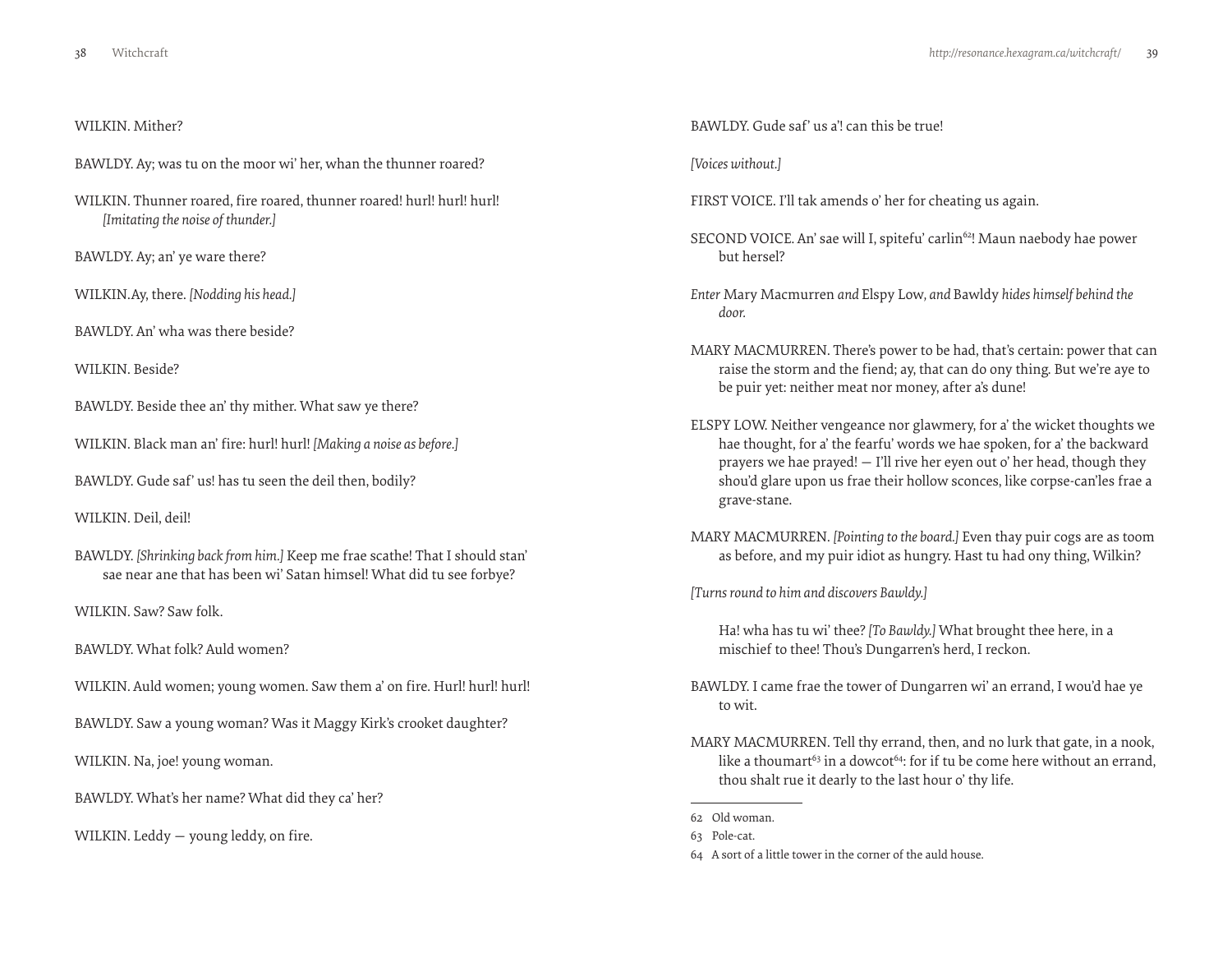# <span id="page-20-0"></span>BAWLDY. Isna this Grizeld Bane's house?

MARY MACMURREN. No, silly loon! it's my house. She's but a rinagate<sup>65</sup> rawny<sup>66</sup>, frae far awa' parts, that came to be my lodger. Ay; and she may gang as she came, for me: I'll no harbour her ony mair. Nae mair Grizeld Banes in my house, to reeve<sup>67</sup> an' to herrie me sae! She maun pack aff wi' hersel this very day.

# *Enter* Grizeld Bane*.*

GRIZELD BANE. *[Looking on her with stern contempt.]* Who speaks of Grizeld Bane with such unwary words? Repeat them, I pray thee.

# *[Mary stands abashed.]*

Thou wilt not. — *[To Elspy, in like manner.]* And what hast thou to say of Grizeld Bane? *[A pause.]* And thou, too, art silent before my face.

- ELSPY LOW. There's a callant<sup>68</sup> frae Dungarren, i' the nook, that comes on an errand to thee.
- GRIZELD BANE. *[To Bawldy.]* Do not tremble so, silly child! What is thine errand?
- BAWLDY. She bade me  $-$  she bade me say  $-$  ye maun come to her.

# *Watch [Grizeld Bane's Second Spell.](http://vimeo.com/groups/134592/videos/40497161)*

- GRIZELD BANE. To whom, and where? Thou speakest as if my hand were already on thy throat, where it shall very soon be, if thou tell not thy errand more distinctly.
- BAWLDY. The stranger leddy at the tower, the Leddy Annabell, desires that ye wad meet her in the lone shed, near the outer gate, in the afternoon. Gi' me an answer, an please ye.
- 65 A fugitive.
- 66 Having little flesh.
- 67 Snatch forcibly.
- 68 A young fellow.

GRIZELD BANE. *[In a kind of chant.]*  Where there be ladies and where there be lords, Mischief is making with glances and words, Work is preparing for pistols and swords.

BAWLDY. Is that an answer?

GRIZELD BANE. She may take it for one; but if it please thee better, thou may'st say to her, I will do as she desires. And take this token with thee, youngster. *[Going close to him.]*

BAWLDY. Na, na, I thank ye; I have answer enough.

# *[Exit in a fright.]*

GRIZELD BANE. *[Turning to Mary Macmurren and Elspy Low.]* And ye are dissatisfied, forsooth! you must have power as you will and when you will.

ELSPY LOW. Thou hast deceived us.

GRIZELD BANE. Was there not storm enough to please ye?

- ELSPY LOW. Enough to crack the welkin; but what got we by it?
- GRIZELD BANE. Did he come in the storm? Did you not see him and hear him?
- MARY MACMURREN. Certes did he; but what gat we by it? He keepit na' his tryste wi' us the second time; an' we gaed wearily hame on our feet, as wat and as puir as we came.
- GRIZELD BANE. O that false tongue! ye rode upon clouds: I saw you pass over my head, and I called to you.
- MARY MACMURREN. The woman is a fiend or bereft a' thegether! I walket hame on my feet, en' gaed to my miserable bed, just as at ony ither time, an' sa did she.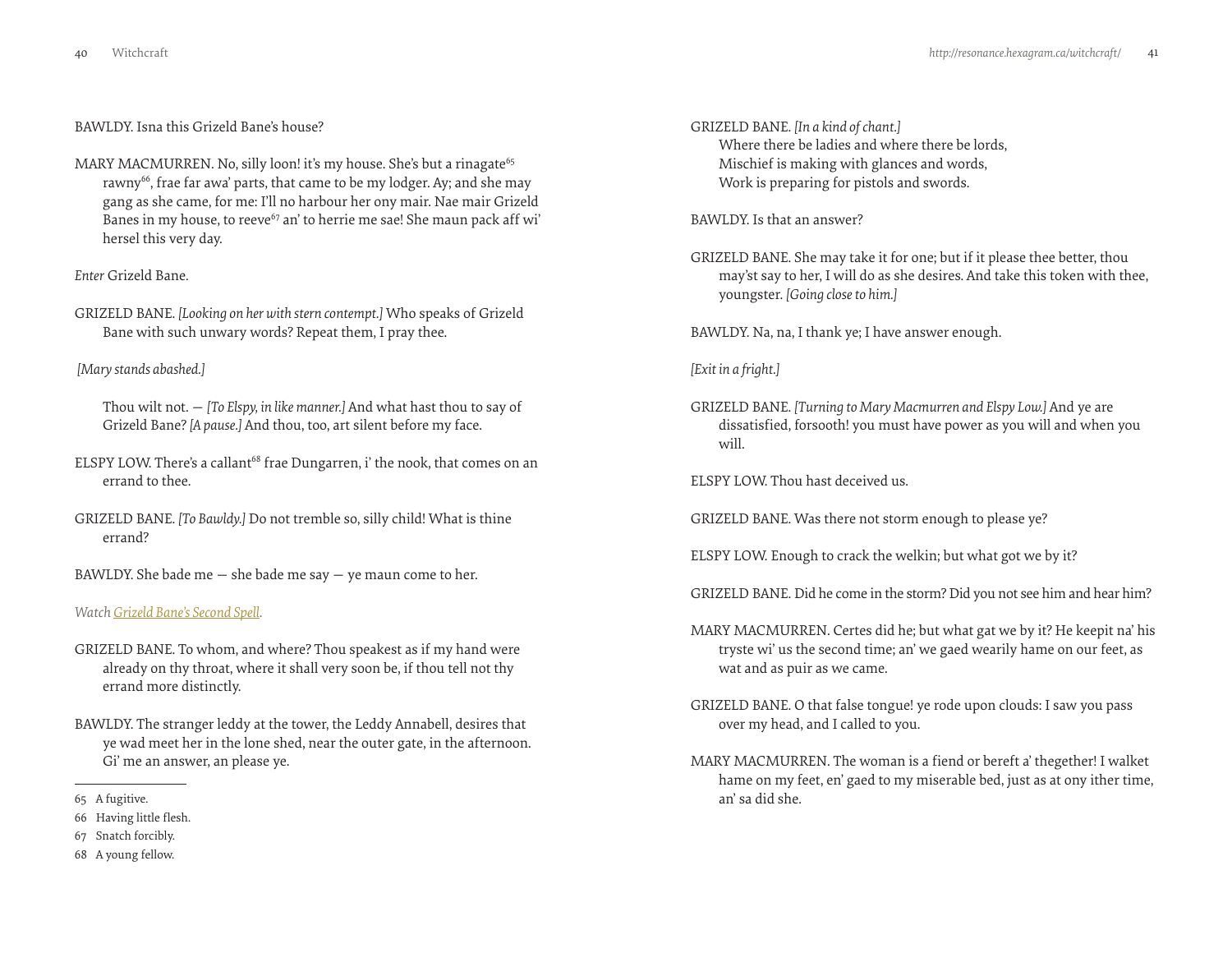- GRIZELD BANE. But rode ye not afterwards, my chucks<sup>69?</sup> I saw you both pass over my head, and I called to you.
- ELSPY LOW. If we ware upon clouds, we ware sleeping a' the while, for I ken naething anent70 it. Do ye, neighbour? *[To Mary Macmurren.]*
- MARY MACMURREN. I dare na' just say as ye say, kimmer, for I dreamt I was flying in the air and somebody behint me.
- GRIZELD BANE. Ay, ay, ay; ye will discern mist and mysteries at last. But ye must have power, forsooth! as ye list and when ye list. If he did not keep tryste in the night, let us cast a spell for him in the day. When doors and windows are darkened, mid-day is as potent as midnight. Shut out the light and begin. But if he roar and rage at you when he does come, that is no fault of mine.

*[Draws a circle on the floor.]*

MARY MACMURREN and ELSPY LOW. *[At once.]* Na, na! dinna bring him up now.

*[Exeunt hastily, leaving Grizeld alone.]*

GRIZELD BANE. *[Chanting to herself after having completed the circle.]* Black of mien and stern of brow, Dark one, dread one, hear me now! Come with potency and speed; Come to help me in my need. Kith and kindred have I none, Ever wand'ring, ever lone. Black of mien and stern of brow, Dark one, dread one, hear me now!

He is now at hand; the floor yawns under my feet, and the walls are running round; he is here!

*[Bending her head very low and then raising it.]*

Ha! is it thou? art thou risen in thy master's stead? It becomes thee to answer my call; it is no weak tie that has bound us together. I loved thee in sin and in blood: when the noose of death wrung thee, I loved thee. And now thou art a dear one and a terrible with the Prince of the power of the air. Grant what I ask! grant it quickly. Give me of thy power; I have earned it. But this is a mean, narrow den; the cave of the lin is near, where water is soughing and fern is waving; the bat-bird clutching o'er head, and the lithe snake stirring below; to the cave, to the cave! we'll hold our council there.

*[Exit with frantic gestures, as if courteously showing the way to some great personage.]*

#### SCENE II.

- *A Flower Garden by the cottage of* Violet Murrey*, with the building partly occupying the bottom of the Stage, and partly concealed.*
- *Enter* Dungarren*, who stops and looks round him, then mutters to himself in a low voice, then speaks audibly.*
- DUNGARREN. The lily, and the rose, and the gillyflower<sup>71</sup>; things the most beautiful in nature, planted and cherished by a hand as fair and as delicate as themselves! Innocence and purity should live here; ay, and do live here: shall the ambiguous whisper of a frightened night-scared man, be his understanding and learning what they may, shake my confidence in this? It was foolish to come on such an errand.

*[Turns back, and is about to retire by the way he entered, then seems irresolute, and then stops short.]*

Yet being here, I had better have some parley with her: I may learn incidentally from her own lips, what will explain the whole seeming mystery. *[Looking again on the flowers as he proceeds towards the house.]* Pretty pansey! thou hast been well tended since I brought thee from the south country with thy pretty friend, the carnation by thy side. Ay, and ye are companions still; thou, too, hast been well cared for, and all thy swelling buds will open to the sun ere long.

*Enter* Violet *from the house, while he is stooping over the flowers.*

<sup>69</sup> Used as a friendly form of address.

<sup>70</sup> Concerning.

<sup>71</sup> Any of a number of fragrant flowers, such as the wallflower or white stock.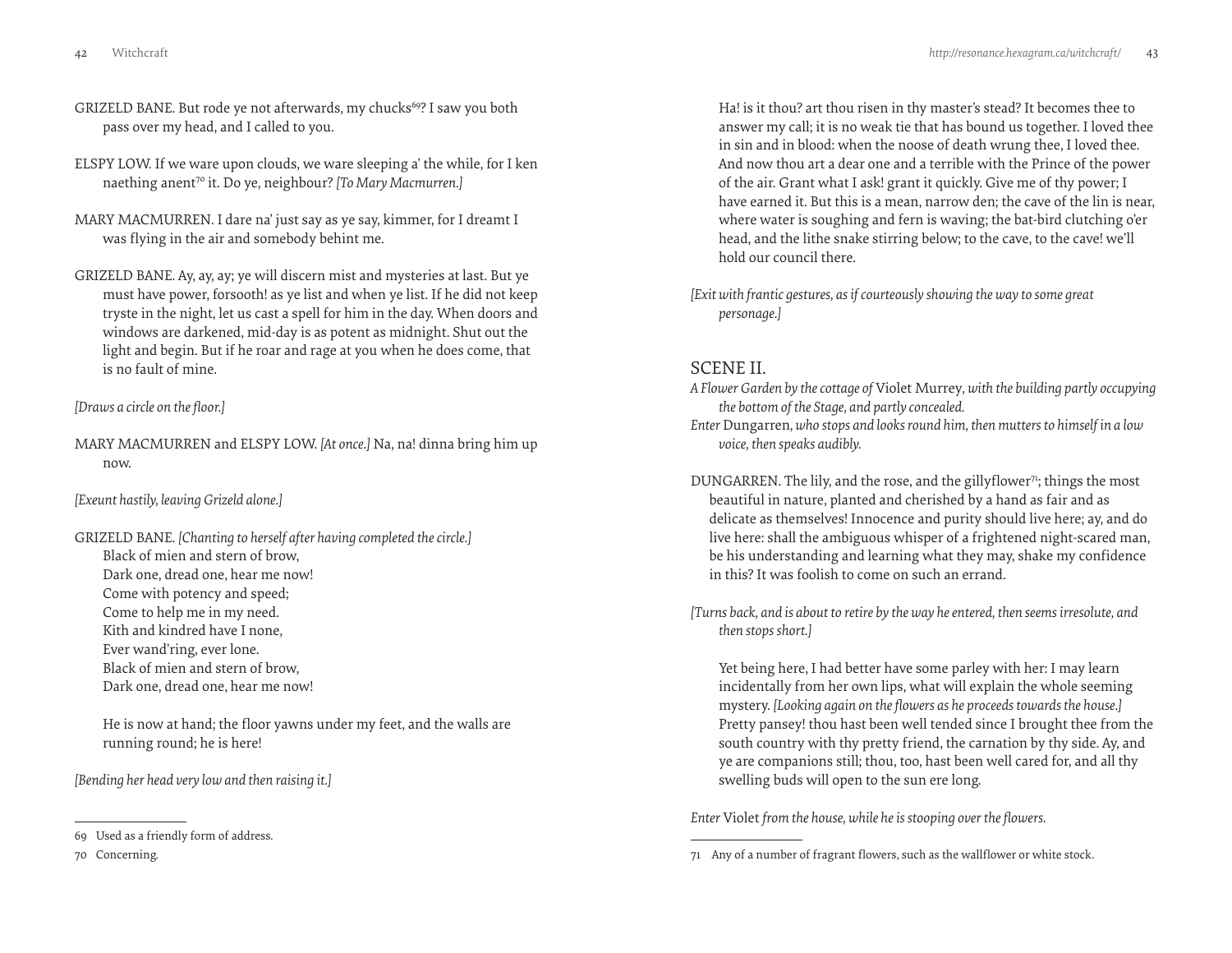VIOLET. You are come to look after your old friends, Dungarren?

- DUNGARREN. I have friends here worth looking after, if beauty and sweetness give value. Thou art an excellent gardener, Violet; things thrive with thee wonderfully, even as if they were conscious whose flowers they are, and were proud of it.
- VIOLET. Ah! that were no cause for pride. Methinks, if they were conscious whose flowers they are, they would droop their heads and wither away.
- DUNGARREN. Say not so: thou art melancholy; the storm has affected thy spirits. Those who were abroad in it say that the lightning was tremendous.

VIOLET. It was tremendous.

DUNGARREN. And the rolling of the thunder was awful.

VIOLET. It was awful.

- DUNGARREN. And the moor was at times one blaze of fiery light, like returning bursts of mid-day, giving every thing to view for an instant in the depth of midnight darkness. *[A pause.]* One who was there told me so. *[Another pause, and she seems uneasy.]* And more than that, a strange unlikely story. *[A still longer pause, and she more uneasy.]* But thou hast no desire to hear it: even natural curiosity has forsaken thee. What is the matter?
- VIOLET. Nothing is the matter: tell me whatever you please, and I will listen to it. Were witches on the moor?
- DUNGARREN. Yes, witches were there, but that is not my story. There was a form seen on the moor most unlike any thing that could be evil. Thou art pale and disturbed; hast thou a guess of my meaning?
- VIOLET. The moor is wide, and benighted wanderers might be upon it of different forms and degrees.
- DUNGARREN. But none who could look like one, whom, nevertheless, 'tis

said, it did resemble.

- VIOLET. *[Endeavouring to recover herself.*] Nay, nay, Dungarren! do not amuse yourself with me: if the devil has power to assume what form he pleases, that will account for your story at once. If he has not, you have only to suppose that some silly girl, with her plaid<sup>72</sup> over her head, was bewildered by the storm at her trysting place, and that will explain it sufficiently.
- DUNGARREN. These are light words, methinks, to follow upon melancholy gravity so suddenly.
- VIOLET. If my words displease you, Dungarren, there is more cause for sorrow than surprise, and the sooner I cease to offend the better.

DUNGARREN. Violet Murrey of Torewood!!!

VIOLET. Robert Kennedy of Dungarren!!!

DUNGARREN. What am I to think?

VIOLET. Thoughts are free: take your range. Thinking is better than speaking for both of us; and so, if you please, we shall wish each other good morning.

*[Turning from him with a hurried step towards the house.]*

- DUNGARREN. *[Following her.]* We must not so part, my Violet. Had any woman but thyself used me thus, — but what of that! I love thee and must bear with thee.
- VIOLET. No, Robert Kennedy; thou lovest me not: for there is suspicion harboured in thy mind which love would have spurned away.
- DUNGARREN. Say not harboured. O no! Spurned and rejected, yet, like a trodden adder, turning and rearing again. I ask to know nothing that thou seekest to conceal. Say only that thou wert in thy own home during the night, as I am sure thou wert, and I will be satisfied, though all the diabolical witnesses of Renfrewshire were set in array against thee.

<sup>72</sup> A long piece of tartan worn over the shoulder as part of Scottish Highland dress.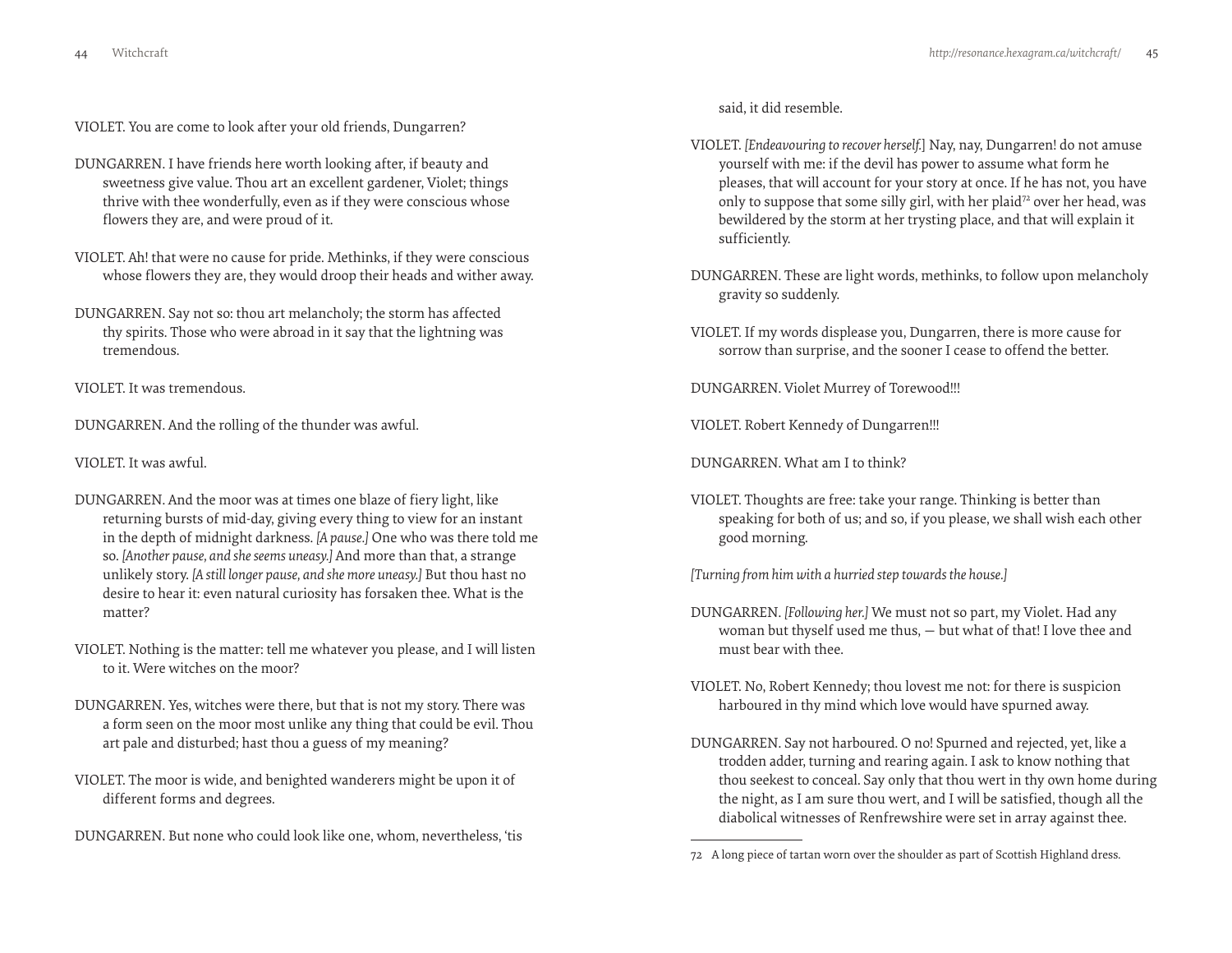- <span id="page-23-0"></span>VIOLET. Must I be forced to bear witness in my own behalf? There is one who should bear witness for me, and lacking that evidence, I scorn every other.
- DUNGARREN. And where is that witness to be found?
- VIOLET. In the heart of Dungarren.
- DUNGARREN. Thou wring'st it to the quick! I am proud and impetuous, but have I deserved this haughty reserve? Dost thou part with me in anger?
- VIOLET. I am angry, and must leave thee; but perhaps I am wrong in being so.
- DUNGARREN. Indeed thou art wrong.
- VIOLET. Be thou charitable, then, and forgive me; but for the present let us part.

#### *[Exit into the house.]*

DUNGARREN. *[Alone.]* Her behaviour is strange and perplexing. Was her anger assumed or sincere? Was she, or was she not, on that accursed moor? "Some silly girl bewildered by the storm at her trysting place," were not these her words? Ay, by my faith! and glancing at the truth too obviously; at the hateful, the distracting, the hitherto unsuspected truth. It is neither witch, warlock, nor devil, with whom she held her tryste. Yea, but it is a devil, whom I will resist to perdition! It is a devil who will make me one also. O, this proud rising of my heart! it gives the cruelty of distraction; and, but for the fear of God within me, would nerve my hand for blood.

*Re-enter* Violet*, in alarm, from the house.*

VIOLET. Oh Robert, Robert! what mean those tossings of the arms — those gestures of distraction? You doubt my faith, you think me unworthy, and it moves you to this fearful degree. If I deserve your attachment I deserve to be trusted. Think of this, dear Robert, for it kills me to see you so miserable.

DUNGARREN. Dear! you call me dear, only because you pity me.

- VIOLET. I call thee dear, because because Out on thee, Robert Kennedy! hast thou no more generosity than this? *[Bursting into tears.]*
- DUNGARREN. *[Catching her in his arms, then unclasping her suddenly and dropping on his knee.]* O forgive me, forgive me! I have treated thee ungenerously and unjustly: forgive me, my own sweet girl!
- VIOLET. I will not only forgive thee, but tell thee every thing when I am at liberty to do so. Let us now separate; I have need of rest.
- *[He leads her towards the house, caressing her hand tenderly as they go; then exeunt severally.]*

# SCENE III.

*A Passage or Entrance-room in the Tower. Enter* Anderson*.*

ANDERSON. *[Looking off the Stage.]* What's the cunning loon standing, wi' his lug73 sae near that door for? *[Calling loud.]* What's tu doing there, rascal?

# *Enter* Bawldy*.*

### *Watch [Anderson & Bawldy's scene.](http://vimeo.com/groups/134592/videos/41267359)*

Wha gies thee leave to come near the chambers o' gentle folks, and lay thy blackened lug sae close to the key-hole?

- BAWLDY. As for gentle folks, they come to me oftener nor I gang to them; and as for my lug, there was nae need to lay it to the key-hole whan the door was half open.
- ANDERSON. Catch thee who can unprovided wi' a ready answer! Thou hast the curiosity o' the deevil in thee and his cunning to boot: what business hast thou to pry into people's secrets?

BAWLDY. A secret, forsooth, tauld wi' an open door and voices as loud as twa

<sup>73</sup> A person's ear.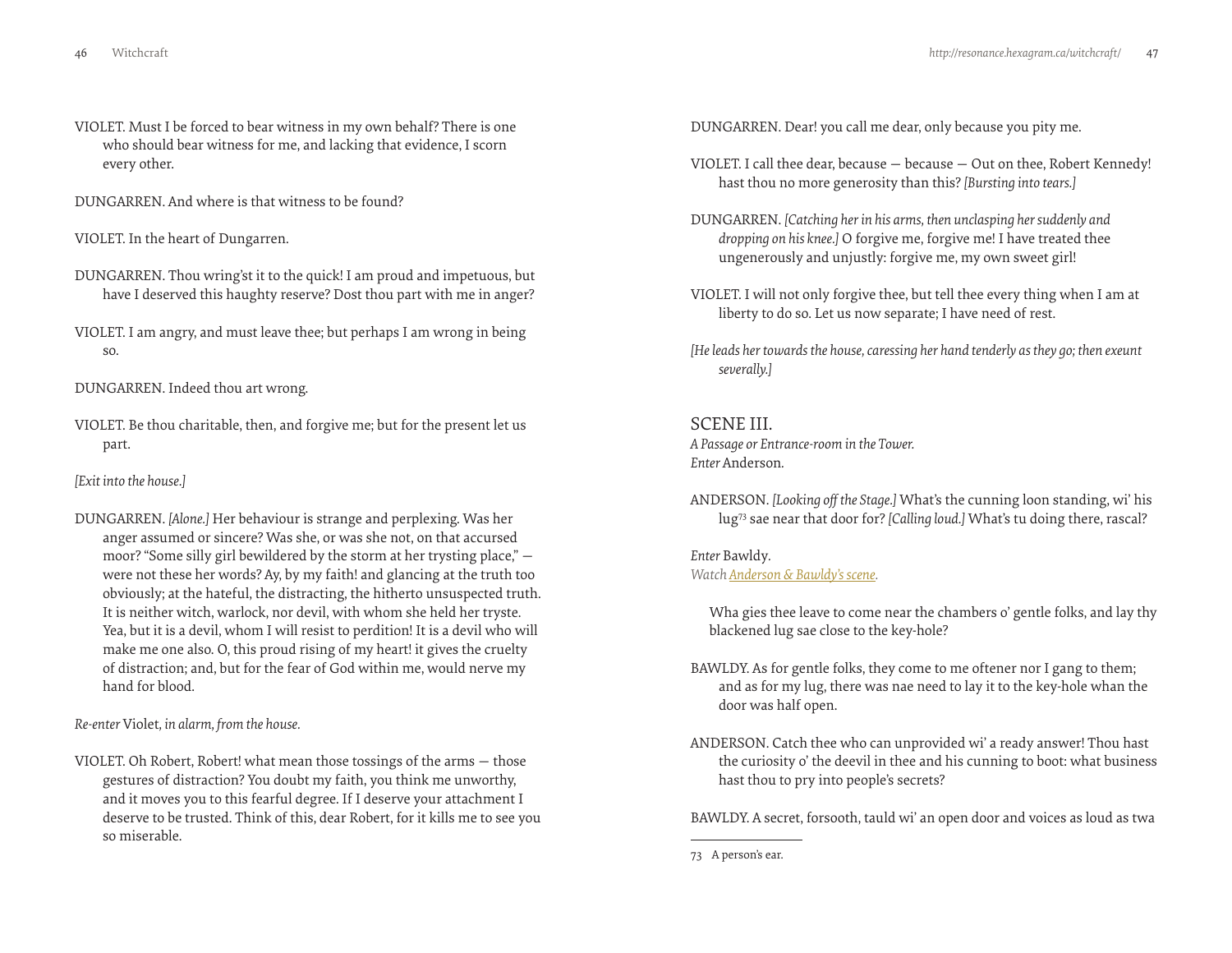wives cracking in the lone! And gude be wi' us a'! they war only talking o' what we are a' talking or thinking o' fra' morning till night and fra' Sabbath day till Saturday.

ANDERSON. And what is that, ne'er-do-weel?

BAWLDRY. What should it be but witchcraft and the young leddy? But this last bout, I trow, is the strangest bout of a'.

#### ANDERSON. What has happened now?

BAWLDY. As I was passing by the door, I heard Nurse tell the Leddy Annabell how the young leddy was frightened frae her rest, as she lay in her bed, wi' the room darkened.

#### ANDERSON. And how was that?

BAWLDY. Witches cam' into the room, I canna tell how mony o' them, and ane o' them cam' upon the bed, and a'maist<sup>74</sup> smoored<sup>75</sup> her.

#### ANDERSON. The Lord preserve us!

- BAWLDY. Ay; and she would hae been smoored a'thegither, gin she had na claught haud of the witch's arm, and squeezed it sae hard that the witch ran awa', and left a piece o' her gown sleeve in the young leddy's han'.
- ANDERSON. It was Grizeld Bane or Mary Macmurren, I'll be bound for't.
- BAWLDY. Wha it was she could na say, for she could na see i' the dark.
- ANDERSON. But the piece of the gown sleeve will reveal it. Show me that, and I'll ken wha it was, to a certainty. I ken ilka<sup>76</sup> gown and garment belanging to them.
- BAWLDY. So does Nurse, too: but the young leddy took a fit, as the roodies left the chaumer, and she has lost the clout.

76 Each.

ANDERSON. That was a pity. The chamber maun be searched for it carefully, else they'll come again, and wi' some cantrup or ither, join it into the sleeve it was riven frae, as if it ne'er had been riven at a'. But gang to thy crowdy,<sup>77</sup> man, and dinna tine a meal for a marvel. Thou hast nae business here: the kitchen and the byre set thee better than lobbies and chambers.

#### *[Exit Bawldy.]*

That callant<sup>78</sup> lurks about the house like a brownie.<sup>79</sup> He's a clever varlet, too: he can read the kittle<sup>80</sup> names in the Testament, and ding<sup>81</sup> the dominie himsel at the quastions and caratches. He's as cunning and as covetous as ony gray-haired sinner i' the parish; — a convenient tool, I suspect, in the hands of a very artful woman.

### *[Exit.]*

# SCENE IV.

- *The Apartment of* Annabella *, who enters, and throws herself into a chair, remaining silent for a short time, and then speaks impatiently.*
- ANNABELLA. What can detain her so long? Could she miss finding him? He is seldom far off at this hour of the day, when broth and beef are on the board; and he can send a boy to the hill as his substitute. I wish the sly creature were come; for time passes away, and with it, perhaps, opportunity.

#### *Enter* Phemy*.*

PHEMY. He's here, Madam.

ANNABELLA. That's well. Let him enter immediately, and do thou keep watch in the outer room.

*[Exit Phemy, and presently Bawldy enters.]*

- 77 Gruel.
- 78 Lad.
- 79 A benevolent spirit or goblin.
- 80 Difficult.
- 81 Surpass.

<sup>74</sup> Almost.

<sup>75</sup> Braised.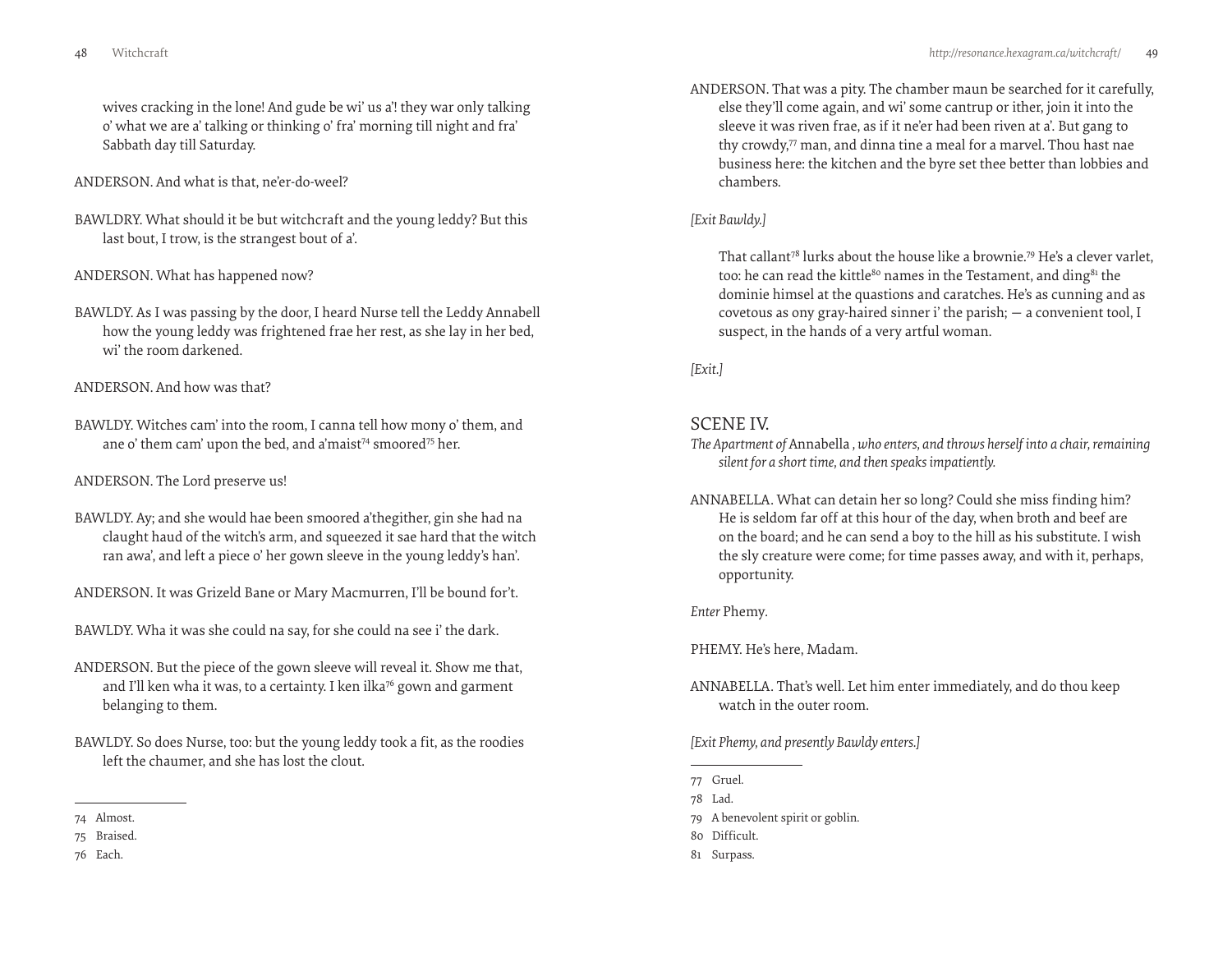I want thee to do an errand for me again, Bawldy. Do not look so grave and so cowed, man: thou shalt be well paid for it.

- BAWLDY. A'tweel, I'm ready enough to do ony errand, gin there be nae witchery concerned wi't.
- ANNABELLA. And what the worse wilt thou be if there should? Didst thou not go to Grizeld Bane this morning, and return safe and sound as before, both soul and body, with a good crown in thy pocket to boot?
- BAWLDY. Certes my body cam' back safe enough; but for my puir saul, Lord hae mercy on it! for when I gaed to my kye on the hill again, I tried to croon o'er to mysel the hunder and saxteen psalm, and second commandment, and could hardly remember a word o' them. Oh! she's an awfu' witch, and scares the very wit frae ane's noddle.<sup>82</sup>
- ANNABELLA. Never fear, Bawldy: she has left thee enough of that behind to take care of thine own interest. Thou hadst wit enough, at least, to do thy business with her; for she came to me in good time, to the spot which I appointed.
- BAWLDY. If she kens the place, she may meet you there again, without my ganging after her. The Lord preserve us! I wadna enter that house again for twa crowns.
- ANNABELLA. Be not afraid, man: it is not to that house I would send thee; and thou shalt have two crowns for thy errand, though it be both an easy and a short one.
- BAWLDY. As for that, Madam, an it war baith lang an' hard, I wadna mind it, so as it be an errand a Christian body may do.
- ANNABELLA. A Christian body may go and speak a few words privately to Mrs. Violet Murrey's pretty maid, I should think.
- BAWLDY. *[Sheepishly.]* There's nae great harm in that, to be sure.
- ANNABELLA. And a Christian body may slip a crown quietly into her hand,

and —

- BAWLDY. *[Interrupting her in a low murmuring voice.]* Ay, ane o' the twa ye spak o'.
- ANNABELLA. No, indeed, Bawldy; a third crown, which I will give thee to take from thine own pocket, and put into her pretty hand. — Perhaps it may prove the forerunner of some other token between you. She is a good tight girl, but a few years older than thyself: she may take a fancy to thee.
- BAWLDY. Ah! Madam Annabell, somebody has been telling you that I hae a fancy for her; for they never devall<sup>83</sup> wi' their havers<sup>84</sup>.  $-$  But what is she to do for the crown? for I reckon she maun won it some way or anither.
- ANNABELLA. In a very easy way. Tell her to send me her mistress's striped lutestring gown, for I want to look at the pattern of it, and will restore it to her immediately.

BAWLDY. Is that a'?

- ANNABELLA. Only thou must make her promise to conceal, from her mistress and from every body, that I borrowed the gown. Be sure to do that, Bawldy.
- BAWLDY. That's very curious, now. Whaur wad be the harm o' telling that ye just looket at it.
- ANNABELLA. Thou'rt so curious, boy, there's no concealing any thing from thee. Art thou silly enough to believe that I only want to look at it?

BAWLDY. Na, I guessed there was somewhat ahint<sup>85</sup> it.

- ANNABELLA. And thou shalt know the whole, if thou wilt promise to me solemnly not to tell any body.
- 83 Descend.

82 Head.

<sup>84</sup> Foolish talk.

<sup>85</sup> Behind.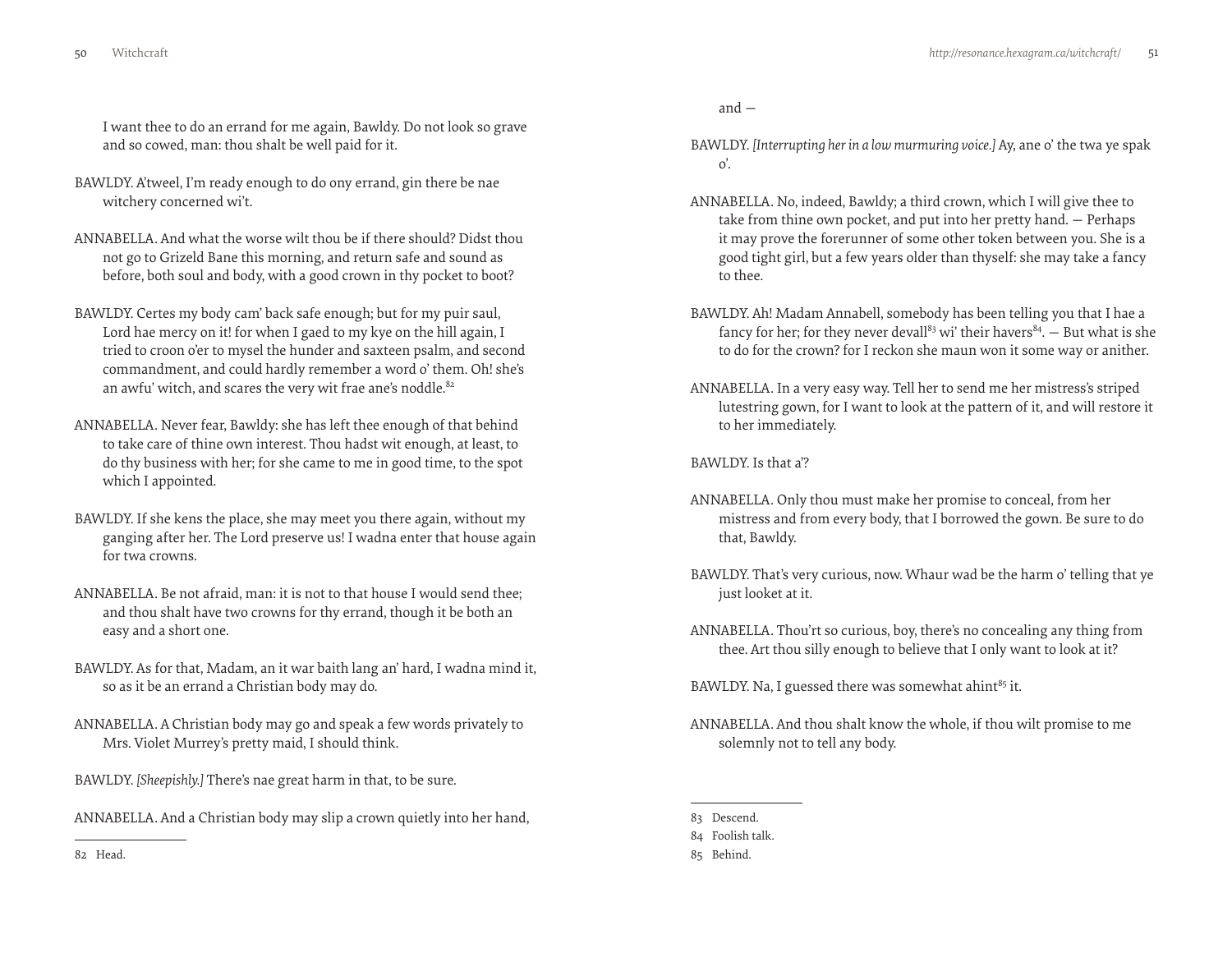- <span id="page-26-0"></span>BAWLDY. I'll tell naebody. Gif my ain mither war to speer,<sup>86</sup> she wad ne'er get a word anent it frae me.
- ANNABELLA. I have been consulting with Grizeld Bane, about what can be done to relieve our poor sick child from her misery, — for those who put her into it can best tell how to draw her out of it, — and she says, a garment that has been upon the body of a murderer, or the child of a murderer,  $-$  it does not matter which,  $-$  put under the pillow of a witched bairn, will recover it from fits, were it ever so badly tormented. But, mark me well! should the person who owns the garment ever come to the knowledge of it, the fits will return again, as bad as before. Dost thou understand me?
- BAWLDY. I understand you weel enough: but will witches speak the truth, whan the deil is their teacher?
- ANNABELLA. Never trouble thy head about that: we can but try. Fetch me the gown from thy sweetheart, and thou shalt have more money than this, by and by. *[Gives him money.]*
- BAWLDY. Since you will ca' her my sweetheart, I canna help it; though I ken weel enough it's but mocking.
- ANNABELLA. Go thy ways, and do as I bid thee, without loss of time, and thou wilt soon find it good, profitable earnest. She will make a very good thrifty wife, and thou a good muirland drover, when thou'rt old enough.

# *Watch [Annabella's scene.](http://vimeo.com/groups/134592/videos/41290846)*

# *[Exit Bawldy.]*

ANNABELLA. *[Alone.]* Now shall I have what I panted for, and far better, too, than I hoped. To be tormented by witchcraft is bad; but to be accused and punished for it is misery so exquisite, that, to purchase it for an enemy, were worth a monarch's ransom. Ay, for an enemy like this, who has robbed me of my peace, stolen the affections of him whom I have loved so ardently and so long; yea, who has made me, in his sight, hateful and despicable. I will bear my agony no longer. The heart of

Dungarren may be lost for ever; but revenge is mine, and I will enjoy it. — It is a fearful and dangerous pleasure, but all that is left for me. — Oh, oh! that I should live to see him the doating lover of a poor, homely for homely she is, let the silly world call her what they please — artful girl, disgraced and degraded; the daughter of a murderer, saved only from the gibbet<sup>87</sup> by suicide or accident! That I should live to witness this! — But having lived to witness it, can revenge be too dearly purchased? No; though extremity of suffering in this world, and beyond this world, were the price — Cease, cease! ye fearful thoughts! I shall but accuse her of that of which she is, perhaps, really guilty. Will this be so wicked, so unpardonable? How could a creature like this despoil such a woman as myself of the affections of Dungarren, or any man, but by unholy arts?

*Enter* Phem*y in alarm.*

PHEMY. Madam, Madam! there are people in the passage.

ANNABELLA. And what care I for that?

- PHEMY. You were speaking so loud, I thought there was somebody with you. *[Looking fearfully round.]*
- ANNABELLA. Whom dost thou look for? Could any one be here without passing through the outer room?
- PHEMY. I crave your pardon, Madam, they can enter by holes, as I have heard say, that would keep out a moth or a beetle.
- ANNABELLA. Go, foolish creature! Thy brain is wild with the tales thou hast heard in this house. — Did I speak so loud?
- PHEMY. Ay, truly, Madam, and with such violent changes of voice, that I could not believe you alone.
- ANNABELLA. I was not aware of it. It is a natural infirmity, like talking in one's sleep: my mother had the same. — I'll go to the garden, where the flowers and fresh air will relieve me.

<sup>87</sup> A gallows with a projecting arm at the top, from which the bodies of criminals were formerly hung in chains and left suspended after execution.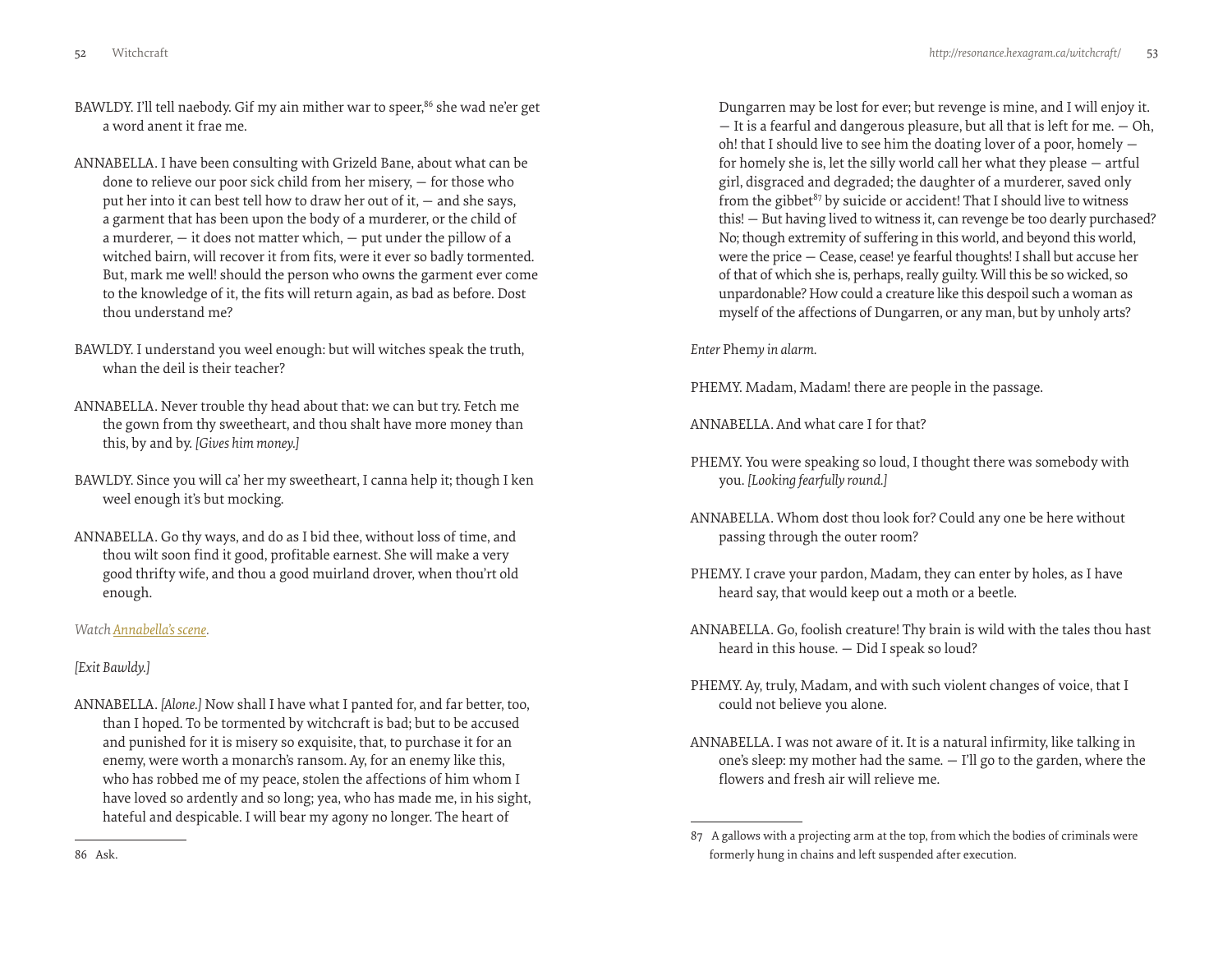<span id="page-27-0"></span>PHEMY. Are you unwell?

ANNABELLA. Yes, girl; but say so to no one, I pray thee.

# *[Exeunt.]* ACT III

# SCENE I.

*A half-formed Cave, partly roofed with rock and partly open to the sky, which is seen through the overhanging bushes; a Burn or Brook crossing the mouth of it, at the bottom of the Stage, banked by precipitous rocks mixed with wood and fern.*

VOICE. *[Heard without.]* Indeed, thou canst not pass this way.

- SECOND VOICE. *[Without.]* I don't mind it at all; the water will do me no harm.
- FIRST VOICE. *[Without.]* Thou shalt not wet thy feet, my dear child, when a father's arms are here, so able and so happy to carry thee.
- *Enter* Murrey *by the mouth of the cave, bearing* Violet *in his arms, whom he sets down by some loose rocks near the front of the Stage.*

VIOLET. Set me down, my dear father; I am heavy.

MURREY. I could carry thee to the world's end, my own dear girl. O that thou wert again a baby, and mine arms lock'd round thee as of yore!

VIOLET. I remember it, father.

- MURREY. Dost thou, sweet one? Ah, ah! thee in my arms, and she whom I loved by my side, and thy pretty worldless lips cooing to us by turns an utterance that made all words contemptible! Alas, alas! such days, and many bright succeeding days have been and are gone. The fatal passion of a few short moments has made me a homeless outlaw, while reproach, instead of protection, is a father's endowment for thee. *[Sits down on a low detached rock, and buries his face in the folds of his plaid.]*
- VIOLET. Dear, dear father! do not reproach yourself so harshly. If the world call what you have done by a very dreadful name, it is not a true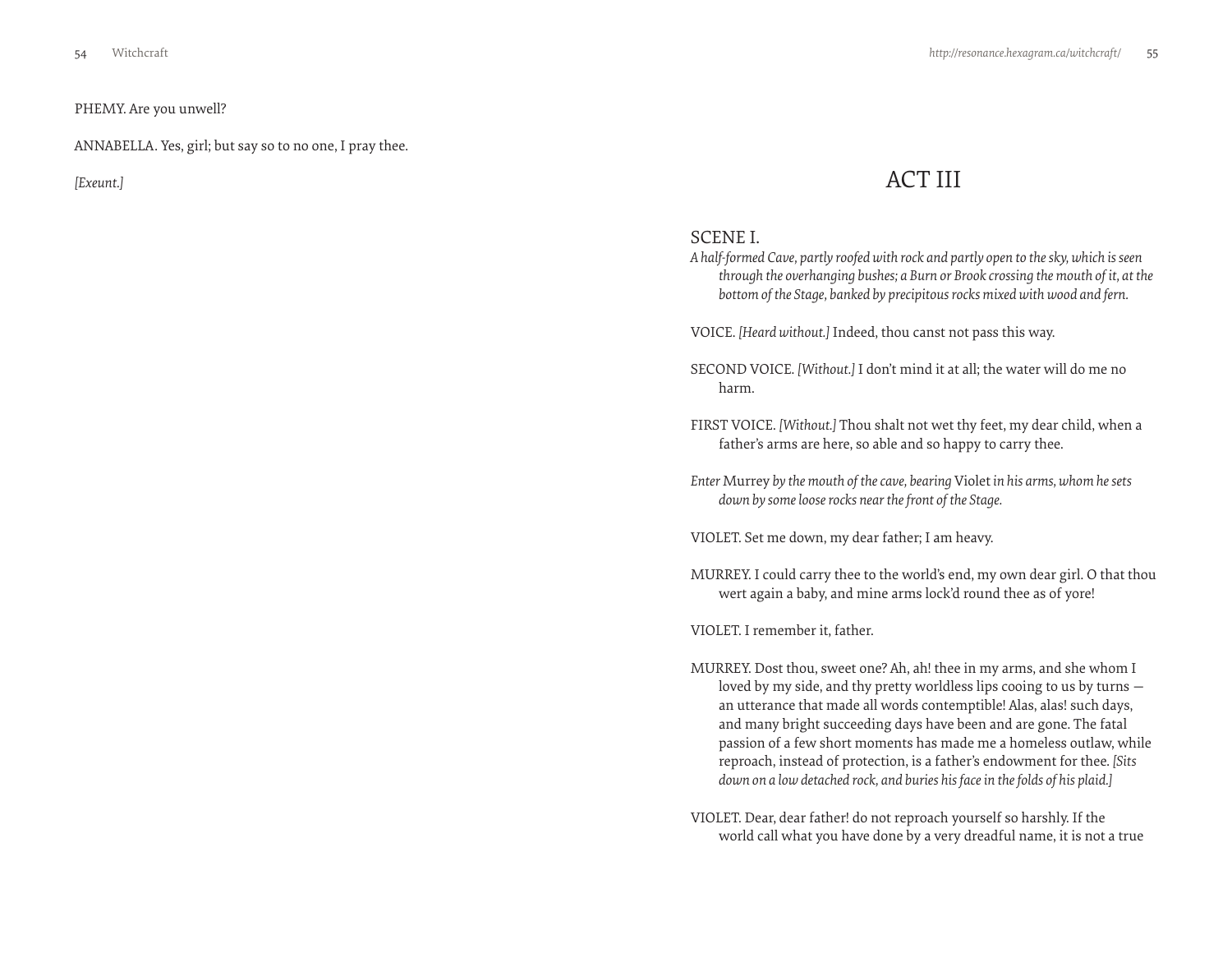one: equal fighting, though for a foolish quarrel, deserves not that appellation.

- MURREY. Whatever it may deserve, it will have it, when there is no witness to prove the contrary. Fatheringham alone was present, and he disappeared on the instant. When my trial came, I could not prove that the man I had slain fell in equal combat; nay, was the real aggressor in first attacking me.
- VIOLET. It was cowardly and strange, it was not the act of a friend to disappear and leave you so exposed.
- MURREY. Some evil fate befell him: he was not alive, I am certain, when I was apprehended, else he would have come forward like an honest, manly friend in my justification. The sentence of death is upon me; the mark of Cain is on my forehead; I am driven from the fellowship of men.
- VIOLET. Say not so; for you have by the accidental death of your servant been, as it were, providentially saved from a fearful end; and being so saved, I must needs believe that some better fortune is in reserve for you.
- MURREY. Ay, poor Donald! I believe he would willingly have died for my sake, and Providence did so dispose of him. I little thought, after my escape from prison, when I had changed apparel with him, how completely our identity was to be confounded. He lies in the grave as James Murrey of Torwood, — in an unhallowed grave, as a murderer.

VIOLET. Were you near him when he fell into the pit?

MURREY. Dear Violet, thou art bewildered to ask me such a question! When we had changed clothes completely, and I had even forced upon him as a gift, which he well deserved, the gold watch and seals of my family, we parted; and when his body was discovered, many weeks afterwards, the face, as I understand, from the mutilations of bruises and corruption, was no longer recognizable. But this is a mournful subject, and it is useless to dwell upon it now.

VIOLET. Very true; let us speak of those things for which there is still cause

of thankfulness. The Irish home you have found on the mountains of Wicklow<sup>88</sup>, is it not a pleasant one?

MURREY. Pleasant to those who look on sky and cliff, on wood and torrent, to rouse and refresh the mind, in the intervals of such retirement as hath a purpose and a limit. To the lonely outcast what scene is pleasant? The meanest man who plies his honest trade in the narrow lane of a city, where passers-by may wish him a good day, or bid God speed him, has a domicile and a home which I think of with envy.

VIOLET. O do not, then, live any longer in this deserted situation!

MURREY. I know what thou wilt offer, but it must not be.

VIOLET. Why so? Since I have lost my dear mother, and have no farther duties to detain me here, may I not cross the sea with you now, and spend some time with you in Wicklow. It will be thought that I am gone to visit our Irish relation.

MURREY. No, my affectionate child, that may not be.

VIOLET. I should go to our relation first, and nobody should know that I went anywhere else but Dungarren; nor should I even tell it to him without your permission.

MURREY. *[Rising quickly from his seat.]* Which thou shalt never have.

VIOLET. Why do you utter those words so vehemently? He is honourable and true.

MURREY. He is thy lover, and thou believest him to be so.

VIOLET. Are you displeased that he is my lover?

MURREY. Yes, I am displeased, for he will never be thy husband.

VIOLET. O think not so hardly of him! in his heart there is honour even stronger than affection. And if I might but tell him of your being alive —

MURREY. Art thou mad? art thou altogether bereft of understanding? Swear

<sup>88</sup> A range of mountains in the southeast of Ireland.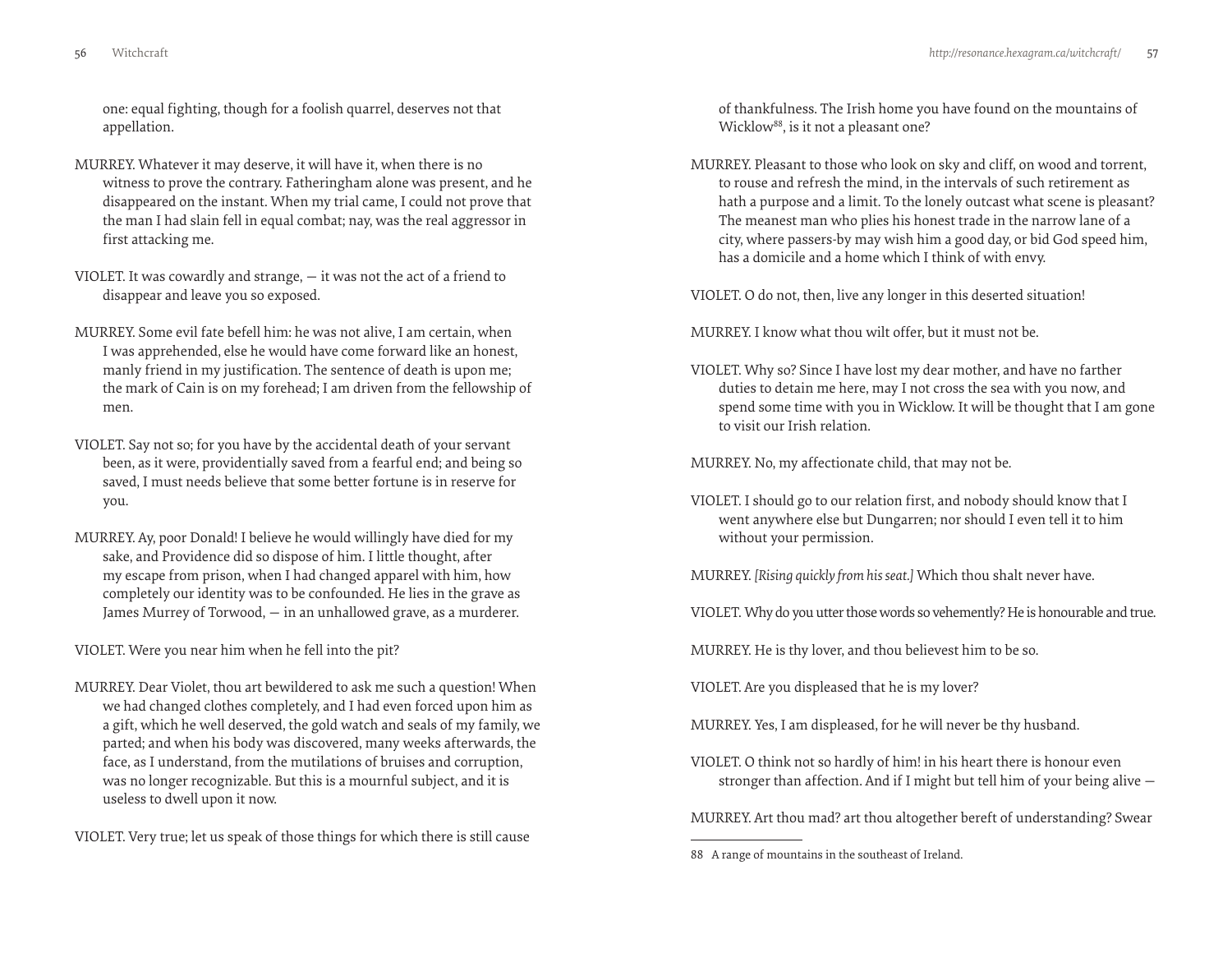to me, on the faith of a Christian woman, that thou wilt never reveal it.

VIOLET. He is incapable of betraying any one, and far less —

- MURREY. Hold thy tongue! hold thy tongue, simple creature! Every man seems true to the woman whose affections he hath conquered. I know the truth of man and the weakness of woman. Reason not with me on the subject, but solemnly promise to obey me. I should feel myself as one for whom the rope and the gibbet are preparing, should any creature but thyself know of my being alive.
- VIOLET. Woe is me! this is misery indeed.
- MURREY. Do not look on me thus with such mingled pity and surprise. Call what I feel an excess of distrust  $-$  a disease  $-$  a perversion of mind, if thou wilt, but solemnly promise to obey me.
- VIOLET. Let my thoughts be what they may, I dare not resist the will of a parent; I solemnly promise *[looking up to heaven, and then bending her head very low]*.
- MURREY. I am satisfied, and shall return to my boat, which waits for me on the Clyde<sup>89</sup>, near the mouth of this burn, with a mind assured on so important a point, and assured of thy good conduct and affection. *[Looking about, alarmed.]* I hear a noise.
- VIOLET. 'Tis the moving of some owlet or hawk in the refts of the rock overhead. To this retired spot of evil report no human creature ever ventures to come, even at mid-day.
- MURREY. Yes, I remember it used to be called the Warlock's den, and had some old legendary pretensions to the name. But there is a noise.
- *[Looks up to the open part of the cave, and discovers Dungarren above, looking down upon them.]*
- VIOLET. It is Dungarren; what shall we do? Begone, father?
- MURREY. I must stand to it now; he will be down upon us in an instant: it is too late to avoid him.
- VIOLET. No, it is not; he shall not come down. *[Calling up to him.]* Robert Kennedy, is it thou?
- DUNGARREN. *[Above.]* Does the voice of Violet Murrey dare to ask me the question?
- VIOLET. Stay where thou art, and come no farther; I dare ask of thee to be secret and to be generous.
- DUNGARREN. *[Above.]* Distracting and mysterious creature, I obey thee.

#### *[Retires.]*

- VIOLET. He retires, and we are safe. Let us now separate. *[In a low voice.]* Farewell, my dear father! you will come and see me again?
- MURREY. I hope next summer to pay thee another and a less hurried visit. Farewell. *[Holding her back.]* No, no! do not embrace me.

VIOLET. He has retired, and will not look again.

MURREY. Be not too confident. Farewell, and remember thy solemn promise. My ship will sail for Ireland to-morrow morning early, and thou shalt hear from me soon.

*[Exit by the way he entered.]*

VIOLET. *[Alone.]* If they should meet without, and they may do so! — But that must not be. *[Calling in a loud voice.]* Dungarren, Dungarren! art thou still within hearing?

*[Dungarren reappears above.]*

I cannot speak to thee in so loud a voice; come down to me here.

*[He descends by the jutting rocks into the bottom of the cave in the dress and accoutrements of an angler, with a fishing rod in his hand, and stands before her* 

<sup>89</sup> A river in western Scotland which flows 170km (160 miles) from the Southern Uplands to the Firth of Clyde, formerly famous for the shipbuilding industries along its banks.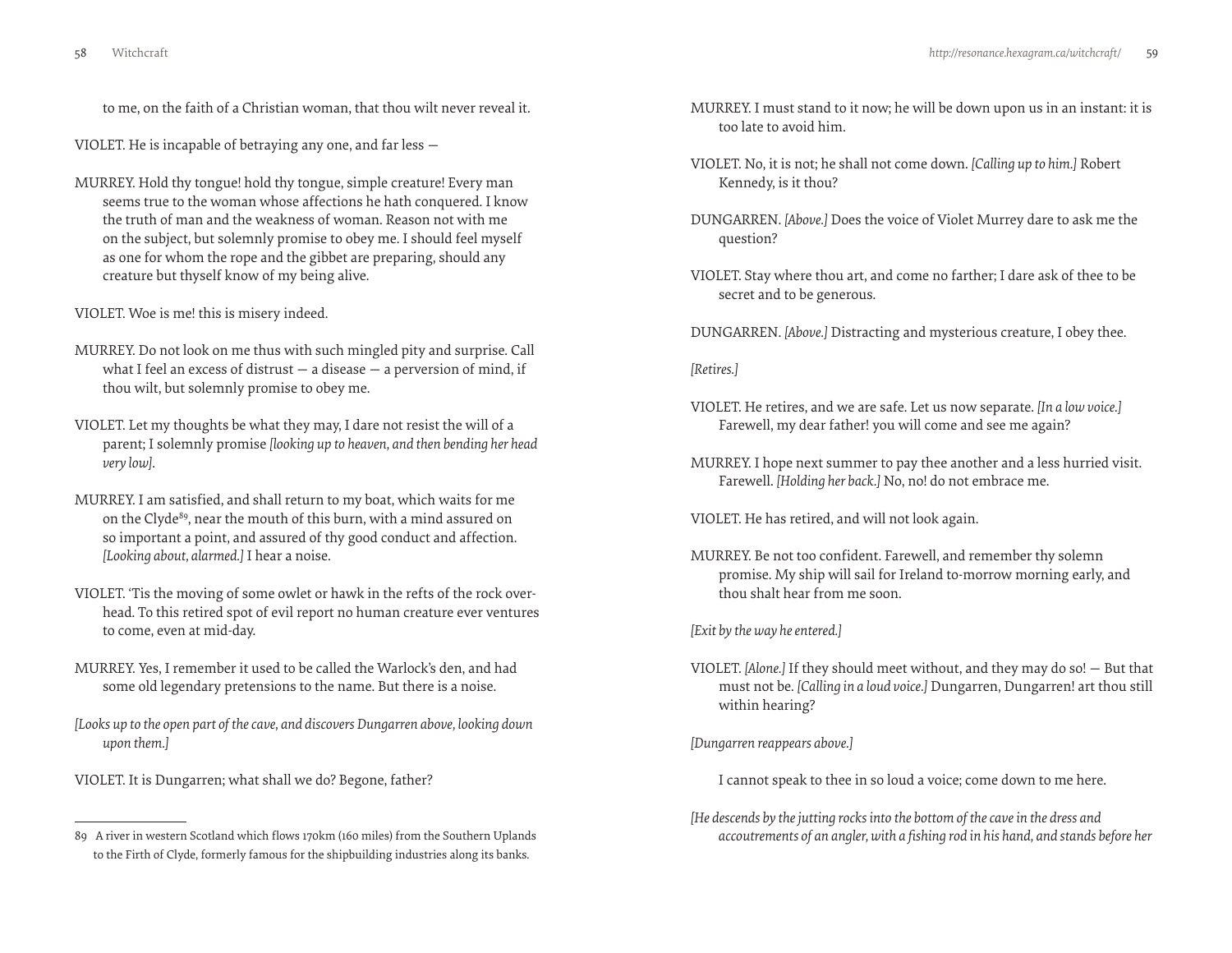*with a stern and serious look, remaining perfectly silent.]*

O Robert Kennedy! look not on me thus! I meant to thank you for your friendly forbearance, but now I have no utterance: I cannot speak to you when you so look upon me.

DUNGARREN. Silence is best where words were vain and worthless.

VIOLET. You deserve thanks, whether you accept them or not.

DUNGARREN. To obey the commands of a lady deserves none.

- VIOLET. Nay, but it does, and I thank you most gratefully. He who was with me is gone, but  $-$  but  $-$
- DUNGARREN. But will return again, no doubt, when the face of a casual intruder will not interrupt your conference.
- VIOLET. O no! he will not return may never return. Who he is, and where he goes, and how I am bound to him, O how I long to tell thee all, and may not!
- DUNGARREN. What I have seen with mine eyes leaves you nothing to tell which I am concerned to hear.
- VIOLET. Be it so, then; since the pride of your heart so far outmates<sup>90</sup> its generosity.
- DUNGARREN. You have put it out of my power to be generous; but you desire me to be secret, and shall be obeyed. Is it your pleasure, madam, that I should conduct you to your home, since he who was with you is gone?
- VIOLET. That I accept of a service so offered, shows too well how miserably I am circumstanced. But I do accept it: let me leave this place.

*[Goes toward the mouth of the cave.]*

DUNGARREN. Not by the burn, the water is too deep.

VIOLET. I came by it, and there is no other way.

- DUNGARREN. Came by it, and dry-shod too! *[Looking at her feet.]* He who was with thee must have carried thee in his arms.
- VIOLET. Yes, he did so; but now I will walk through the stream: wet feet will do me no injury.
- DUNGARREN. There is another passage through a cleft rock on this side, concealed by the foxglove<sup>91</sup> and fern.

VIOLET. Lead on, then, and I'll follow.

*[Exeunt.]*

# SCENE II.

*A large Hall or Entrance-room, with deer's horns and arms hanging on the walls. Enter* Nurse *with a tankard in her hand, followed presently by* Anderson*, who calls after her as she is about to disappear by the opposite side.*

ANDERSON. Nurse, Nurse, I say! Is the woman deaf?

- NURSE. What are ye roaring after me for? Can a body get nae peace or comfort ony time o' the day or night? Neither o' them, by my trouth, bring muckle<sup>92</sup> rest to me.
- ANDERSON. That may be, but ye'r tankard comforts, that belang, as it wad seem, to baith day and night, maun be stinted at present; for the sheriff and a' his rascally officers frae Paisley<sup>93</sup> are at the yett<sup>94</sup>, and writers beside, Lord preserve us! wi' inkhorns at their buttons and paper in their hands. Gae tell the Leddy quickly, and set ye'r tankard down.

90 To exceed.

<sup>91</sup> A tall Eurasian plant with erect spikes of pinkish-purple (or white) flowers shaped like the fingers of gloves.

<sup>92</sup> Much.

<sup>93</sup> A town in central Scotland, to the west of Glasgow.

<sup>94</sup> A gate or grille of latticed wrought iron bars used for defensive purposes in castles and tower houses.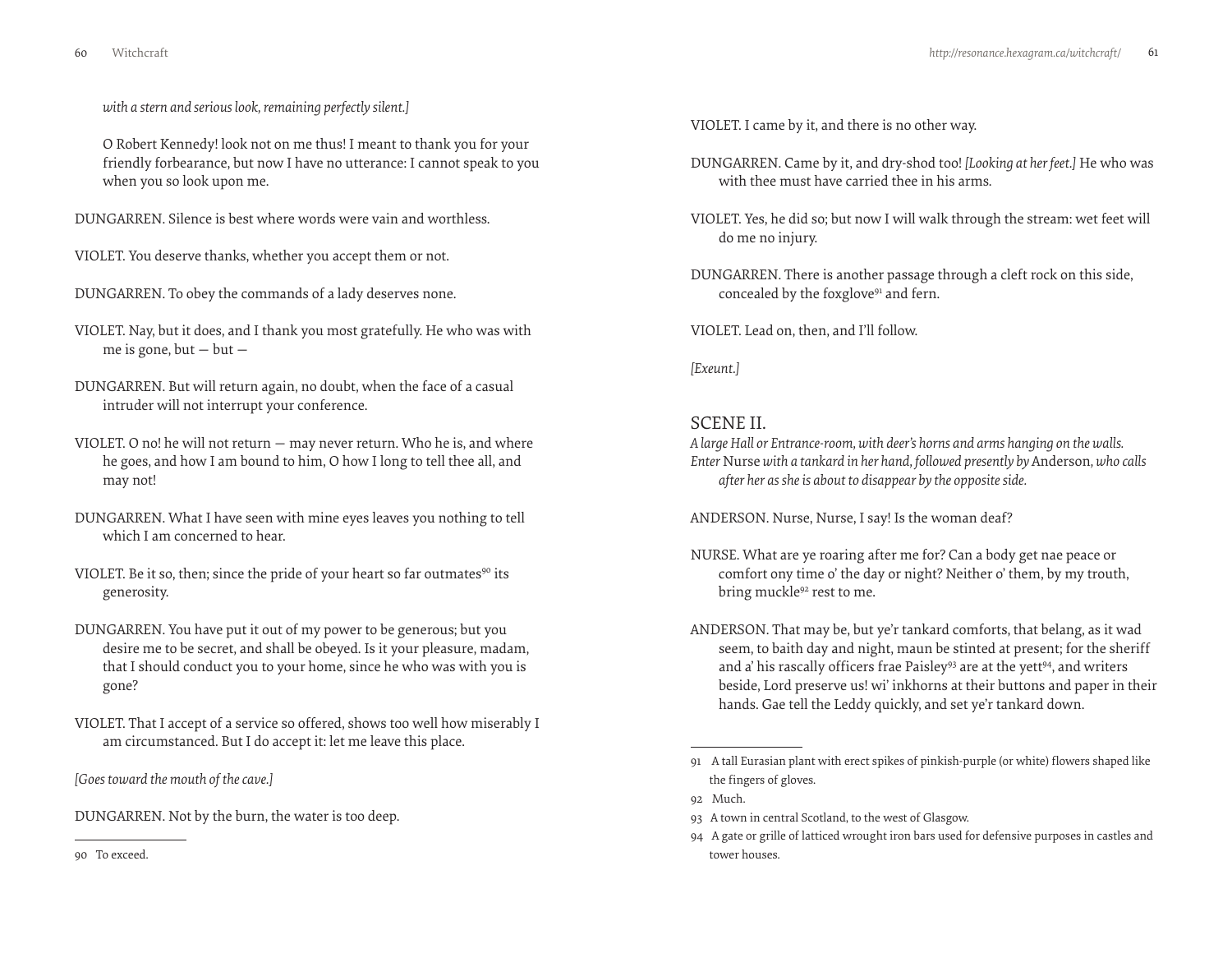NURSE. For the sheriff officers to lay their lugs in. Na, na! sma'er browst may serve them; I'll mak' sure o'some o't.

*[Takes a drink, and exit.]*

ANDERSON. I wonder whaur the laird is: its an unchancy time for him to be out of the gaet. Donald, Donald!

#### *Enter* Donald*.*

Whaur's the laird? He should be here to receive the sheriff.

DONALD. He's no in the house.

ANDERSON. Gang and find him in the fields, then.

DONALD. He's no in the fields, neither.

ANDERSON. Whaur is he, then?

- DONALD. He'll be a clever fellow, I reckon, that finds him on the hither side o' Dumbarton.
- ANDERSON. How dost tu ken that sa weel? What suld tak him to Dumbarton?
- DONALD. His ain ill humour, I believe, for he returned fra' the fishing wi' his knit brows as grumly as a thunner cloud on the peak o' Benloman<sup>95</sup>, and desired me to saddle his meir: and he took the road to the ferry without speaking anither word; and the last sight I gat o' the meir and him was frae the black craig head, whan they war baith in the boat thegether, half way over the Clyde.
- ANDERSON. That's unlucky: I maun gang to the yett and receive the sheriff mysel, as creditably as I can.
- DONALD. Ye may save yoursel that trouble, I trow, for he has made his way into the house already.
- *Enter the* Sheriff *with his* Officers *and* Attendants*, and* Servants *of the family following them.*
- SHERIFF. *[To Anderson.]* We would see the Laird of Dungarren.
- ANDERSON. He's frae hame, an please your honour.
- SHERIFF. From home! are you sure of this? we come on no unfriendly errand.
- ANDERSON. I mak' nae dout o' that, your honour: but he is frae hame, and far a-field, too.
- SHERIFF. That is unfortunate; for I am here officially to examine the members of his household. His mother, I presume, is at home?
- ANDERSON. Yes, your honour; the leddy is at hame, and will come to you immediately.
- SHERIFF. It is said you have been disturbed with strange noises and visitations in this family, and that the young lady is more tormented than ever. What kind of noises have been heard?
- ANDERSON. O Lord, your honour, sic<sup>96</sup> elrich din! I can compare it to nothing. Sometimes it's like the soughing<sup>97</sup> o' wind; sometimes like the howling o' dogs.
- DONALD. *[Taking the word from him.]* Sometimes like the mewling o' cats; sometimes like the clattering o' broomsticks.
- FIRST SERVANT. *[Pressing forward, and taking the word from Donald.]* Sometimes like the hooting o' howlets; and sometimes like a black sow grunting.

SHERIFF. A black sow grunting!

DONALD. Ay, please your honour. The grunt of a black sow is as deil-like as its colour: I wad ken't, in the dark, frae ony white sow that ever wore a snout.

<sup>95</sup> A mountain 3, 192 feet high (973 metres) in Scotland.

<sup>96</sup> Such.

<sup>97</sup> Moaning, whistling, or rushing sound.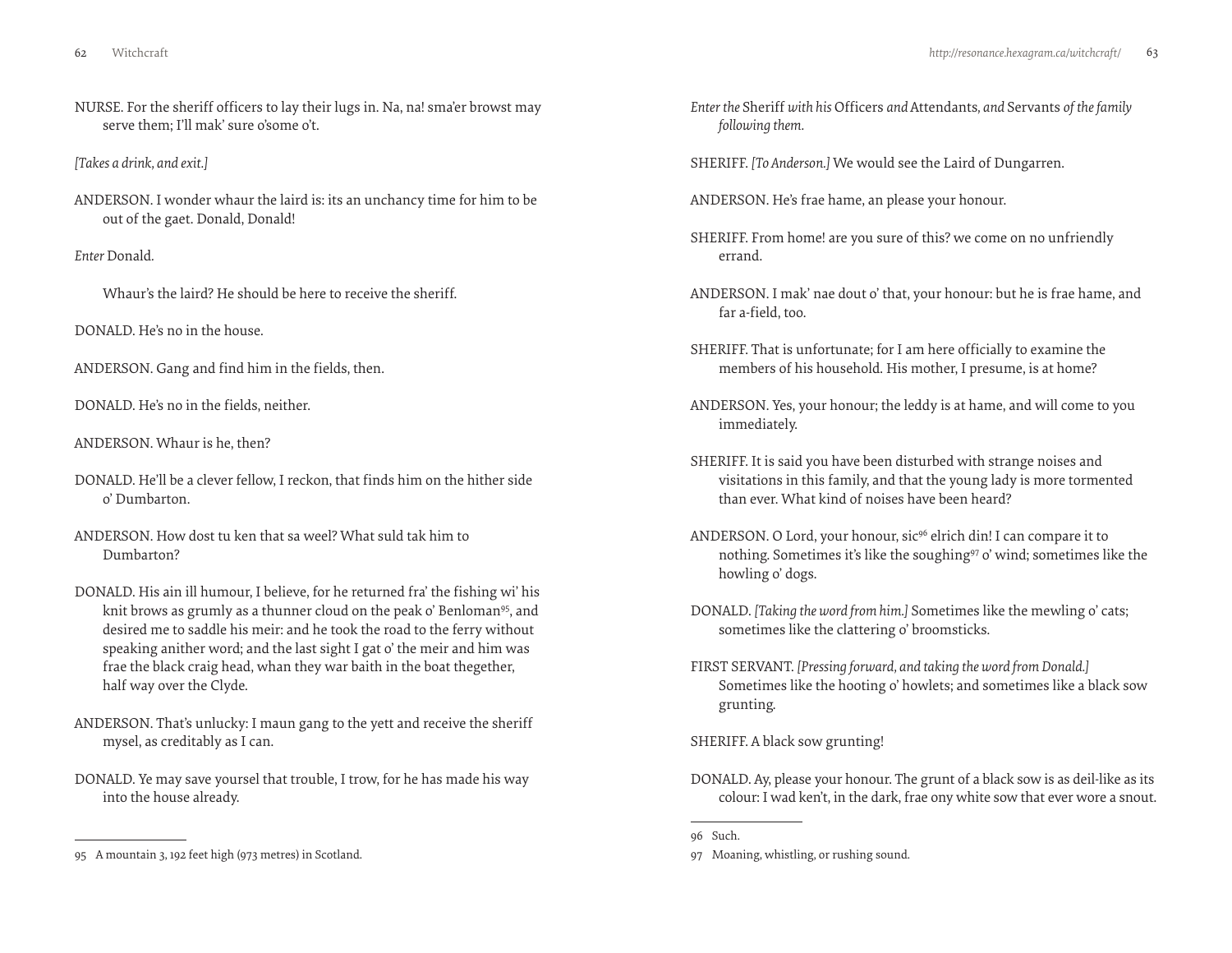- SHERIFF. Well, sometimes hooting of owlets, and the grunting of a black sow.
- ANDERSON, DONALD, and FIRST SERVANT. *[All speaking at once.]* And sometimes like a —
- SHERIFF. Spare me, spare me, good folks! I can listen but to one at a time.
- *Enter* Lady Dungarren*,* Annabella*,* Phemy*,* Nurse*, and* Maid-servants.

Good day, and my good service to you, Lady Dungarren. I'm sorry the laird is from home: my visit may perhaps disturb you.

- LADY DUNGARREN. Do not say so, Sheriff; I am at all times glad to see you; but were it otherwise, we are too well accustomed to be disturbed in this miserable house, to think much of any thing.
- SHERIFF. I am very sorry for it,  $-$  very sorry that your daughter continues so afflicted. — *[Showing her a paper.]* Have you any knowledge of this paper? The information contained in it is the cause of my present intrusion.
- LADY DUNGARREN. *[After having looked over it attentively.]* I know nothing of the paper itself; but the information it conveys is true.
- SHERIFF. Have you ever seen the hand-writing before?
- LADY DUNGARREN. No yes I think I have. Look at it, Annabella: it is somewhat like your own.
- ANNABELLA. *[In a hurried manner.]* Dear Madam, how can you say so? The l's, and the m's, and the n's are all joined stiffly together, and you know very well that I never join my letters at all.
- LADY DUNGARREN. Very true, cousin; I see there is a great difference now, and I don't know whose hand it is, though doubtless the hand of a friend; for we cannot remain in this misery much longer. It should be examined into, that the guilty may be punished, and prevented from destroying my poor child entirely.
- SHERIFF. Has any person of evil repute been admitted to see her? Who has been in her chamber?
- LADY DUNGARREN. Who has been visibly in her chamber, we can easily tell; but who has been invisibly there, the Lord in heaven knows.
- SHERIFF. Have they never been visible to the child herself whom they torment?
- LADY DUNGARREN. She has stared, as though she saw them.
- ANNABELLA. She has shrieked, as though they laid hold of her.
- NURSE. She has clenched her hands, as if she had been catching at them, in this way. *[Showing how.]*
- PHEMY. Ay, and moved her lips so *[Showing how.]*, as if speaking to them. I saw her do it.
- NURSE. And so did I; and saw her grin, and shake her head so, most piteously.
- PHEMY, NURSE, and MAID-SERVANT. *[All speaking at once.]* And I saw her—
- SHERIFF. Softly, softly, good women! Three tellers are too many for one tale, and three tales are too many for one pair of ears to take in at a time. — *[Turning to the Lady.]* Has she ever told you that she saw witches by her bed-side?
- LADY DUNGARREN. Yes; several times she has told me so, in wild and broken words.

SHERIFF. Only in that manner.

ANNABELLA. You forget, Madam, to mention to the Sheriff, that she told us distinctly, a few hours ago, how a witch had been sitting on her breast, as she lay in bed; and that, when she struggled to get rid of her, she rent a piece from the sleeve of her gown.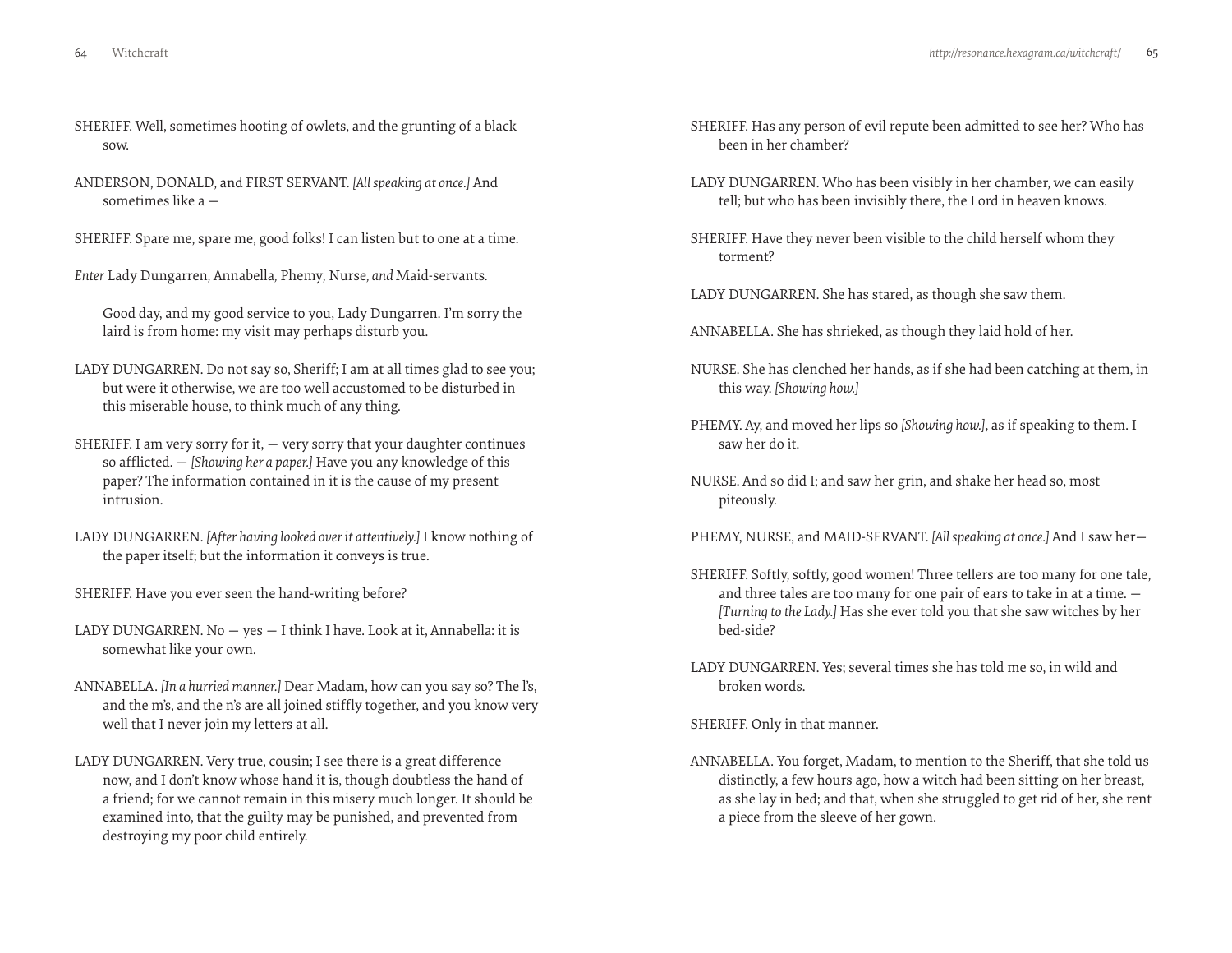- SHERIFF. The witch rent the sleeve from her gown?
- NURSE. No, no, your honour; our poor child rent a piece frae the sleeve o' the witch's gown.
- SHERIFF. Has the piece been found?
- A GREAT MANY. *[Speaking at once.]* Ay, ay! it has! it has!
- SHERIFF. Silence, I say! *[To Annabella.]* Have the goodness to answer, Madam: has the rag been preserved?
- ANNABELLA. It has, Sir; but it is no rag, I assure you.
- NURSE. As good silk, your honour, as ever came frae the Luckenbooths of Edinburgh<sup>98</sup>.
- SHERIFF. Are not witches always old and poor? The devil must have helped this one to a new gown, at least; and that is more than we have ever heard of his doing to any of them before.
- ANNABELLA. We have read of witches who have been neither old nor poor.
- SHERIFF. Ha! is there warranty, from sober sensible books, for such a notion? I am no great scholar on such points: it may be so. — But here comes the minister: his better learning will assist us.

#### *Enter* Mr. Rutherford*.*

I thank you, my reverend Sir, for obeying my notice so quickly. Your cool head will correct our roused imaginations: you believe little, I have heard, of either apparitions or witches.

RUTHERFORD. My faith on such subjects was once, indeed, but weak.

SHERIFF. And have you changed it lately? —

*[A pause for Rutherford to answer, but he is silent.]*

Since when has your faith become stronger?

- *[After a short pause as before, several Voices call out eagerly ]* Since the storm on Friday night; when Mary Macmurren and a' the crew were on the moor.
- SHERIFF. Silence, I say again! Can the minister not answer for himself, without your assistance? — You heard my question, Mr. Rutherford: were you upon the moor on that night?

RUTHERFORD. I was.

SHERIFF. And saw you aught upon the moor contrary to godliness and nature?

- RUTHERFORD. What I saw, I will declare in fitter time and place, if I must needs do so.
- SHERIFF. Well, well, you are cautious, good Sir; and, perhaps, it is wise to be so. — Lady Dungarren, with your permission, I will go into the sick chamber and examine your daughter myself.
- LADY DUNGARREN. You have my permission most willingly. Follow me immediately, if you please, and ask the poor child what questions you think fit. Mr. Rutherford, do you choose to accompany us?
- *[Exeunt Lady Dungarren, Annabella, Sheriff, and Rutherford; Anderson, Nurse, Donald, &c. &c. remaining.]*

ANDERSON. And he'll gie nae answer at a', even to the Sheriff.

- NURSE. Certes, were he ten times a minister, he should hae tauld what he saw to the Sheriff of the county.
- DONALD. A gentleman born and bred, and the king's appointed officer into the bargain.
- NURSE. And he winna tell what he saw afore us, forsooth for that's what he means by fitter time and place — foul befa' his discretion! He wadna believe in witches, I trow; but they hae cowed him weel for't at last.

<sup>98</sup> Built around 1460, the Luckenbooths or "Locked booths" housed Edinburgh's first permanent shops.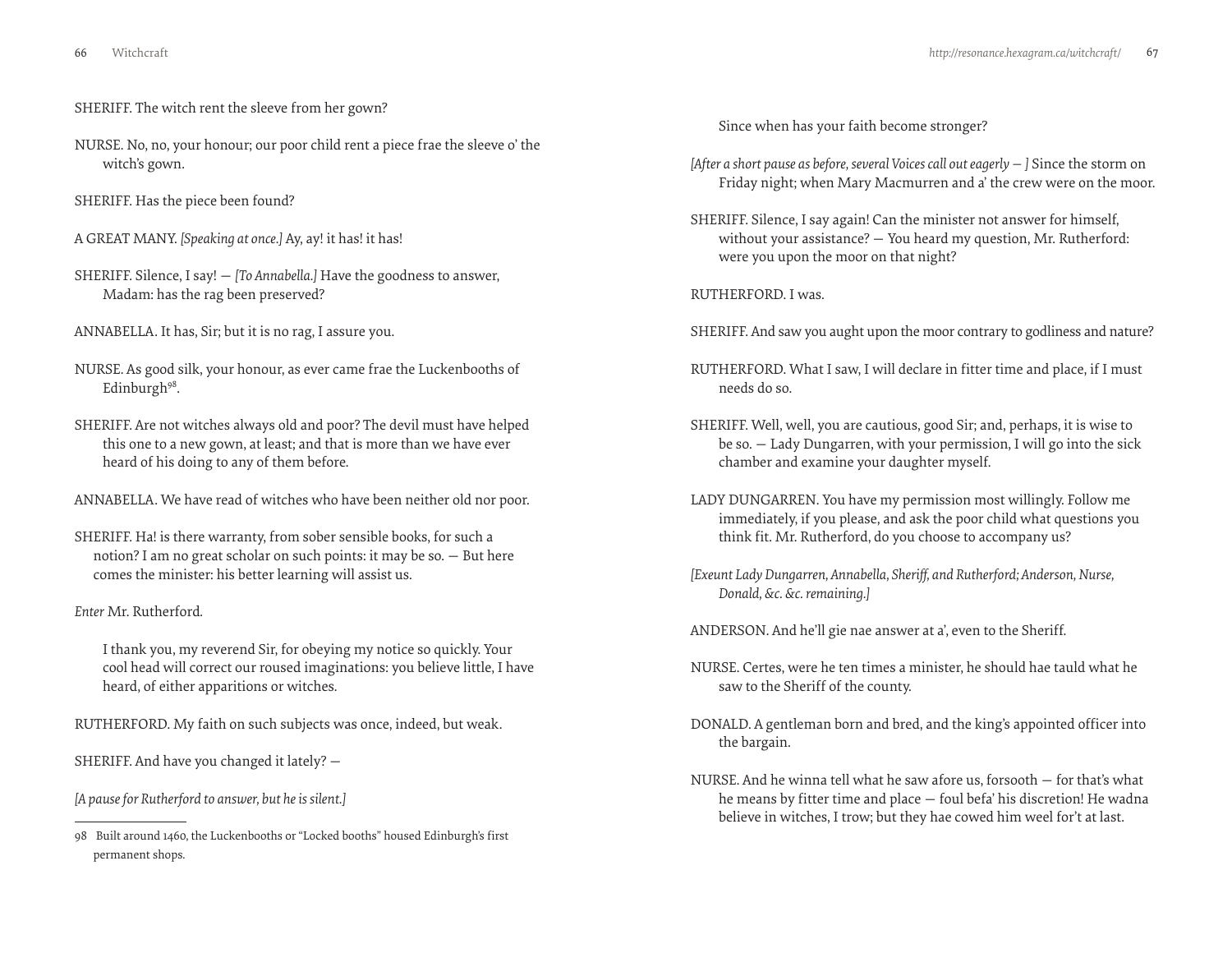- 
- ANDERSON. To be sure, he looket baith ghastly and wan, when the Sheriff speered what he saw upon the moor.
- NURSE. Ay, ay, it was some fearfu' sight, nae doubt. God's grace preserve us a'! the very thought o' what it might be gars<sup>99</sup> my head grow cauld like a turnip.
- DONALD. It was surely something waur<sup>100</sup> than witches dancing that frightened the minister.
- NURSE. As ye say, Donald: either Highlander or Lowlander has wit enough to guess that. I like nane o' your ministers that'll speak naewhere but in the pu'pit. Fitter time and place, quotha<sup>101</sup>!
- ANDERSON. Hoot, toot, woman! he has gotten his lear<sup>102</sup> at the college, and he thinks shame to be frightened.
- NURSE. Foul befa' him and his lear too! It maun be o' some new-fangled kind, I think. Our auld minister had lear enough, baith Hebrew and Latin, and he believed in witches and warlocks, honest man, like ony ither sober, godly person.
- ANDERSON. So he did, Nurse; ye're a sensible woman, but somewhat o' the loudest, whan ye're angry. Thae gude folks want some refection, I trow; and there 's gude yill<sup>103</sup> and ham in the buttery.  $-$  Come, Sirs, follow me.
- *[Exit, with a courteous motion of the hand, followed by the Sheriff's Officers, &c. Phemy and Nurse remaining.]*
- NURSE. Whaur can Black Bauldy be a' this while? His smooty face is seldom missing whan ony mischief is ganging on?
- PHEMY. What do you want with him?

NURSE. To send him owre the craft for the new-laid eggs, that the

101 Used to express surprise or sarcasm, after quoting the word or phrase of another.

103 Ale.

ploughman's wife promised us.

PHEMY. He has been sent further off on another errand already.

NURSE. And wha sent him, I should like to ken, whan we are a' sae thrang<sup>104</sup>?

PHEMY. My lady sent him.

- NURSE. Your leddy, say ye! She has grown unco intimate wi' that pawky loon o' late: I wish gude may come o't. I maun gang for the eggs mysel, I warrant. — But I maun e'en gang first to the chaumer door, and listen a wee; though we'll only hear the hum o' their voices, an our lugs war as gleg as the coley's<sup>105</sup>.
- PHEMY. And I'll go with you too: the hum of their voices is worth listening for, if nothing more can be heard.

*[Exeunt.]*

104 Crowd. 105 A type of fish, similar to cod.

<sup>99</sup> To make.

<sup>100</sup> Worse.

<sup>102</sup> Teaching.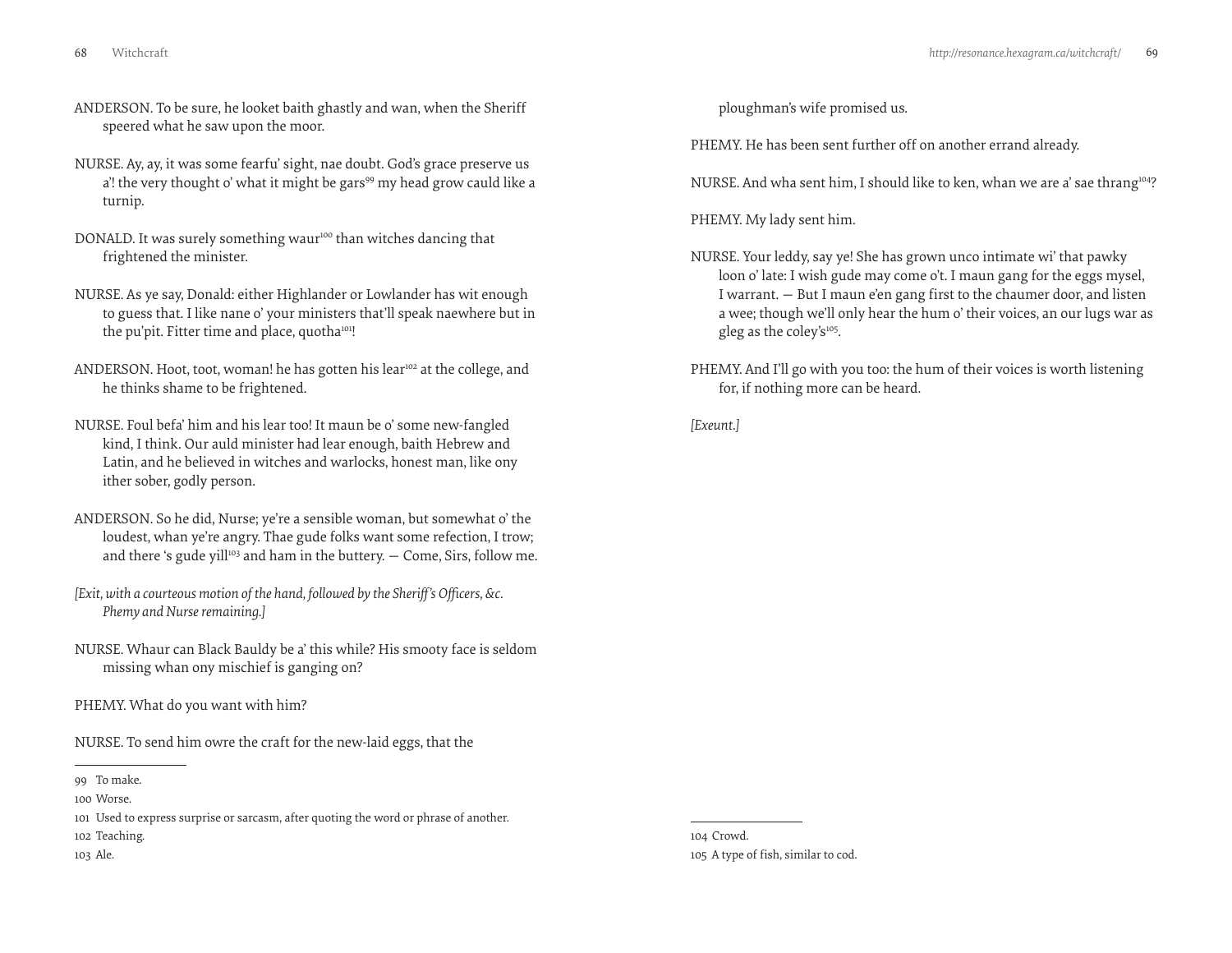# ACT IV

# <span id="page-35-0"></span>SCENE I.

*An open Space before the Abbey Church of Paisley. Enter the* Sheriff *and* Rutherford*, in earnest discourse.*

- SHERIFF. Yes, you may, indeed, be well assured that I have never, during all the years in which I have served the office of sheriff of this county, performed a duty so painful; and I am very sensible that what I am compelled to summon you to perform, is still more distressing.
- RUTHERFORD. Were it not sinful, I could wish myself incapable, from disease or disaster, or any other let, of giving legal testimony. Oh! to think of it clouds my brain with confusion, and makes me sick at heart! Violet Murrey, the young, the unfortunate, the gentle, and, I firmly believe, the innocent,  $-$  to give evidence to her prejudice,  $-$  it is a fearful duty
- SHERIFF. It is so, good Sir; yet it must be done. I have taken into custody, on accusation of witchcraft, the fairest woman in the west of Scotland; and you must answer on oath to the questions that may be put to you, whether it be for or against her. If she be innocent, Providence will protect her.
- *Enter the* Chief Baillie of Paisley *behind them, and listens to the conclusion of the above speech.*
- BAILLIE. If she be innocent! Can any one reasonably suppose that such a creature would be accused, or even suspected, but on the strongest proofs of guilt? Some old haggard beldame<sup>106</sup>, with an ill name at any rate, might be wrongfully suspected; but Violet Murrey, good sooth! must have been where she should not have been, ere a tongue or a finger in the county would have wagged to her prejudice.

<sup>106</sup> A malicious or loathsome old woman.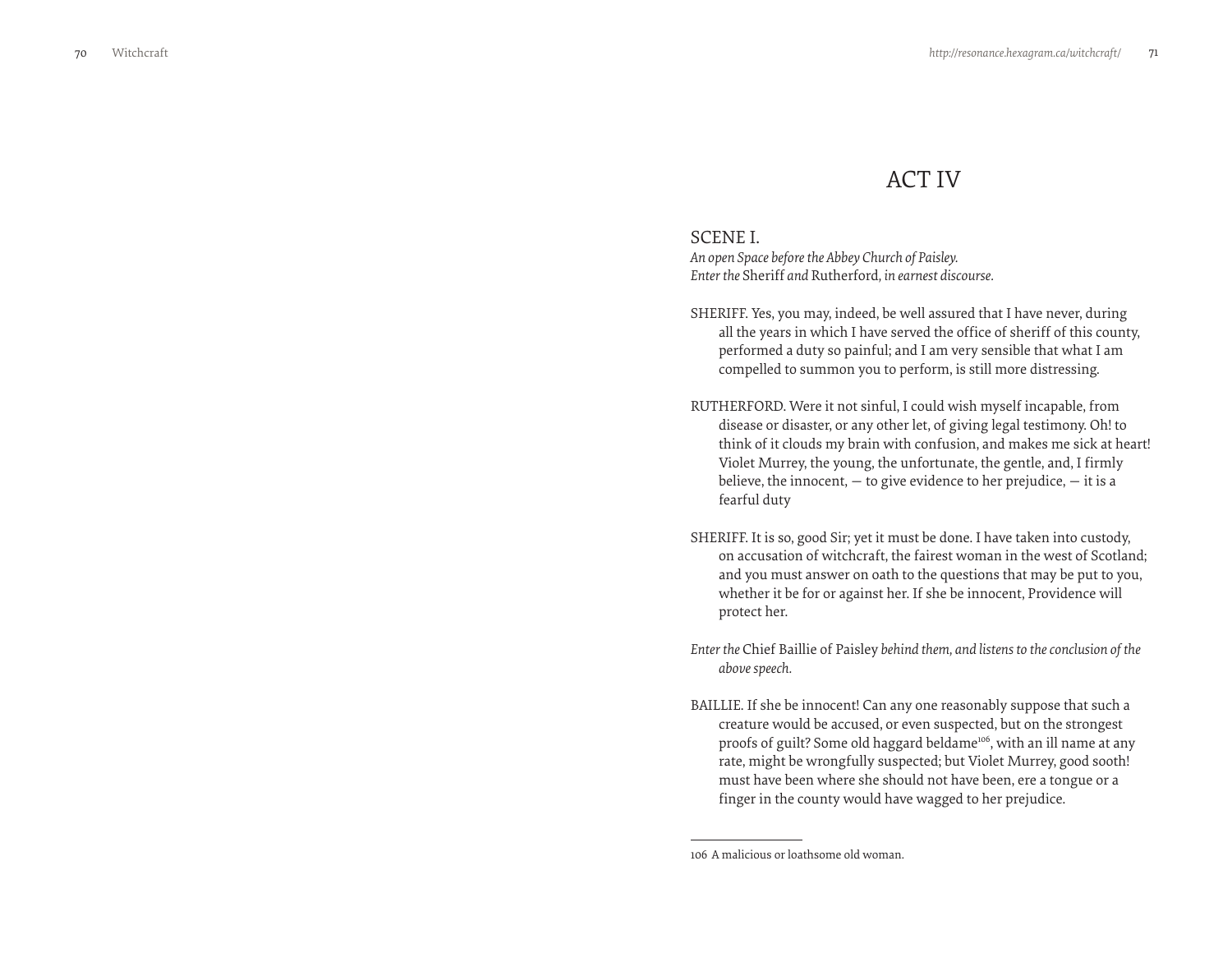SHERIFF. That's what your wife says, I suppose.

- BAILLIE. By my faith, Sheriff, it's what every body says; for it stands to reason.
- RUTHERFORD. That it stands to folly, would be an apter cause for every body's saying it, my worthy Baillie.
- BAILLIE. Grace be with us all! does a minister of the Gospel set his face against that for which there be plain texts of Scripture? And when cattle are drained dry, children possessed, storms raised, houses unroofed, noises in the air, and every one's heart beating with distrust and fear of his neighbour, — is this a time for us to stand still, and leave free scope for Satan and his imps to lord it over a sober and godly land? By my certes! I would carry faggots<sup>107</sup> with my own hands to burn my nearest of kin, though her cheeks were like roses, and her hair like threads of gold, if she were found, but for one night, joining in the elrich revelry of a devil's conventicle<sup>108</sup>

### *[A distant trumpet heard.]*

Ha! the judges so near the town already!

- SHERIFF. Would they were further off! they come sooner than I reckoned for.
- BAILLIE. Soon or late, we must go to meet them, as in duty bound. You take precedence, Sheriff: I will follow you.

# *[Exeunt Sheriff and Baillie.]*

RUTHERFORD. *[Alone.]* What is or is not in this mysterious matter, lies beyond human reason to decide. That I must swear to the truth of what I have seen, when questioned thereupon by authority, is my only clear point of discernment. Hard necessity! My heart, in despite of every proof, whispers to me she is innocent.

*[A loud brawling and tumult heard without.]*

107 Bundle of sticks for fuel.

What noise is this? — The senseless exasperated crowd besetting one of those miserable women who held orgies on the heath on that dreadful night.

- *Enter* Mary Macmurren *and* Wilkin*, in the custody of* Constables*, and surrounded by a crowd, who are casting dust at her, &c. The* Constables *endeavouring to keep them off.*
- FIRST WOMAN. Deil's hag! she'll pay for her pastime now, I trow.

SECOND WOMAN. For a' the milk kye she has witched.

- FIRST WOMAN. For a' the bonnie bairns she has blasted.
- FIRST MAN. She girns<sup>109</sup> like a brock<sup>110</sup> at a terry-dog.
- SECOND MAN. Score her aboon the breath, or she'll cast a cantrup, and be out o' your han's in a twinkling<sup>111</sup>.
- MARY MACMURREN. What gars ye rage at me sae? I ne'er did nae harm to nane o'ye.
- FIRST WOMAN. Hear till her! hear till her! how she lees<sup>112</sup>!
- FIRST MAN. And what for no? Leeing is the best o' their lear, that hae the deel for their dominie.
- SECOND MAN. Ay, wicket witch; leeing's nought to her: but we'll gie her something forbye words for an answer. Wha has gotten a jocteleg to score the wrinkled brow o'her?

THIRD MAN. *[Offering a knife.]* Here! here!

*[The crowd rush furiously upon her, and are with difficulty kept off by the Constables.]*

109 To complain in a whining voice. 110 A name for a badger. 111 In an instant.

<sup>108</sup> A secret or unlawful religious meeting.

<sup>112</sup> Lies.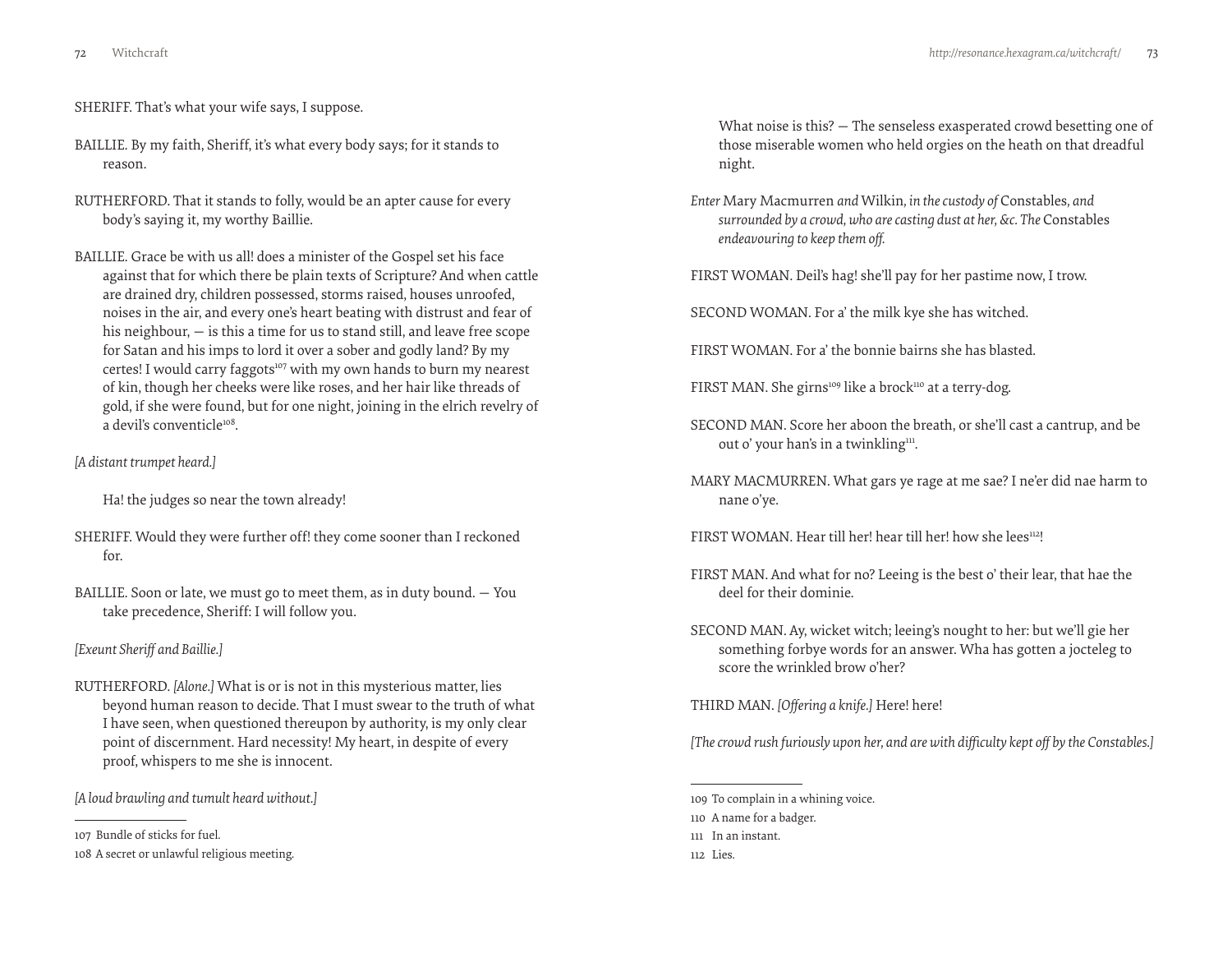- FIRST CONSTABLE. Stand back, I say, every mither's son o' ye, an' every faither's daughter to boot. If the woman be a witch winna she be burnt for 't, as ithers o' that calling hae been afore her? Isna that enough to content ye?
- FIRST MAN. Ay, we'll soon see that ugly face, glowering through the smoke o' her benfire, like a howlet in the stour of an auld cowping barn.
- SECOND MAN. An that piece o' young warlockry by her side, see how he glow'rs at us! Can tu squeek, imp?
- *[Trying to pinch Wilkin, who calls out.]*
- WILKIN. O dull, o' dear! the're meddling wi' me.
- FIRST CONSTABLE. Shame upon ye, shame upon ye a'! Ha' ye nae better way o' warring wi' the deel than tormenting a poor idiot?
- MARY MACMURREN. Shame upon ye! he's a poor fatherless idiot.
- FIRST WOMAN. Fatherless, forsooth! He's a fiend-begotten imp I warrant ye, and should be sent to the dad he belongs to.

# *[Trumpet heard nearer.]*

- FIRST CONSTABLE. Red the way, I say, and gang out o' our gait, ilka saul and bouk<sup>113</sup> o' ye! The judges are at han', and my prisoner maun be kary'd or they come, else they'll order ye a' to the tolbooth $114$  at a swoop.
- *[Exeunt Constables with Mary Macmurren and Wilkin, followed by some of the crowd, while others remain; the trumpet heard still nearer.]*
- FIRST MAN. What a braw thing it is to hear the trumpet sound sae nobly! There they come now; the judges, and the sheriff, and the baillies, and the deacons  $-$  a' the grand authorities o' the country.
- FIRST WOMAN. Hegh saf' us, what a gurly<sup>115</sup> carle that judge is on the left!

nae witch that stan's before him wull escape, I trow, war' she as young and as bonny as the rose-buds in June.

- YOUNG WOMAN. Hau'd your tongue, mither, that a body may see them in peace. It's an awfu' thing but to look upon them here: the Lord help them that maun face them in condemnation!
- FIRST WOMAN. Daft bairn! wull the Lord help witches, think'st tu?
- *Enter Judges in procession, followed by the* Sheriff*,* Baillies*,* Gentlemen of the county*, and* Attendants *, &c. &c. and passing diagonally across the Stage, exeunt.*

# SCENE II.

*A poor, mean Room in a private house in Paisley. Enter Annabella, throwing back her hood and mantle116 as she enters.*

ANNABELLA. Now let me breathe awhile, and enjoy my hard-earned triumph unconstrainedly. — Revenge so complete, so swift-paced, so terrible! It repays me for all the misery I have endured. — May I triumph? dare I triumph? — Why am I astounded and terrified on the very pinnacle of exultation? Were she innocent, Providence had protected her. What have I done but contrived the means for proving her guilt? Means which come but in aid of others that would almost have been sufficient.

*Enter* Black Bawldy*.*

- BAWLDY. O dool<sup>117</sup>, O dool! she's condemned! she'll be executed, she'll be burnt, she'll be burnt the morn's morning at the cross, and a' through my putting that sorrowfu' gown into your hands, and by foul play, too, foul befa' it! O hone<sup>118</sup>, O hone!
- ANNABELLA. What's all this weeping and wringing of hands for? Art thou distracted?

<sup>113</sup> Body.

<sup>114</sup> Be imprisoned in a tollbooth.

<sup>115</sup> Ill-tempered.

<sup>116</sup> A loose sleeveless cloak or shawl, worn especially by women.

<sup>117</sup> Grief.

<sup>118</sup> Home.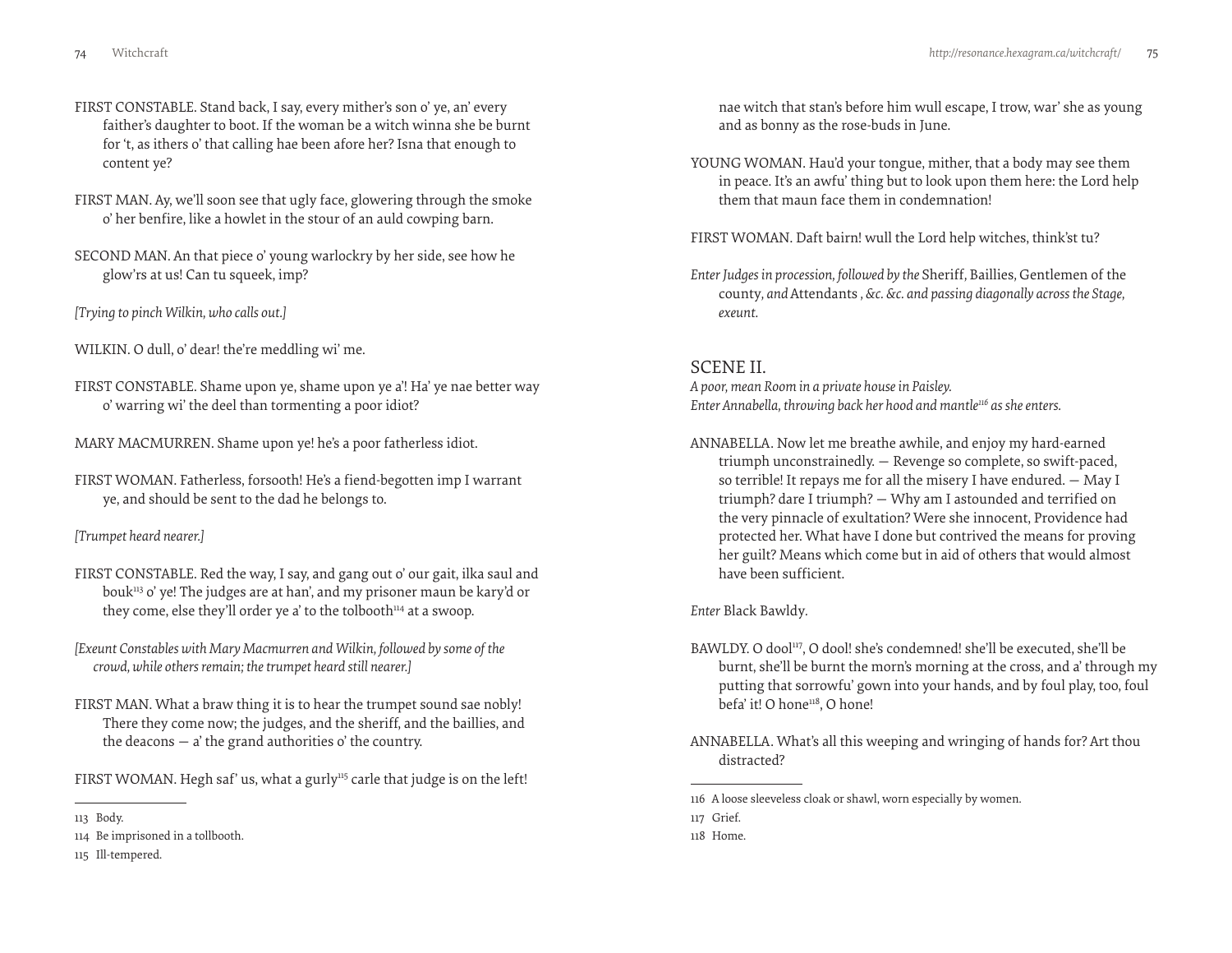- 
- BAWLDY. I kenna how I am, I care na how I am; but I winna gang to hell wi' the death of an innocent leddy on my head, for a' the gowd in Christentie.
- ANNABELLA. Poor fool! what makes thee think that the gown thou gottest for me had any thing to do with her condemnation?
- BAWLDY. O you wicked woman! I ken weel enough; and I ken what for you confined me in that back chammer sae lang, and keepet my brains in sic a whirlegig<sup>119</sup> wi' whiskey and potations.

ANNABELLA. Thou knowest! how dost thou know?

- BAWLDY. I set my lug to a hole in the casement, and heard folks below in the close telling a' about the trial. It was that gown spread out in the court, wi' a hole in the sleeve o't, matching precisely to a piece o' the same silk, which na doubt you tore out yoursel whan it was in your hands, that made baith judge and jury condemn her.
- ANNABELLA. Poor simpleton! did'st thou not also hear them say, that the minister, sore against his will, swore he saw her on the moor, where the witches were dancing, in company with a man who has been in his grave these three years? was not that proof enough to condemn her, if there had been nothing more?

# BAWLDY. It may be sae.

- ANNABELLA. And is so. Is not Mary Macmurren a witch? and has not she been condemned upon much slighter evidence? Thou'rt an absolute fool, man, for making such disturbance about nothing.
- BAWLDY. Fool, or nae fool, I'll gang to the sheriff and tell him the truth, and then my conscience wull be clear frae her death, whate'er she may be.
- ANNABELLA. Her death, frightened goose! Dost thou think she will really be executed?
- BAWLDY. I heard them say, that she and Mary Macmurren are baith to be brunt the morn's morning.

ANNABELLA. They said what they knew nothing about. Mary Macmurren will be burnt, for an example to all other witches and warlocks, but a respite and pardon will be given to Violet Murrey: it is only her disgrace, not her death, that is intended; so thy conscience may be easy.

BAWLDY. If I could but believe you!

- ANNABELLA. Believe me, and be quiet; it is the best thing thou canst do for thyself, and for those who are dearest to thee. Be a reasonable creature, then, and promise to me never to reveal what thou knowest.
- BAWLDY. I will keep the secret, then, since she is not to suffer. But winna you let me out the morn to see the burning o' Mary Macmurren? It wad be a vexatious thing to be sae near till't, and miss sic a sight as that.
- ANNABELLA. Thou shalt have all reasonable indulgence. But what scares thee so?

*[Voice heard without.]*

BAWLDY. *[Trembling.]* I hear the voice o' Grizeld Bane. She mun ha' been below the grund wi' her master sin' we last gat sight o' her at the tower, else the sheriff officers wad ha' grippet her wi' the rest. — Lord preserve us! is she coming in by the door or the winnoch<sup>120</sup>, or up through the boards o' the flooring? I hear her elrich voice a' round about us, an my lugs ring like the bell o' an amos house.

*Enter* Grizeld Bane*.*

- GRIZELD BANE. Now, my brave lady, my bold lady, my victorious lady! Satan has many great queens in his court, many princesses in his court, many high-blooded beauties in his court; I saw them all last night, sweeping with their long velvet robes the burning pavement of it: thou wilt have no mean mates to keep thee company, and thou wilt match with the best of them too; there is both wit and wickedness in thee to perfection.
- ANNABELLA. Hush, hush, Grizeld Bane! What brings thee here? Is there not good ale and spirits in thy cellar, and a good bed to rest upon? What brings thee here?

120 Window.

119 A carousel.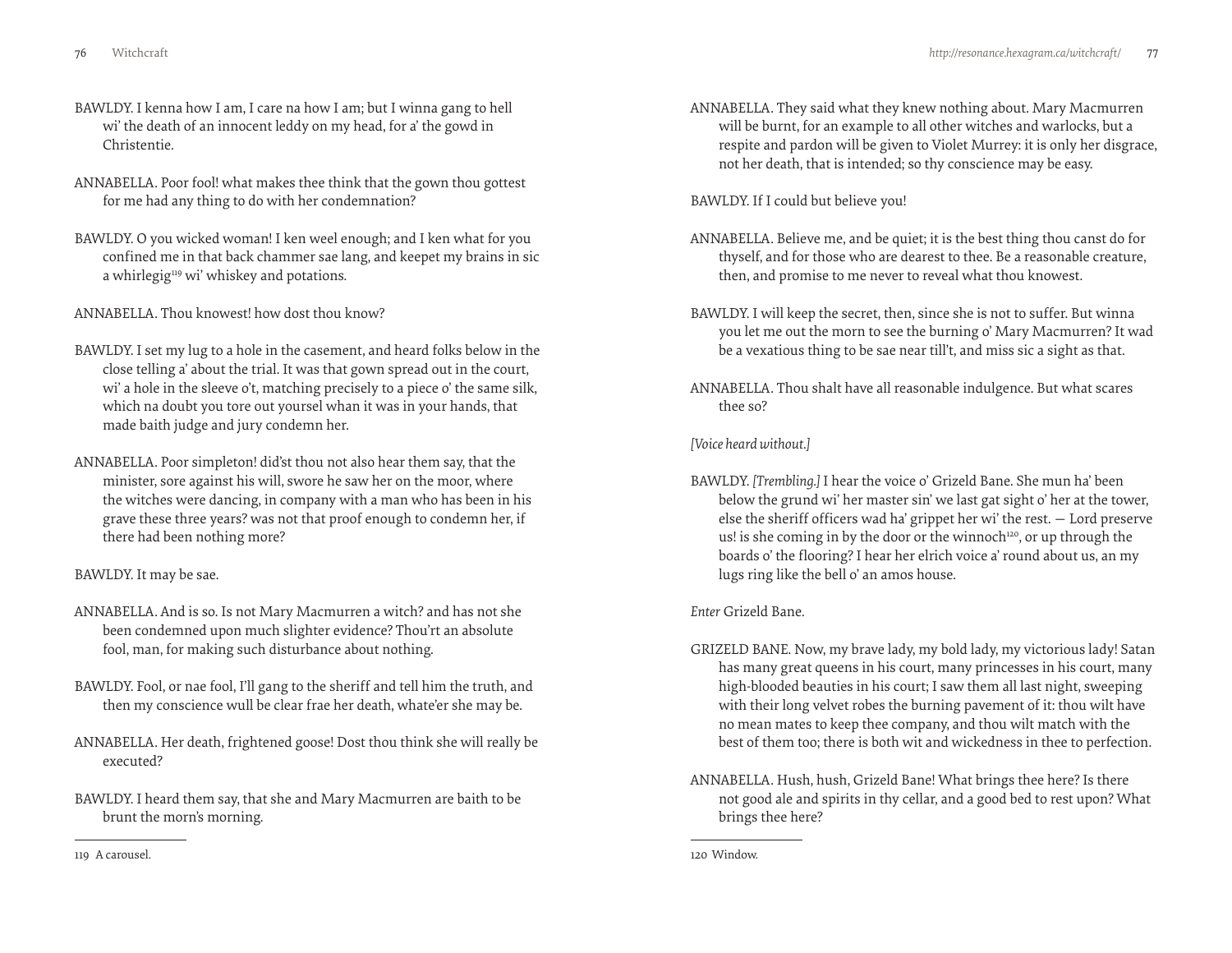GRIZELD BANE. Shame of my cellar! think'st thou I have been there all this time? I have been deeper, and deeper, and deeper than a hundred cellars, every one sunken lower than another.

BAWLDY. *[Aside to Annabella.]* I tauld you sae, madam.

ANNABELLA. *[Aside to Bawldy.]* Go to thy chamber, if thou'rt afraid.

GRIZELD BANE. Ay, deeper and deeper —

ANNABELLA. Thou need'st not speak so loud, Grizeld Bane: I understand thee well enough. I hope thou hast been well received where thou wert.

- GRIZELD BANE. Ay; they received me triumphantly. They scented the blood that will pour and the brands that will blaze; the groans and the shrieks that will be uttered were sounding in their ears, like the stormy din of a war-pipe. What will be done to-morrow morning! Think upon that, my dainty chuck! and say if I did not deserve a noble reception.
- ANNABELLA. No doubt, with such society as thy imagination holds converse with.
- GRIZELD BANE. Yes, dearest! and thou, too, hast a noble reception abiding thee.
- ANNABELLA. *[Shrinking back.]* Heaven forfend!
- GRIZELD BANE. Ha, ha, ha! Art thou frighten'd, dearest? Do not be frightened! it is a grand place: my own mate is there, and the cord about his neck changed into a chain of rubies. There is much high promotion abiding thee.

ANNABELLA. And will have long abiding, I trust, ere I am invested with it.

- GRIZELD BANE. Not so long; not so long, lady: whenever thou wilt it may be. Dost thou love a clasp'd gorget for thy pretty white neck?
- *[Going up to her with a sly grin of affected courtesy, and attempting to grasp her throat.]*
- BAWLDY. *[Springing forward and preventing her.]* Blasted witch! wad ye throttle her?
- GRIZELD BANE. Ha! imp! hast thou followed me so fast behind? Down with thee! down with thee! There is molten lead and brimstone a-cooking for thy supper; there's no lack of hot porridge for thee, varlet.
- BAWLDY. Oh madam, oh madam! what hae ye brought on yoursel and on me, that was but a poor ignorant callant! O send for the minister at once, and we'll down on our knees, and he'll pray for us. The damnation of the wicked is terrible.
- ANNABELLA. She is but raving: the fumes of her posset<sup>121</sup> have been working in her brain; be not foolish enough to be frightened at what she says.
- BAWLDY. I wish, O I wish I had never done it! I wish I had never set eyes or set thoughts on the mammon<sup>122</sup> of unrighteousness. Oh, oh!

GRIZELD BANE. *[To Bawldy.]* Ha, ha, ha! Thou'rt frighten'd, art thou?

ANNABELLA. Thou see'st she is in jest, and has pleasure in scaring thee. Go to thy chamber, and compose thyself.

*[Calling him back as he is about to go, and speaking in his ear.]*

Don't go till she has left me. Hie to thy cellar, Grizeld Bane.

GRIZELD BANE. And leave thy sweet company, lady?

ANNABELLA. For a good savoury meal, which is ready for thee; I hear them carrying it thither. Go, go! I have promised to visit Lady Dungarren at a certain hour, and I must leave thee. *[Calling very loud.]* Landlord! Landlord!

*Enter* Landlord *(a strong determined-looking man)*

<sup>121</sup> A drink made of hot milk curdled with ale, wine, or other alcohol and typically flavoured with spices.

<sup>122</sup> A term, derived from the Christian Bible, used to describe material wealth or greed, most often personified as a deity.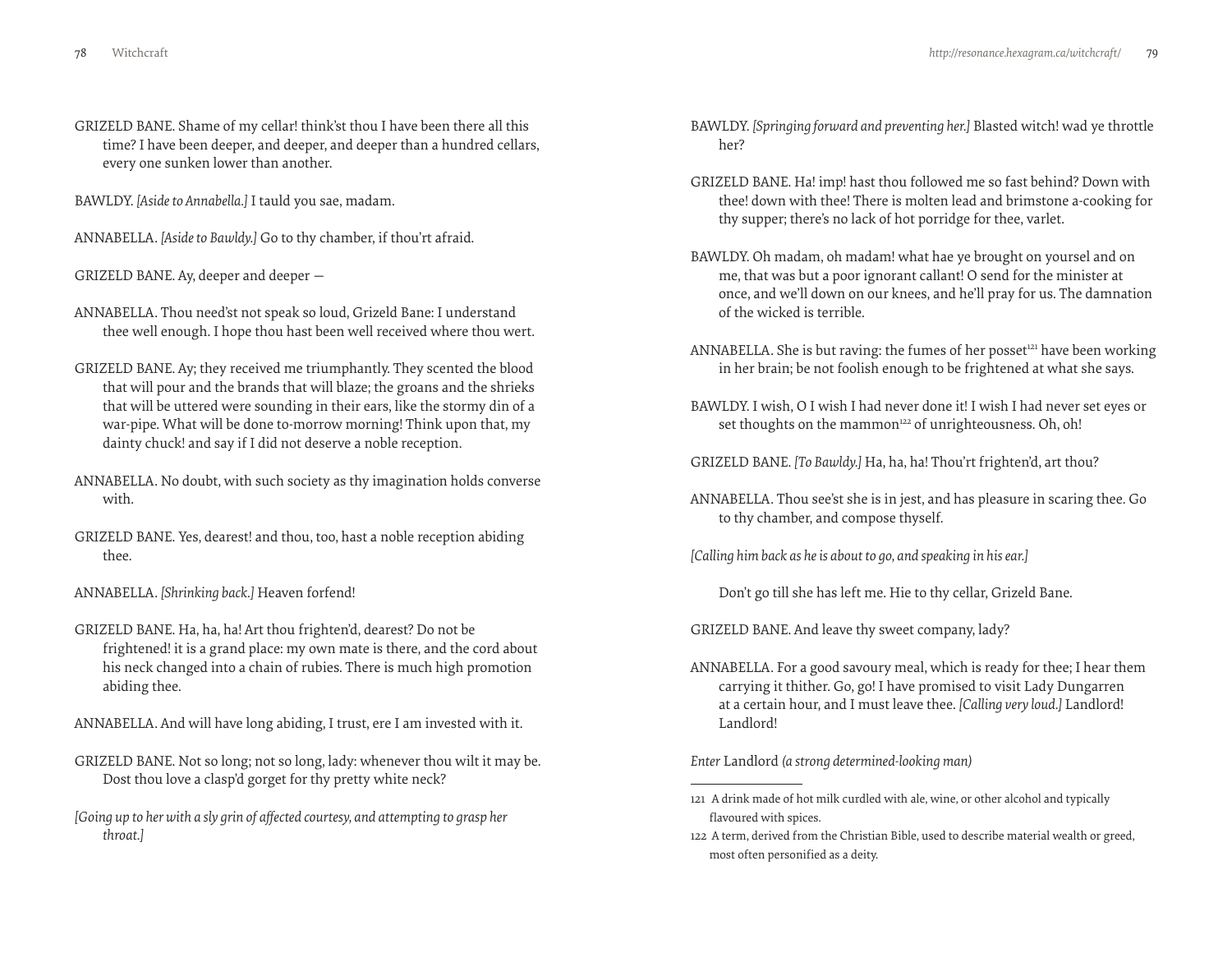Is Grizeld Bane's meal ready? *[Significantly.]*

LANDLORD. Yes, madam, and with as good brandy to relish it as either lord or lady could desire. *[To Grizeld Bane.]* Come, my lofty dame, let me lead you hence.

*[Fixing his eyes stedfastly on her face, while she sullenly submits to be led off.]*

*Manent*123 Annabella *and* Bawldy*.*

- BAWLDY. The Lord be praised she is gone! for she has been in the black pit o' hell since yestreen<sup>124</sup>, and wad pu' every body after her an she could. Dear leddy, send for the minister.
- ANNABELLA. Hold thy foolish tongue, and retire to thy chamber. Violet Murrey's life is safe enough, so thy conscience may be easy. Follow me, for I must lock thee in.

BAWLDY. Mun I still be a prisoner?

ANNABELLA. Thou sha'n't be so long; have patience a little while, foolish boy.

*[Exeunt.]*

# SCENE III.

- *A Prison.* Violet Murrey *is discovered sitting on the ground, by the light of a lamp stuck in the wall; her face hid upon her lap, while a gentle rocking motion of the body shows that she is awake.*
- *Enter* Dungarren *by a low arched door, which is opened cautiously by a turnkey, who immediately shuts it again and disappears.*
- DUNGARREN. *[Going close to her, and after a sorrowful pause.]* Violet, O Violet, my once dear Violet! Dost thou know my voice? Wilt thou not raise thy head and look upon me?

VIOLET. I know your voice: you are very kind to come to me in my misery.

- DUNGARREN. Misery, indeed! Oh that I should see thee thus, the extremity of human wretchedness closing around thee!
- VIOLET. *[Rising from the ground and standing erect.]* Say not the extremity, Robert Kennedy, for I am innocent.
- DUNGARREN. I will believe it. Ay, in despite of evidence as clear as the recognition of noon-day, — in despite of all evidence, I would believe it. The hateful sin of witchcraft, if such a sin there be, thou hast never committed; it is impossible.
- VIOLET. I know thou wilt believe it: and O! that thou could'st also believe that I am innocent of all falsehood and fickleness of affection! But thou canst not do so; it were unreasonable to expect it. Thou wilt think of me as an ungrateful, deceitful creature; and this is the memory I must leave behind me with Robert of Dungarren.
- DUNGARREN. I forgive thee! I forgive thee, dear Violet! for so in thy low estate I will call thee still, though thou lovest another as thou hast never loved me.
- VIOLET. I love him, full surely, as I cannot love thee, but not to the injury of that affection which has always been thine.
- DUNGARREN. I came not here to upbraid<sup>125</sup>: we will speak of this no more.
- VIOLET. Alas, alas! I should speak and think of things far different, yet this lies on my heart as the heaviest load of all. May God forgive me for it!
- DUNGARREN. And he will forgive thee, my dear friend! for such I may and will call thee, since I may not call thee more.
- VIOLET. Do, my noble Robert! that is best of all. And, resting in thy mind as a friend, I know — I am confident, that something will happen,

<sup>123</sup> They remain.

<sup>124</sup> Last evening.

<sup>125</sup> Find fault with (someone).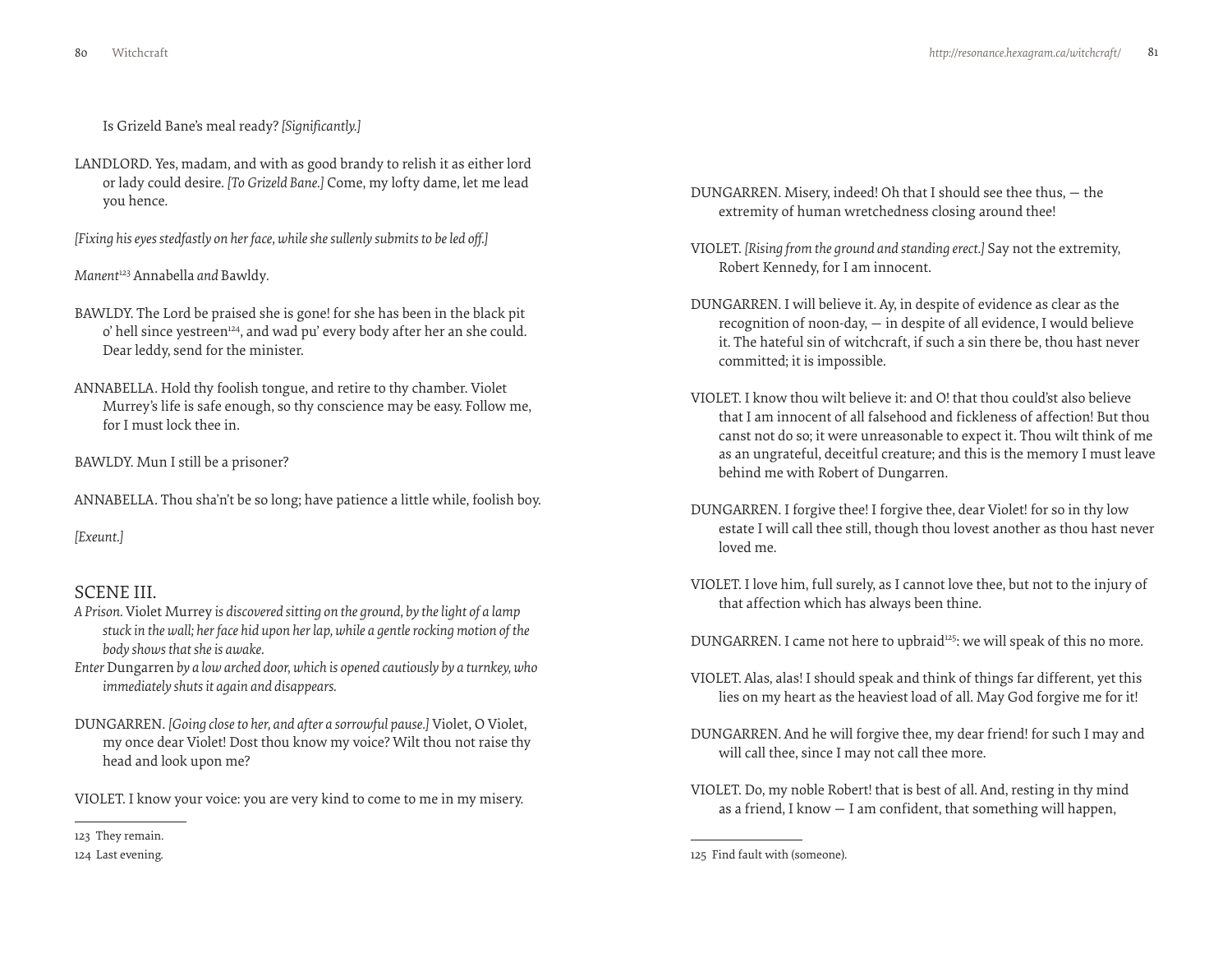when I am gone, that will discover to thee my faithfulness. Death will soon be past, and thou wilt live to be a prosperous gentleman, and wilt sometimes think of one  $-$  my evil fame will not  $-$  thou wilt think, ay, wilt speak good of Violet Murrey, when all besides speak evil. Thou wilt not — *[Bursts into tears.]*

- DUNGARREN. *[Embracing her passionately.]* My dear, dear creature! dear as nothing else has ever been to me, thou shalt not die: the very thought of it makes me distracted!
- VIOLET. Be not so: it is the manner of it that distresses thee. But has it not been the death of the martyrs, of the holy and the just; of those, the dust of whose feet I had been unworthy to wipe? Think of this, and be assured, that I shall be strengthened to bear it.

DUNGARREN. Oh, oh, oh! If deliverance should be frustrated!

VIOLET. What art thou talking of? thou art, indeed, distracted. Nay, nay! let not my execution terrify thee so much. I, too, was terrified; but I have learnt from my gaoler<sup>126</sup>, who has been present at such spectacles, that the sentence, though dreadful, is executed mercifully. The flames will not reach me till I have ceased to breathe; and many a natural disease doth end the course of life as mine will be terminated.

DUNGARREN. God forbid! God help and deliver us!

*[Runs impatiently to a corner of the dungeon, and puts his ear close to the ground.]*

I do not hear them yet: if they should fail to reach it in time, God help us!

VIOLET. What dost thou there? What dost thou listen for? What dost thou expect?

DUNGARREN. Means for thy deliverance, — thy escape.

VIOLET. Say not so; it is impossible.

DUNGARREN. It is possible, and will be, if there's a Providence on earth  $-$  if there's mercy in heaven.

126 A person in charge of a jail.

*[Puts his ear to the ground as before.]*

- VIOLET. *[Stooping and listening.]* I hear nothing. What is it thou expectest to hear?
- DUNGARREN. I do hear it now: they are near; they will open upon us presently.

VIOLET. What dost thou hear?

- DUNGARREN. The sound of their spades and their mattocks. 127 O my brave miners! they will do their work nobly at last.
- VIOLET. A way to escape under ground! my ears ring and my senses are confounded. Escape and deliverance?
- DUNGARREN. Yes, love, and friend, and dear human creature! escape and deliverance are at hand.
- VIOLET. How good and noble thou art to provide such deliverance for me, believing me unfaithful!
- DUNGARREN. Come, come; that is nothing: be what thou wilt, if I can but save thee! — Life and death are now on the casting of a die. — The ground moves; it is life! *[Tossing up his arms exultingly.]*
- VIOLET. The ground opens: wonderful, unlooked-for deliverance! Thank God! thank God! his mercy has sent it.
- *[The earthen floor of the dungeon at one corner falls in, making a small opening, and the miners are heard distinctly at work.]*

DUNGARREN. *[Calling down to them.]* May we descend? are you ready?

VOICE. *[Beneath.]* In two minutes the passage will be practicable.

DUNGARREN. *[As before.]* Make no delay; we will pass any how.

<sup>127</sup> Tools resembling pick-axes used to break up ground.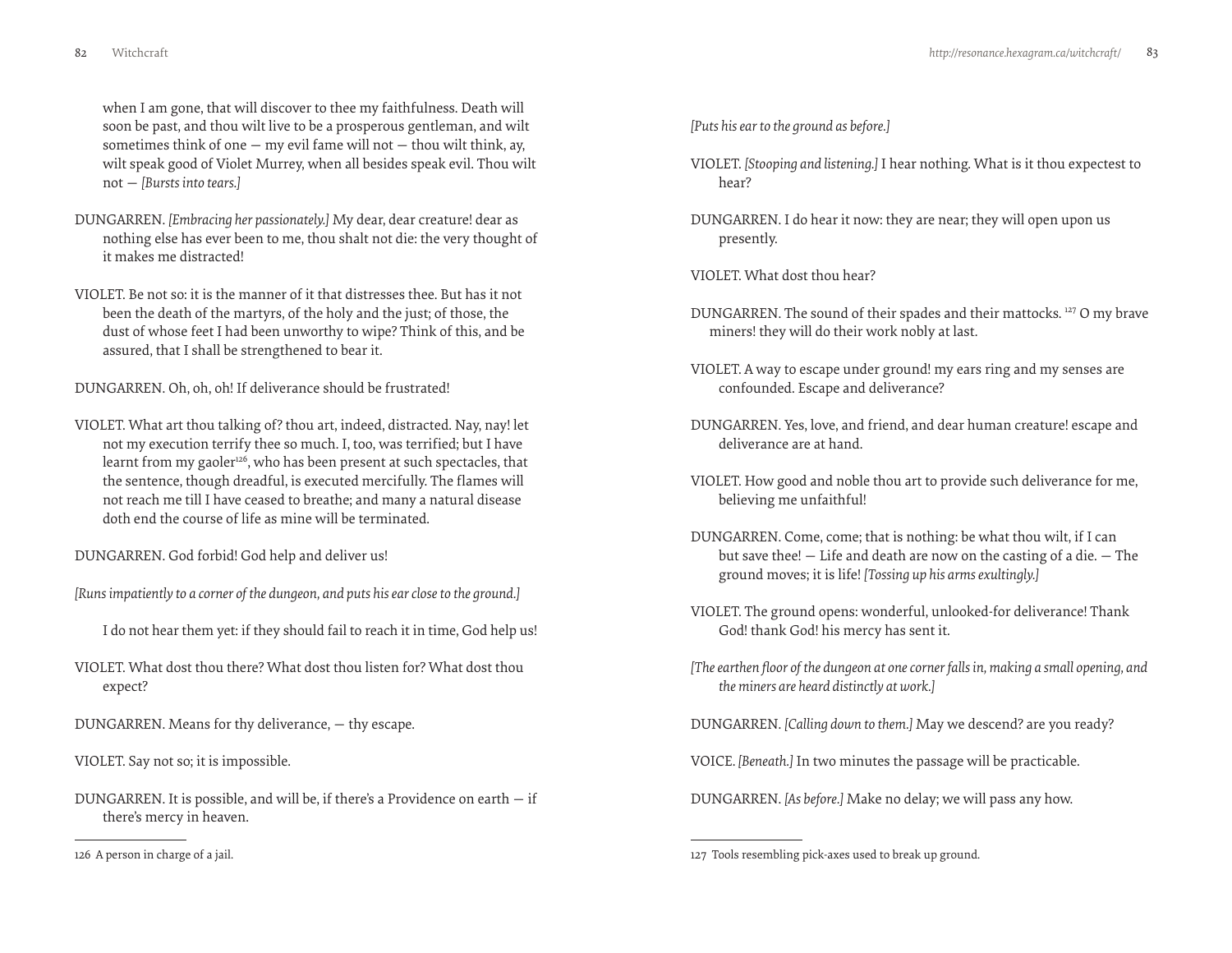- VIOLET. How quickly they have worked, to mine so far under ground since yesterday!
- DUNGARREN. That mine was completed many months ago to favour the escape of a prisoner, who died suddenly in prison before his projected rescue. The secret was revealed to me yesterday, by one of the miners, who had originally conducted the work.
- VOICE. *[Beneath.]* We are ready now.
- DUNGARREN. Heaven be praised! I will first descend, and receive thee in my arms.
- *[As they are about to descend, the door of the dungeon opens, and enter Rutherford and Lady Dungarren, accompanied by the Sheriff and Gaoler.]*
- SHERIFF. Ha! company admitted without due permission! Dungarren here! Your underling, Mr. Gaoler, is a rogue. How is this?
- GAOLER. As I am a Christian man, I know no more about it than the child that was born since yestreen.
- SHERIFF. It is only one born since yestreen that will believe thee. A hole in the floor, too, made for concealment and escape! Dungarren, you are my prisoner in the king's name. To favour the escape of a criminal is no slight offence against the laws of the land.
- DUNGARREN. You distract me with your formal authorities: the laws of the land and the laws of God are at variance, for she is innocent.
- SHERIFF. She has abused and bewitched thee to think so; and a great proof it is of her guilt.
- DUNGARREN. It is you and your coadjutors who are abused, dreadfully and wickedly abused, to hurry on, with such unrighteous obduracy<sup>128</sup>, the destruction of one whom a savage would have spared. Tremble to think of it. At your peril do this.
- SHERIFF. I am as sorry as any man to have such work to do, but yet it must be

done; and at your peril resist the law. Holloa, you without! *[Calling loud.]*

- *Enter his* Officers*, armed.*
	- Take Robert Kennedy, of Dungarren, into custody, in the king's name.
- *[The Officers endeavour to lay hold of Dungarren, who paces about in a state of distraction.]*
- DUNGARREN. Witchcraft! heaven grant me patience! her life to be taken for witchcraft? senseless idiotical delusion!
- SHERIFF. *[To Officers.]* Do your duty, fellows: he is beside himself; distracted outright.
- VIOLET. Noble Dungarren! submit to the will of heaven. I am appointed to my hard fate; and God will enable me to bear it. Leave me, my dear friend! be patient, and leave me.

DUNGARREN. They shall hack me to pieces ere I leave thee.

- VIOLET. Dear Robert, these are wild distracted words, and can be of no avail. — Good Mr. Rutherford, and Lady Dungarren, too; ye came here to comfort me: this I know was your errand, but O comfort him! speak to him, and move him to submission.
- RUTHERFORD. Your present vain resistance, Dungarren, does injury to her whom you wish to preserve.
- LADY DUNGARREN. My son, my Robert, thou art acting like a maniac. Retire with these men, who are only doing their duty, and neither wish to injure nor insult you. I will stay with Violet, and Mr. Rutherford will go with you.

DUNGARREN. Leave her, to see her no more!

- LADY DUNGARREN. Not so; the sheriff will consent, that you may see her again in the morning, ere —
- SHERIFF. I do consent: you shall see her in the morning, before she goes forth to  $-$  to the  $-$  to her  $-$

128 Stubbornness.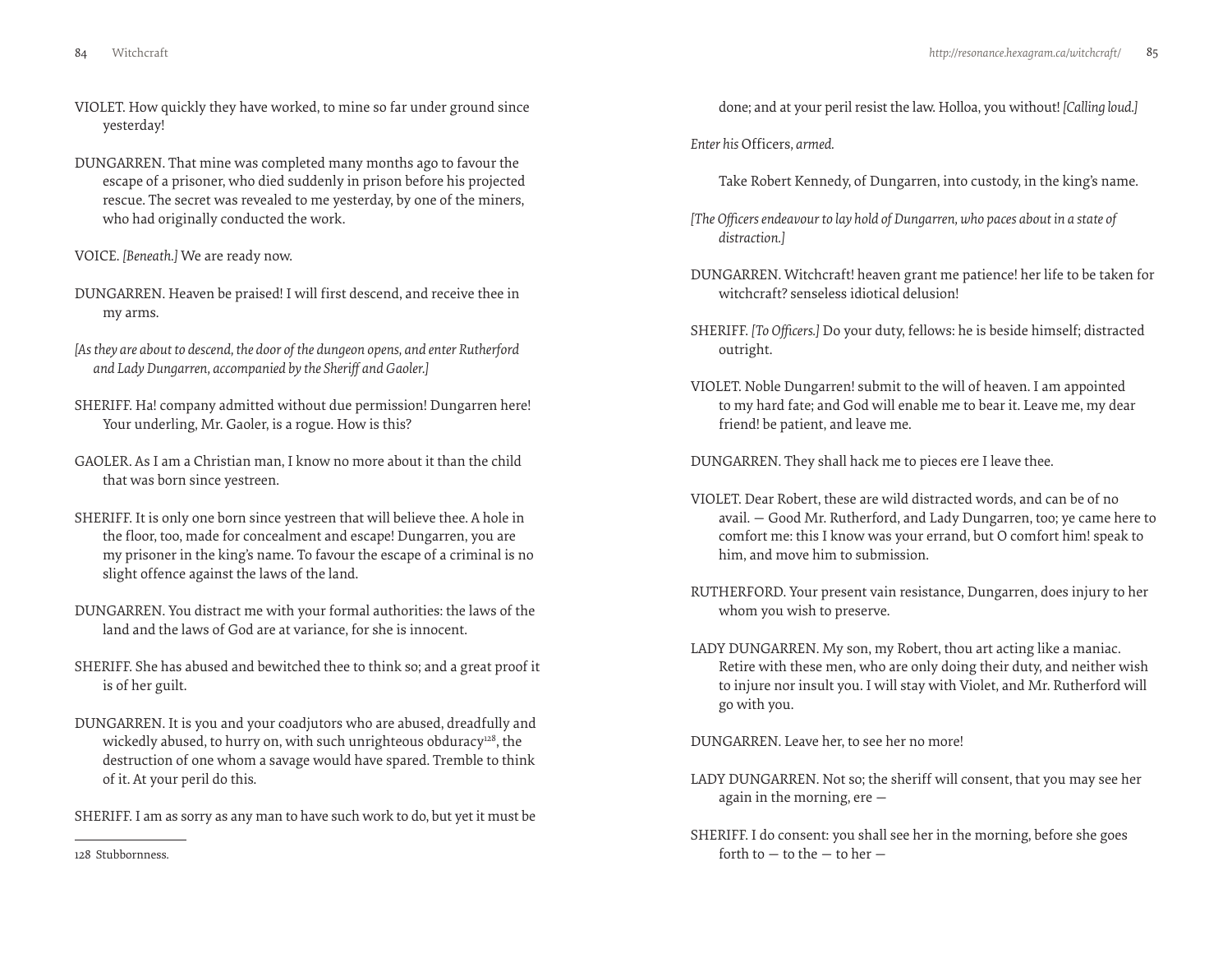- DUNGARREN. To that which is so revolting and horrible, that no one dare utter it in words. Oh! oh, oh!
- *[Groans heavily, and leans his back to the wall, while his arms drop listlessly by his side, and the Officers, laying hold of him, lead him out in a state of faintness and apathy.]*
- RUTHERFORD. His mind is now exhausted, and unfit for present soothing; attempts to appease and console him must come hereafter; there is time enough for that. *[To Violet, with tenderness.]* But thy time is short; I would prepare thee for an awful change. Unless thou be altogether hostile to thoughts of religion and grace, which I can never believe thee to be.
- VIOLET. O no, no! that were a dreadful hostility; and thou, even thou, the good and enlightened Rutherford, my long-tried monitor and friend, can express a doubt whether I am so fearfully perverted. Alas! death is terrible when it comes with disgrace, — with the execration of Christian fellow-creatures! O pray to God for me! pray to God fervently, that I be not overwhelmed with despair.
- RUTHERFORD. I will pray for thee most fervently; and thou wilt be supported.
- VIOLET. I have been at times, since my condemnation, most wonderfully composed and resigned, as if I floated on a boundless ocean, beneath His eye who says, "Be calm, be still; it is my doing." But, oh! returning surges soon swell on everyside, tossing, and raging, and yawning tremendously, like gulfs of perdition, so that my senses are utterly confounded. My soul has much need of thy ghostly comfort.
- LADY DUNGARREN. Comfort her, good Rutherford! I forgive her all that she has done against my poor child, and may God forgive her!
- VIOLET. And will nothing, dear Madam, remove from your mind that miserable notion, that I have practised withcraft against the health and life of your child? Can you believe this and pity me? No, no! were I the fiend-possessed wretch you suppose me to be, a natural antipathy would rise in your breast at the sight of me, making all touch of sympathy impossible. I am innocent of this, and of all great crime;

and you will know it, when I am laid in a dishonoured grave, and have passed through the fearful pass of death, from which there is no return.

- LADY DUNGARREN. You make me tremble, Violet Murrey: if you are innocent, who can be guilty?
- VIOLET. Be it so deem'd! it is God's will: I must be meek when such words are uttered against me. *[After a pause.]* And you think it possible that I have practised with evil powers for the torment and destruction of your child; of poor Jessie, who was my little companion and play-fellow, whom I loved, and do love so truly; who hung round my neck so kindly, and called me — ay, sister was a sweet word from her guileless lips, and seemed to be —

*[Bursts into an agony of tears.]*

- LADY DUNGARREN. *[To Rutherford.]* She may well weep and wring her hands: it makes me weep to think of the power of the Evil One over poor unassisted nature. Had she been less gentle and lovely, he had tempted her less strongly. I would give the best part of all that I possess to make and to prove her innocent. But it cannot be; O no! it cannot be!
- RUTHERFORD. *[To Lady Dungarren.]* Forbear! forbear! Prayer and supplication to the throne of mercy for that grace which can change all hearts, convert misery into happiness, and set humble chastised penitence by the side of undeviating virtue, — prayer and supplication for a poor stricken sister, and for our sinful selves, is our fittest employment now.
- VIOLET. Thanks, my good Sir; you are worthy of your sacred charge. I am, indeed, a poor stricken sister; one of the flock given you to lead, and humbly penitent for all the sins and faults I have really committed. Pray for me, that I may be more perfectly penitent, and strengthened for the fearful trial that awaits me.

RUTHERFORD. Thou wilt be strengthened.

VIOLET. O! I have great need! I am afraid of death; I am afraid of disgrace; I am afraid of my own sinking pusillanimous<sup>129</sup> weakness.

<sup>129</sup> Showing a lack of courage.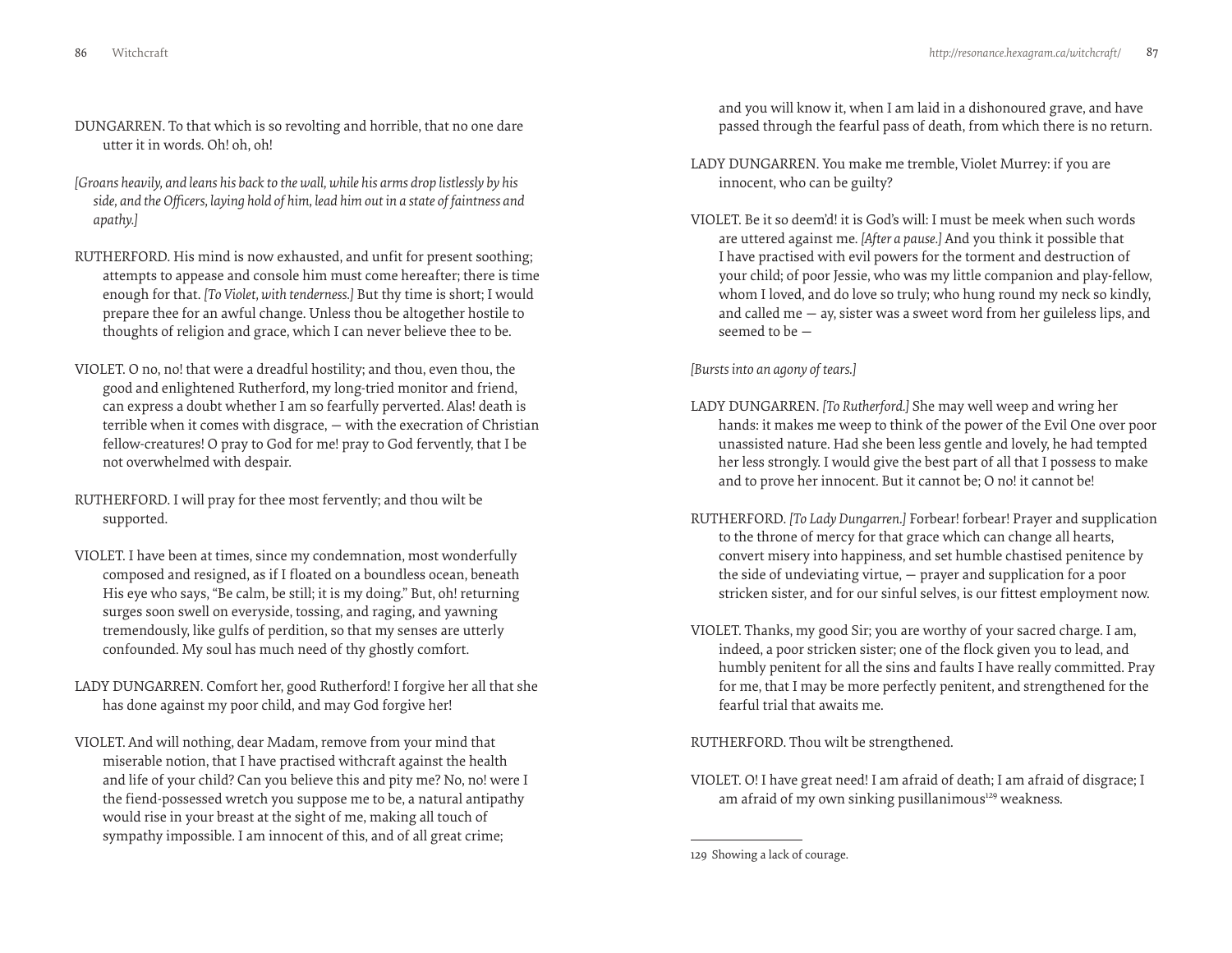- RUTHERFORD. But thou need'st not be afraid, my dear child; trust in his Almighty protection, who strengthens the weak in the hour of need, and gives nothing to destruction which in penitence and love can put its trust in Him.
- VIOLET. *[Weeping on his shoulder.]* I will strive to do it, my kind pastor; and the prayers of a good man will help me.
- RUTHERFORD. Let us kneel, then, in humble faith.
- SHERIFF. *[Advancing from the bottom of the Stage.]* Not here, good Sir; I cannot leave her here, even with a man of your cloth, and that opening for escape in the floor.
- RUTHERFORD. As you please, Sir; remove her to another cell: or, if it must be, let a guard remain in this.
- *Enter an* Attendant.
- ATTENDANT. *[To Sheriff.]* It is ready, Sir.
- SHERIFF. *[To Violet.]* You must be removed to another prison-room.
- VIOLET. As you please, Sheriff.
- SHERIFF. Lean upon me, Madam: woe the day that I should lodge so fair a lady in such unseemly chambers!
- VIOLET. I thank you for your courtesy, good Sheriff: you do what you deem to be your duty; and when you are at last undeceived, and convinced of my innocence, as I know you will one day be, you will be glad to remember that you did it with courtesy.
- SHERIFF. Blessing on thy lovely face, witch or no witch! dost thou speak to me so gently!
- *[Exit Violet, leaning on the Sheriff.]*
- Manet Gaoler, who mutters to himself as he prepares to follow them.

GAOLER. A bonny witch, and a cunning ane, as ever signed compact wi' Satan! I wonder what cantrap she'll devise for the morn, whan the pinching time comes. I wish it were over.

*[Exit, locking the door.]*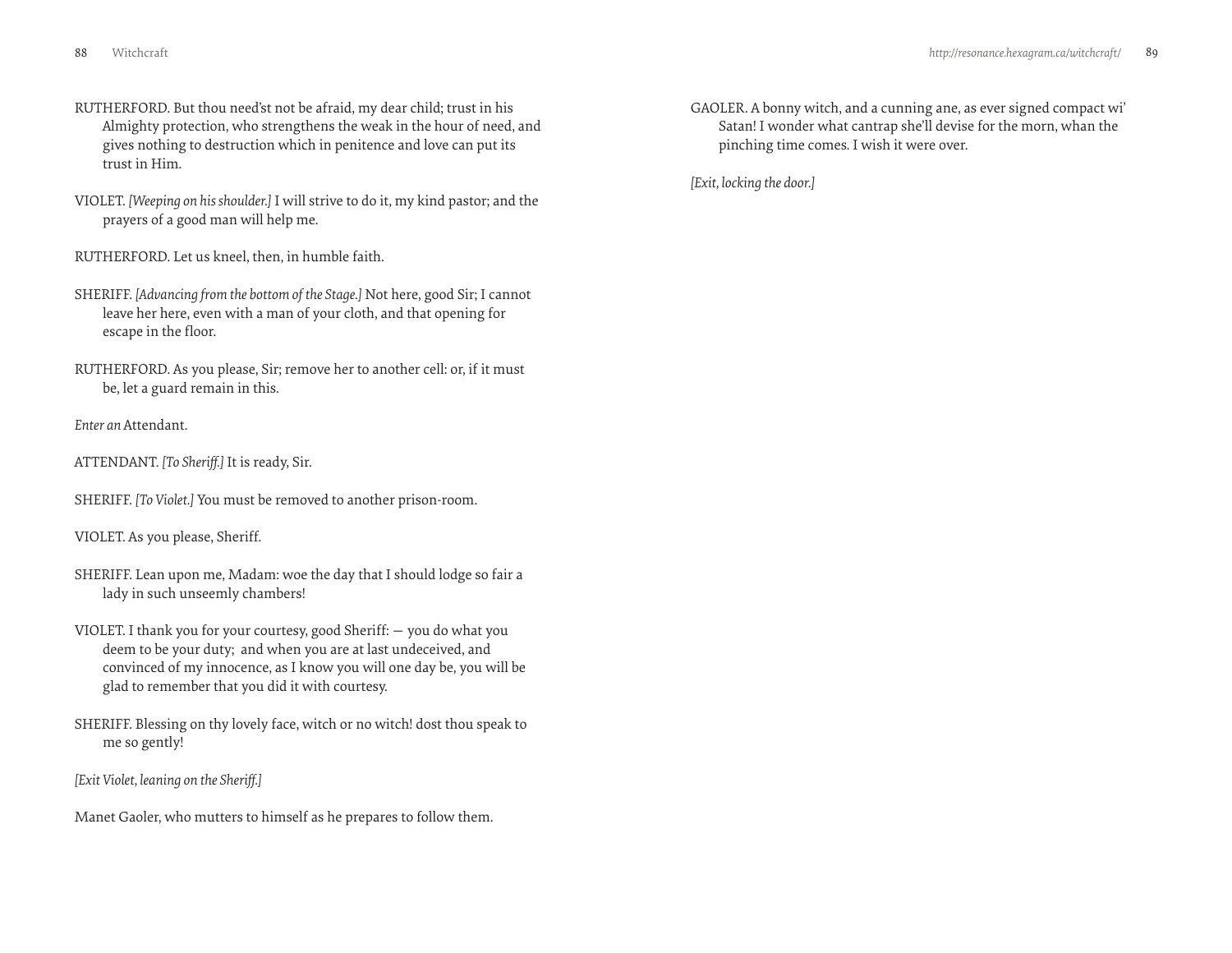# ACT V

# <span id="page-45-0"></span>SCENE I.

*A mean Chamber, with a window looking upon the Market-place of Paisley. Enter* Annabella *and the* Landlord *of the House.*

- LANDLORD. Here, Madam, you can remain concealed from every body, and see the execution distinctly from the window.
- ANNABELLA. Yes; this is what I want. And you must let no creature come here, on any account. Keep your promise upon this point, I charge you.
- LANDLORD. Trust me, Madam, nobody shall enter this room, though they carried a bag of gold in their hand. I have refused a large sum for the use of that window; and excepting some schoolboys and apprentices who have climbed up to the roof of the house, there is not a creature in the tenement, but Grizeld Bane and Black Bawldy, each in their place of confinement.
- ANNABELLA. I thank thee, Landlord, and will reward thee well: thou shalt be no loser for the money thou hast refused on my account. What is the hour?

LANDLORD. The abbey church struck eight, as I reckon, half an hour ago.

ANNABELLA. Longer than that — much longer. The time should be close at hand for leading out the criminals.

#### *[Going to the window.]*

What a concourse of people are assembled! and such a deep silence through the whole!

LANDLORD. Ay; in the day of doom they will scarcely stand closer and quieter.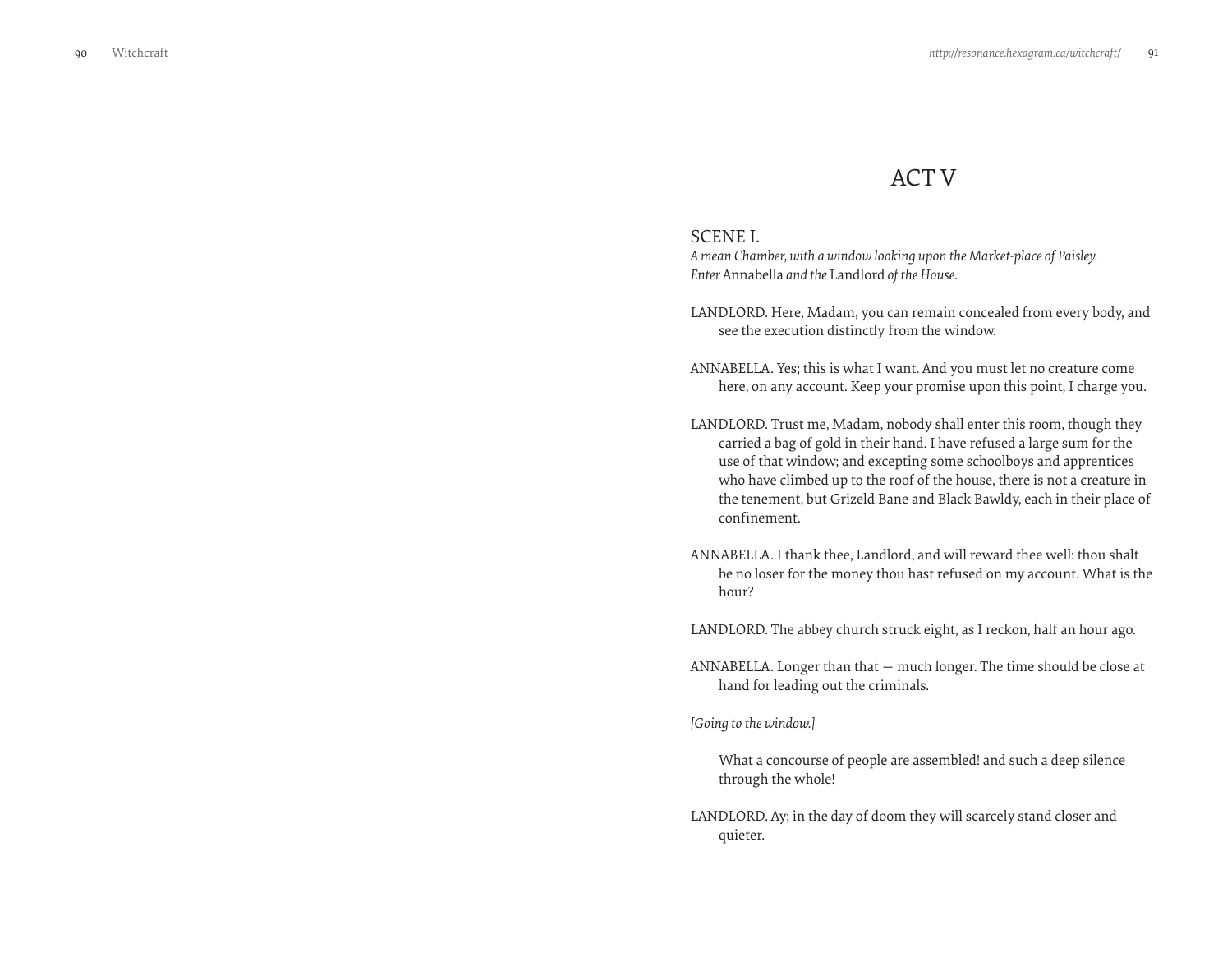<span id="page-46-0"></span>ANNABELLA. Hold thy tongue: we know nothing of such matters.

LANDLORD. But what the holy book reveals to us.

ANNABELLA. Leave me, I pray thee. I would be alone.

*[Landlord retires.]*

Half an hour! no half hour was ever of such a length. — Landlord! ho! Landlord!

*Re-enter* Landlord*.*

LANDLORD. What is your pleasure, Madam?

ANNABELLA. Art thou sure that no reprieve has arrived? It must be past the hour.

# *[Bell tolls.]*

Ha! the time is true.

LANDLORD. That awful sound! It gives notice that the prisoners will soon be led forth. Lord have mercy on their sinful souls! on all sinful souls!

ANNABELLA. Thou may'st go: I would be alone.

*[Exit Landlord.]*

*[Bell tolls again, and at intervals through the whole scene.]*

ANNABELLA. *[Alone.]* Now comes the fearful consummation! Her arts, her allurements, her seeming beauty, her glamour, and her power, — what will they all amount to when the noon of this day shall be past? a few black ashes, and a few scorched bones. — Fye upon these cowardly thoughts, — this sinking confidence! Revenge is sweet; revenge is noble; revenge is natural; what price is too dear for revenge? — Why this tormenting commotion? To procure false evidence for the conviction of one whom we know or believe to be guilty, — is this a sin past redemption? No; it is but the sacrifice of truth for right and useful ends.

I know it is; reason says it is; and I will be firm and bold, in spite of human infirmity.

*Enter* Grizeld Bane*.*

GRIZELD BANE. Yes, dearest; thou art very bold. There is not a cloven foot, nor a horned head of them all, wickeder and bolder than thou art.

ANNABELLA. *[Shrinking back.]* What brings thee here?

GRIZELD BANE. To be in such noble company.

ANNABELLA. What dost thou mean by that?

GRIZELD BANE. Every word hath its meaning, Lady, though every meaning hath not its word, as thou very well knowest. I am great; thou art great; but the greatest of all stands yonder.

*[Pointing to the farther corner of the room.]*

ANNABELLA. What dost thou point at? I see nothing.

- GRIZELD BANE. But thou wilt soon, dearest. The master we both serve is standing near us. His stature is lofty; his robe is princely; his eyes are two flames of fire. And one stands behind him, like a chieftain of elrich degree. — But why is he thus? Can no power undo that hateful noose? It wavers before my eyes so distractingly!
- ANNABELLA. Thou art, indeed, distracted and visionary. There is nobody here but ourselves.
- GRIZELD BANE. The master of us all is waiting yonder; and he will not sink to his nether court again till the fair lady is with him.

*Watch [Grizeld Bane & Annabella's scene](http://vimeo.com/groups/134592/videos/41316822).* 

ANNABELLA. O! I understand thy moody fancy now. The master thou meanest is waiting for Violet Murrey.

GRIZELD BANE. Yes, dearest, if he can get her. If not, he will have some one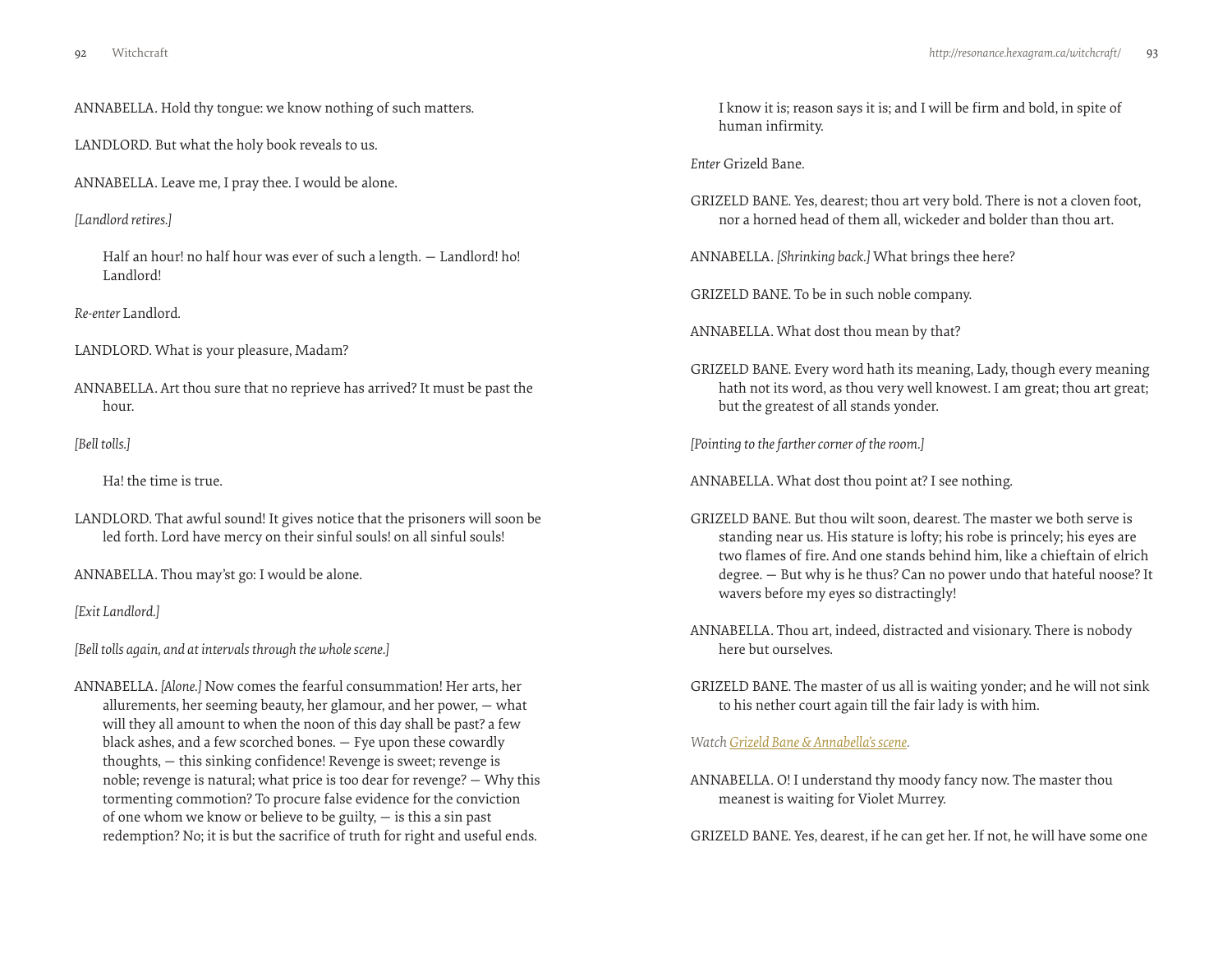else, who is worthy to bear him company. He must have his meed<sup>130</sup> and his mate: he will not return empty-handed, when a fair lady is to be had.

ANNABELLA. Heaven forfend!

*[The bell now sounds quicker.]*

That bell sounds differently: they are now leading them forth.

GRIZELD BANE. *[Running to the window, and beckoning her.*] Come, come here, darling: here is a sight to make the eyes flash, and the heart's blood stir in its core. Here is a brave sight for thee!

*[They both go to the window, and the Scene closes.]*

#### SCENE II.

- *The Market-place prepared for the Execution, with two Stakes, and faggots heaped round them, erected in the middle, but nearer the bottom than the front of the Stage. A great Crowd of people are discovered. The Bell tolls rapidly, and then stops.*
- *Enter the* Sheriff *and* Magistrates*, and* Mary Macmurren*, supported by a*  Clergyman*, and guarded.*
- CLERGYMAN. Now, prisoner, may God be merciful to thee! Make use of the few moments of life that remain, by making confession before these good people of the wickedness thou hast committed, and the justice of the sentence that condemns thee. It is all the reparation now in thy power; and may God accept it of thee!

MARY MACMURREN. Oh, hone! oh, hone!

CLERGYMAN. Dost thou not understand what I say? Make confession.

MARY MACMURREN. Oh, hone! oh, hone!

CLERGYMAN. Dost thou hear me, woman? Make confession.

MARY MACMURREN. Confession?

CLERGYMAN. Yes, confession, woman.

MARY MACMURREN. Tell me what it is, an' I'll say't.

BAILLIE. How cunning she is to the last!

- CLERGYMAN. *[To Mary Macmurren.]* Didst thou not confess on thy trial that thou wert a witch, and hadst tryste-meetings and dealings with the devil?
- MARY MACMURREN. Lord hae mercy on me: I said what I thought, and I thought as ye bade me. The Lord hae mercy on a wicked woman! for that, I know, I am.
- BAILLIE. How cunning she is again! She calls herself wicked, but will not call herself witch.
- CLERGYM AN. Mary Macmurren, make confession ere you die, and God will be more merciful to you.
- MARY MACMURREN. Oh, hone! oh, hone! miserable wretch that I am! Do ye mak confession for me, Sir, and I'll say't after you, as weel as I dow. Oh, hone! oh, hone!
- SHERIFF. *[To Clergyman.]* There is no making any thing of her now, miserable wretch! Lead her on to the stake, and make her pray with you there, if the Evil One hath not got the entire mastery over her to the very last.

*[The Clergyman leads Mary Macmurren to the stake.]*

And now there is a sadder duty to perform; the fair, the young, and the gentle must be brought forth to shame and to punishment.

- *[He goes to the gate of the prison, and returns, conducting Violet Murrey, who enters, leaning on the arm of Rutherford.]*
- SHERIFF. Now, Madam, it is time that I should receive from you any commands you may wish to entrust me with: they shall be faithfully obeyed.

<sup>130</sup> A person's deserved share of praise.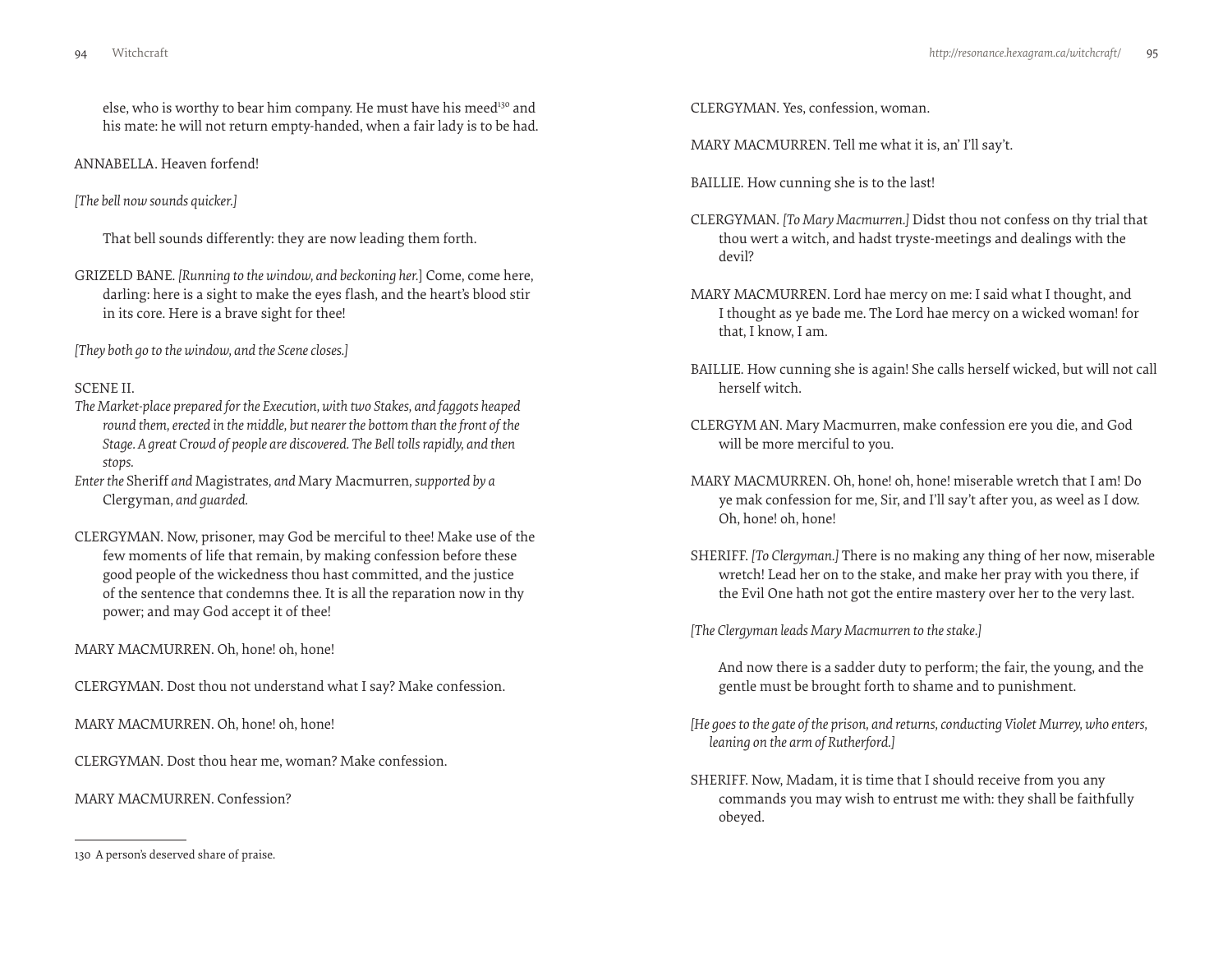VIOLET. I thank you, Mr. Sheriff. What may be allowed for mitigating my sufferings, I know you have already ordered: have you also given similar directions in behalf of my miserable companion?

SHERIFF. I have, Madam.

- VIOLET. Thanks for your mercy! My passage to a better state will be short: and of God's mercy there I have no misgivings; for of the crime laid to my charge I am as innocent as the child newly born; as you yourself, worthy Sir, or this good man on whose arm I now lean.
- SHERIFF. If this be so, Lady, woe to the witnesses, the judges, and the jury by whom you are condemned!
- VIOLET. Say not so. I am condemned by what honest, though erring men, believed to be the truth. What God alone knows to be the truth, is not for man's direction. — *[To Rutherford.]* Weep not for me, my kind friend. You had good cause to believe that you had seen me in company with a creature not of this world, and you were compelled to declare it.

RUTHERFORD. I wish I had died, ere that evidence had been given!

- VIOLET. Be comforted! be comforted! for you make me good amends, in that your heart refuses, in spite of such belief, to think me guilty of the crime for which I am to suffer. There is another — you know whom I mean — who thinks me innocent. When I am gone, ye will be often together, and speak and think of Violet Murrey. This is the memory I shall leave behind me: my evil fame with others is of little moment. And yet I needs must weep to think of it; 't is human weakness.
- RUTHERFORD. God bless and strengthen thee, my daughter, in this thy last extremity!
- VIOLET. Fear not for that: I am strengthened. You have prayed for me fervently, and I have prayed for myself; and think ye I shall not be supported?

*[Looking round on the crowd.]*

And these good people, too, some of them, I trust, will pray for me. They

will one day know that I am innocent.

SEVERAL VOICES. *[From the crowd, calling out in succession.]* We know it already. — She must be so. — She is innocent.

BAILLIE. I command silence! — Mr. Sheriff, your duty calls upon you.

SHERIFF. *[To Violet.]* Madam.

*[Turns away.]*

VIOLET. You speak, and turn from me: I understand you.

SHERIFF. I am compelled to say, though most unwillingly, our time is run.

VIOLET. And I am ready. —

*[Turning to Rutherford.]*

The last fearful step of my unhappy course only remains: you have gone far enough, my good Sir. Receive my dying thanks for all your kindness, and let us part. Farewell! till we meet in a better world!

- RUTHERFORD. Nay, nay; I will be with thee till all is over, cost what it may, — though it should kill me.
- VIOLET. Most generous man! thou art as a parent to me, and, woe the day! thy heart will be wrung as though thou wert so in truth.

BAILLIE. *[To Sheriff.]* Why so dilatory<sup>131</sup>? Proceed to the place of execution.

SHERIFF. Not so hasty, Sir! The psalm must first be sung.

BAILLIE. It will be sung when she is at the stake.

SHERIFF. *[Aside.]* Would thou wert there in her stead, heartless bigot! — *[Aloud.]* Raise the psalm here.

VIOLET. You are very humane, good Sheriff, but we shall, if you please,

131 Slow to act.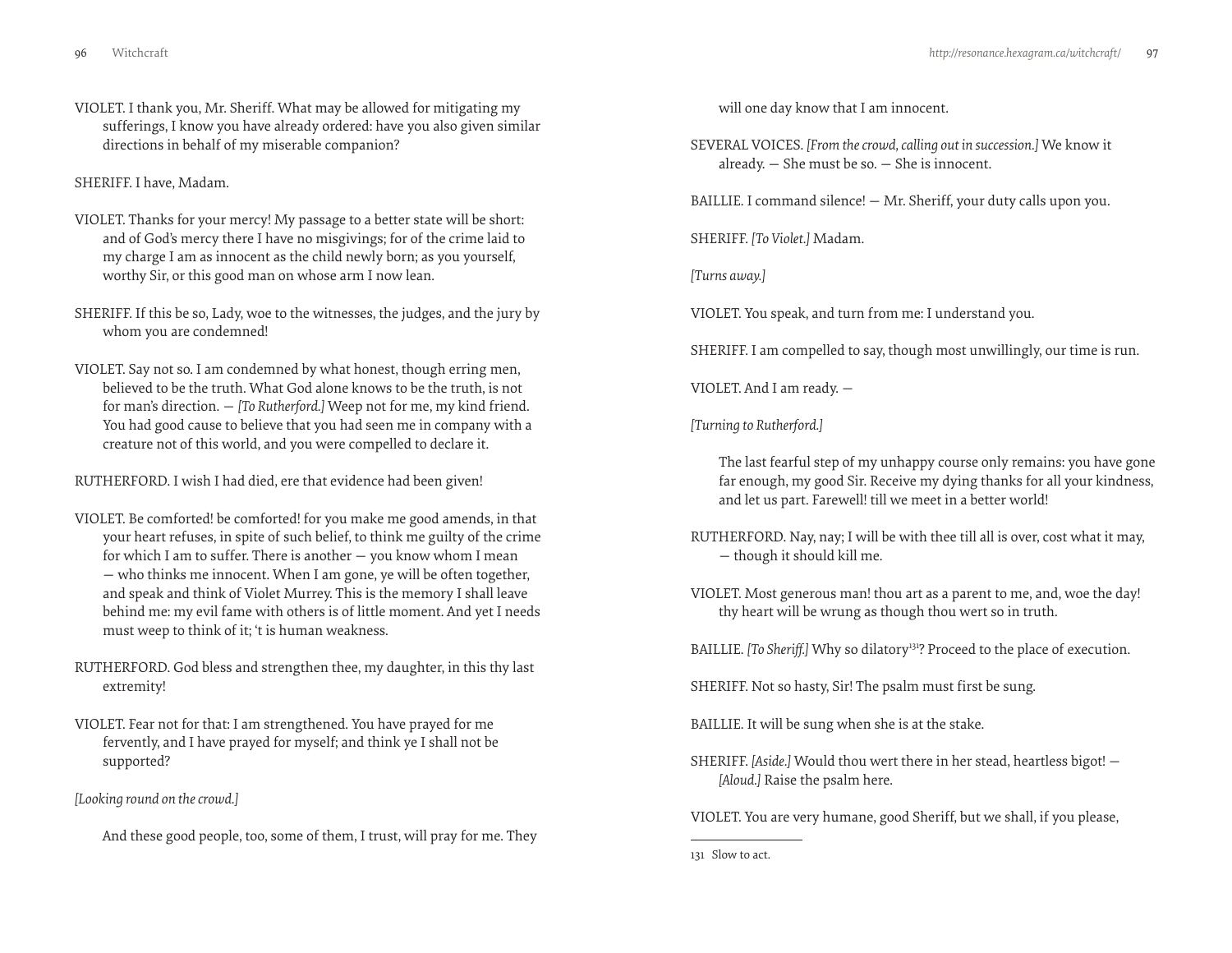proceed to the place appointed.

*[She is led towards the stake, when a loud cry is heard without.]*

VOICE. Stop! stop! stop the execution.

*Enter* Murrey*, darting through the crowd, who give way to let him pass.*

- MURREY. She is innocent! she is innocent! Ye shall not murder the innocent!
- SHERIFF. *[To Murrey.]* Who art thou, who wouldst stop the completion of the law?
- MURREY. One whom you have known; whom you have looked on often.
- SHERIFF. The holy faith preserve us! art thou a living man?
- RUTHERFORD. Murrey of Torwood! doth the grave give up its dead, when the sun is shining in the sky?
- SHERIFF. Look to the lady, she is in a swoon.
- MURREY. *[Supporting Violet.]* My dear, my noble child! thine own misery thou couldst sustain, but mine has overwhelmed thee: dear, dear child!

*Enter* Dungarren*, running distractedly.*

BAILLIE. *[Fronting him.]* Dungarren broke from prison, in defiance of the law!

DUNGARREN. In defiance of all earthly things.

*[Pushing the Baillie aside, and rushing on to Violet.]*

Who art thou? *[Looking sternly at Murrey.]* What right hast thou to support Violet Murrey?

MURREY. The right of a father; a miserable father.

DUNGARREN. Her father is dead.

MURREY. Not so, Dungarren: I would I were dead, if it could save her life.

- DUNGARREN. *[Pointing to Rutherford.]* This good man, whose word is truth itself, laid Murrey of Torwood in the grave with his own hands.
- MURREY. Did he examine the face of the corse which he so piously interred? I had changed clothes with my faithful servant. — But it is a story tedious to tell; and can ye doubt his claims to identity, who, in the very act of making them, subjects his own life to the forfeit of the law?
- BAILLIE. *[Aside to the Sheriff's officers.]* By my faith! he is a condemned murderer, and will be required of our hands; keep well on the watch, that he may not escape.
- DUNGARREN. She seems to revive; she will soon recover. *[To Murrey.]* And it was you who were with her on the heath, and in the cave?

MURREY. It was I, Dungarren.

DUNGARREN. No apparition, no clandestine lover, but her own father!

- VIOLET. *[Recovering, and much alarmed.]* Call him not father! I own him not! Send him away, send him away, dear Robert!
- MURREY. *[Embracing her.]* My generous child! the strength of thy affection is wonderful, but it is all vain: I here submit myself willingly to the authority of the law, though innocent of the crime for which I am condemned — the wilful murder of a worthy gentleman. And now, Mr. Sheriff, you cannot refuse to reprieve her, who is mainly convicted for that, in being seen with me, she seemed to hold intercourse with apparitions, or beings of another world.

SHERIFF. You speak reason: God be praised for it!

DUNGARREN. God be praised, she is safe!

BAILLIE. There be other proofs against her besides that.

DUNGARREN. Be they what they may, they are false!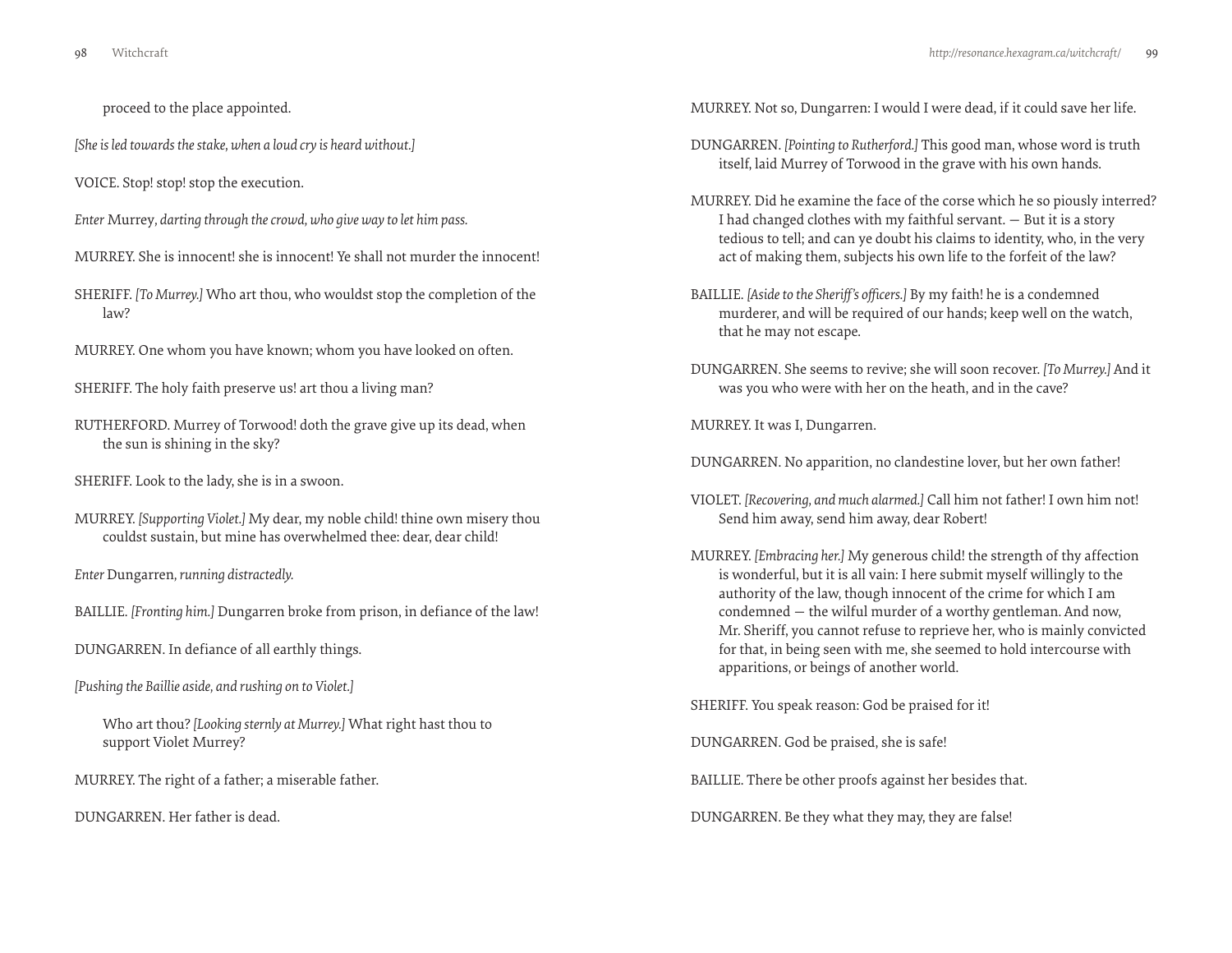- 
- *Enter* Black Bawldy*, letting himself down from the wall of a low building, and running eagerly to the* Sheriff*.*
- BAWLDY. Hear, my Lord Sheriff, hear me, your honour hear me, Dungarren; — hear me, a' present! She's innocent; — I stole it, I stole it mysel: the Lady Annabel tempted me, and I stole it.

SHERIFF. Simple fool! it is not for theft she is condemned.

- BAWLDY. I ken that weel, your honour. She's condemned for being a witch, and she's nae witch: I stole it mysel and gied it to the Lady Annabel, wha cuttet the hole i' the sleeve o't, I'll be sworn. Little did I think what wicked purpose she was after.
- SHERIFF. Yes, yes, my callant! I comprehend thee now: it is that gown which was produced in Court, thou art talking of. Thou stole it for the Lady Annabel, and she cut a piece out of it, which she pretended to have found in the sick-chamber?
- BAWLDY. E'en sae, your honour. Whip me, banish me, or hang me, an' it man be sae, but let the innocent leddy abee.
- SHERIFF. Well, well; I'll take the punishing of thee into my own hands, knave. What shrieks are these?
- *[Repeated shrieks are heard from the window of a house, and two figures are seen indistinctly within, struggling: a dull stifled sound succeeds, and then a sudden silence.]*
	- There is mischief going on in that house.
- BAILLIE. *[Running to the door of the house, and knocking.]* Let me enter: I charge you within, whoever ye be, to open the door. No answer!

*[Knocks again.]*

Still no answer! Open the door, or it shall be forced open.

GRIZELD BANE. *[Looking over the window.]* Ha, ha! what want ye, good Mr. Magistrate?

- BAILLIE. Some body has suffered violence in this house; open the door immediately.
- GRIZELD BANE. And what would you have from the house that ye are so impatient to enter? There be corses enow in the churchyard, I trow; ye need not come here for them.
- SHERIFF. She is a mad woman, and has murdered somebody.
- FIRST OFFICER. Mad, your honour! she's the witch we ha' been seeking in vain to apprehend, and the blackest, chiefest hag o' them a'.
- SECOND OFFICER. By my faith, we mun deal cannily wi' her, or she'll mak her escape fra' us again through the air.
- BAILLIE. *[Calling up to her.]* Open the door, woman, and you sha'n't be forced; we want to enter peaceably. Who is with you, there? Who was it that shrieked so fearfully?
- GRIZELD BANE. Never trouble thy head about that, Mr. Magistrate; she'll never disturb you more.

SHERIFF. Who is it you have with you?

- GRIZELD BANE. *[Throwing down to them the scarf of Annabella.]* Know ye that token? It was a fair lady who owned it, but she has no need of it now: hand me up a winding sheet.
- SHERIFF. The cursed hag has destroyed some lady. Officers, enter by force, and do your duty. Witch or no witch, she cannot injure strong men like you, in the open light of day.
- *[The door is burst open, and the Officers go into the house, and presently re-enter, bearing the dead body of* Annabella*, which they place on the front of the Stage, the crowd gathering round to stare at it.]*
- BAILLIE. Stand back, every one of you, and leave clear room round the body. It is the Lady Annabella. She has been strangled: — she has struggled fearfully; her features are swollen, and her eyes starting from her head;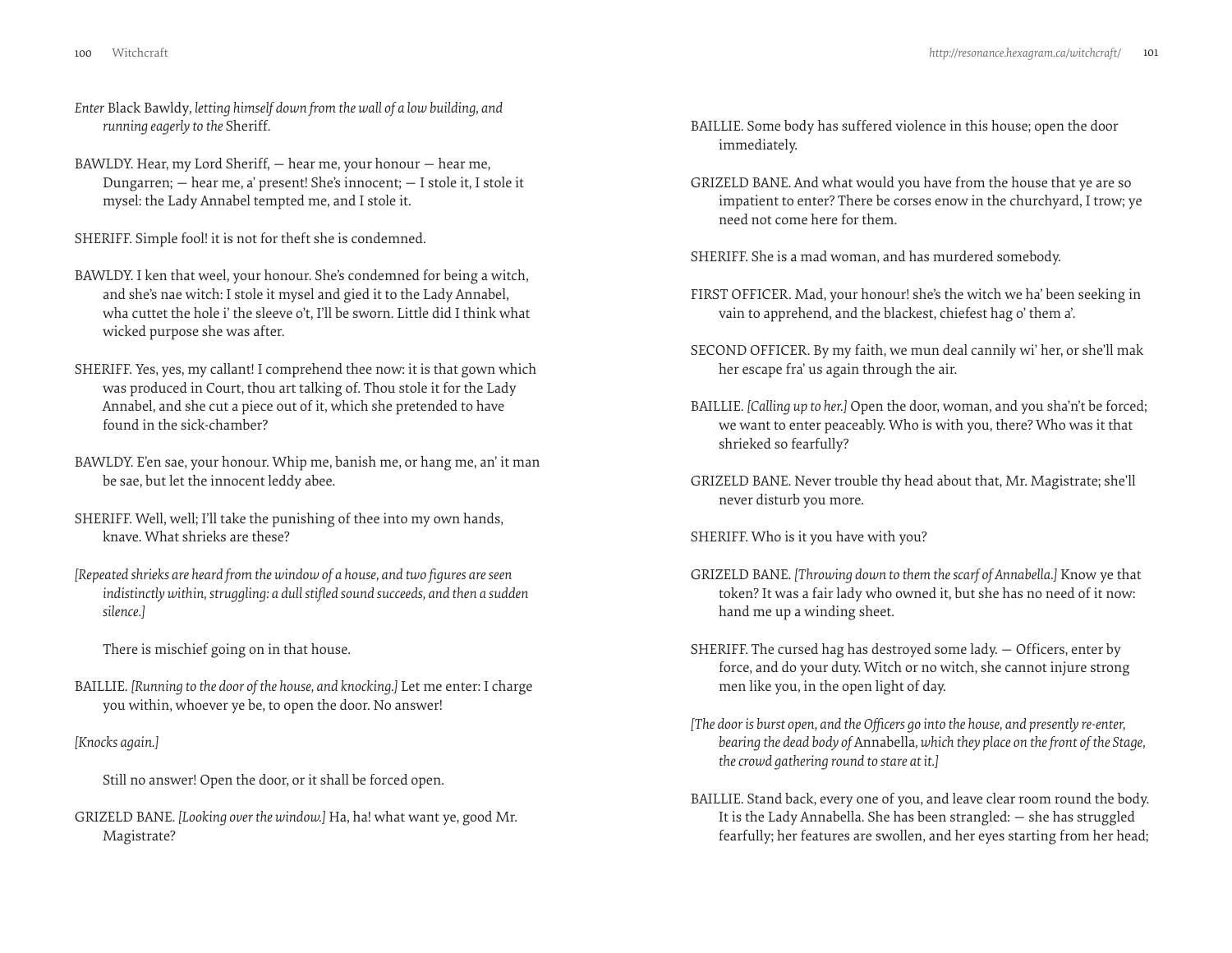she has struggled fearfully. — Stand back, I say; retire to your places, every one of you, or I'll deal with you as breakers of the peace.

- SHERIFF. Be not so angry with them, good Baillie: they must have some frightful sight to stare at, and they will be disappointed of that which they came for.
- BAILLIE. Disappointed, sheriff! You do not mean, I hope, to reprieve that foul witch at the other stake: is not one execution enough for them? It makes me sick to see such blood-thirsting in a Christian land.
- SHERIFF. Ay, you say true; that poor wretch had gone out of my head.
- BAILLIE. Wretch enough, good sooth! the blackest witch in Renfrewshire, Grizeld Bane excepted.
- SHERIFF. But we need not burn her now: her evidence may be wanted to convict the other.
- BAILLIE. Not a whit! we have evidence at command to burn her twenty times over. A bird in hand is a wise proverb. If we spare her now, she may be in Norway or Lapland<sup>132</sup> when we want her again for the stake.
- DUNGARREN. *[Approaching the body of Annabella.]* And this is thy fearful end, most miserable woman! It wrings my heart to think of what thou wert, and what thou mightst have been.
- MURREY. *[To Sheriff.]* Your authority having, on these undoubted proofs of her innocence, reprieved her, may I request that she be now withdrawn from the public gaze? It is not fit that she should be further exposed.
- SHERIFF. True, Torwood; you shall lead her back to prison, where she shall only remain till safe and commodious apartments are prepared for her. As for yourself, I am sorry to say, we have no power to lodge you otherwise than as a condemned man, obnoxious to the last punishment of the law.
- VIOLET. O say not so, dear Sir! He had made his escape, he was safe, he was free, and he surrendered himself into your hands to save the life of his child. Will ye take advantage of that? it were cruel and ungenerous.
- SHERIFF. We act, lady, under authority, and must not be guided by private opinions and affections.
- BAILLIE. Most assuredly! it is our duty to obey the law and to make it be obeyed, without fear or favour.

VIOLET. On my knees, I beseech you!

*[Kneeling and catching hold of the Baillie and Sheriff.]*

I beseech you for an innocent man! Royal mercy may be obtained if ye will grant the time  $-$  time to save the life of the innocent  $-$  innocent, I mean, of intentional murder.

- SHERIFF. Has he further proof of such innocence to produce than was shown on his trial?
- BAILLIE. If he has not, all application for mercy were vain. He slew the man with whom he had a quarrel, without witnesses. If he is innocent, it is to God and his own conscience, but the law must deem him guilty.
- VIOLET. He did it not without witnesses, but he who was present is dead. Alas, alas! if Fatheringham had been alive, he had been justified.
- BAILLIE. Forbear to urge that plea, lady: that the only person who was present at the quarrel or combat is dead or disappeared, throws a greater shade of darkness on the transaction.

SHERIFF. These are hard words, Baillie, and unnecessary.

BAILLIE. You may think so, Sheriff, but if you yield on this point, I entirely dissent from it; ay, from granting any delay to the execution of his sentence. Shall a man be made gainer for having defied the law and broken from his prison?

SHERIFF. *[To Murrey sorrowfully.]* I am afraid we can do nothing for you. You

<sup>132</sup> A region of northern Europe which extends from the Norwegian Sea to the White Sea and lies mainly within the Arctic. It consists of the northern parts of Norway, Sweden, and Finland, and the Kola Peninsula of Russia.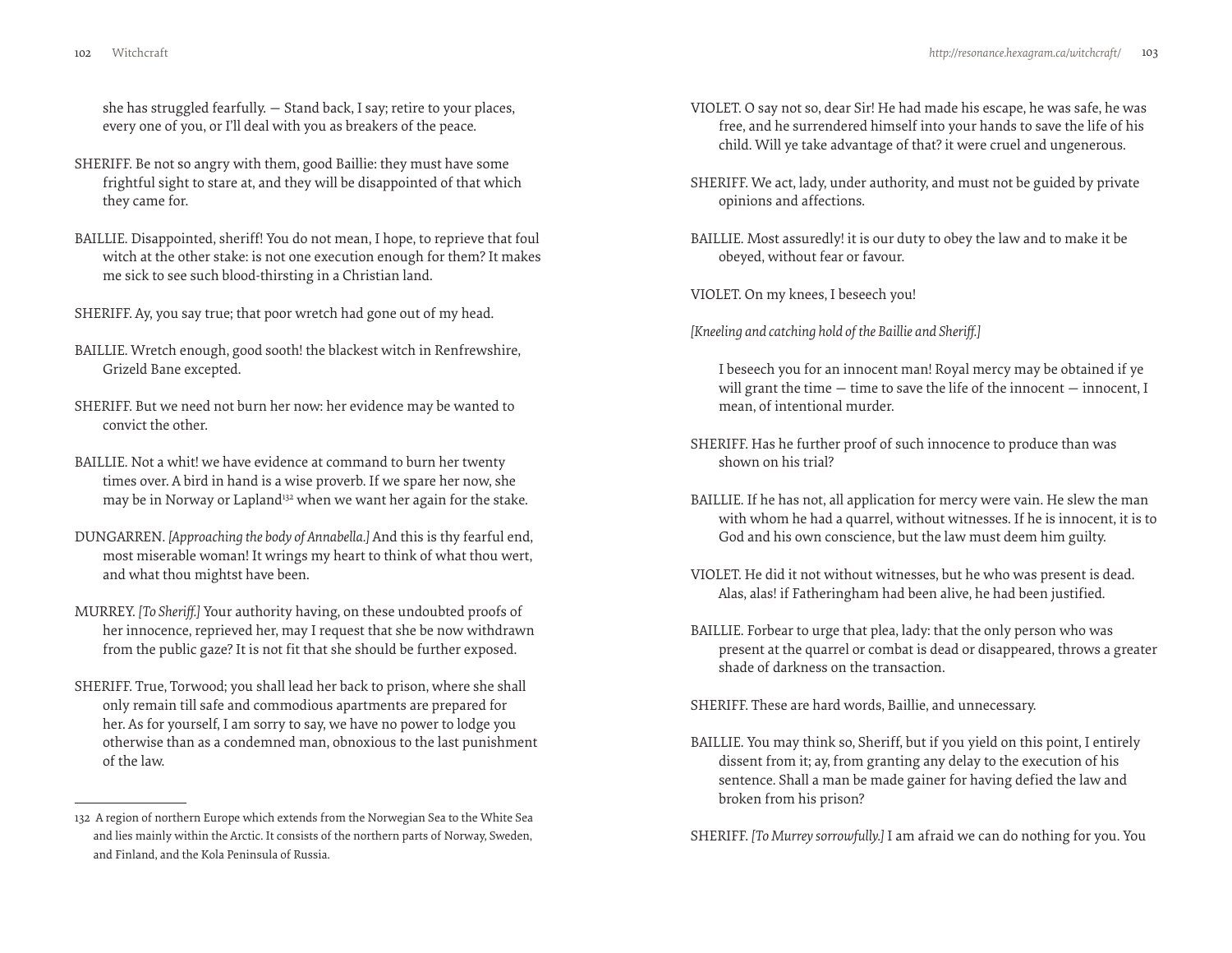must prepare for the worst.

MURREY. I came here so prepared, worthy Sir: I knew you could do nothing for me. *[To Violet, who again kneels imploringly.]* Forbear, dearest child! thou humblest thyself in vain. I will meet fate as a man: do not add to my suffering by giving way to such frantic humiliation.

#### *[Raising her from the ground.]*

Dungarren, I commit her to your protection. You will be her honourable friend.

- DUNGARREN. Ay, and her devoted husband, also, if you esteem me worthy to be so.
- MURREY. Worthy to be her husband, were she the daughter of a king, my noble Robert Kennedy. But thou must not be the son-in-law of such a one as I am,  $-$  one whose life has been terminated by  $-$

# DUNGARREN. I despise the prejudice!

- VIOLET. But I do not! O! I cannot despise it! If my father must suffer, I will never marry thee, and I will never marry another. — My fate is sealed. Thou and this good man *[pointing to Rutherford]* will be my friends, and Heaven will, in pity, make my earthly course a short one. A creature so stricken with sorrow and disgrace has nothing to do in this world but to wait, in humble patience, till God in his mercy takes her out of it.
- MURREY. Come from this hateful spot, my sweet child! Cruel as our lot is, we shall be, for what remains of this day, together.
- *[Endeavours to lead her out, but is prevented by the crowd, who gather close on the front of the Stage, as Grizeld Bane issues with frantic gestures from the house.]*
- VOICES. *[From the crowd in succession.]* Ay, there she comes, and the deel raging within her. — The blackest witch of a'. — Let her be brunt at the stake that was meant for the leddy. — Hurra! hurra! mair faggots and a fiercer fire for Grizeld! — Hurra! and defiance to Satan and his agents!

*[A trumpet sounds without, and the tumult increases, till a company of Soldiers* 

*appears under arms, and enter an Officer, accompanied by Fatheringham.]*

- OFFICER. *[Giving a paper to the Sheriff.]* You will please, Mr. Sheriff, to make the contents of this paper public.
- SHERIFF. I charge every one here, at his peril, to be silent.

# *[Reading.]*

"Be it known unto all men, that the King's Majesty, with the Lords and Commons in Parliament assembled, have decreed that the law punishing what has been called the crime of witchcraft as a felonious offence be repealed; and it is therefore repealed accordingly. Henceforth there shall no person be prosecuted at law as a wizard or witch, throughout these realms; and any person or persons who shall offer injury to any one, as being guilty of the supposed crime of witchcraft, shall be punished for such aggression. God save the King!"

- *[A pause of dead silence, followed by low, then loud murmurs, and then voices call out in succession.]*
- VOICES. My certes! the dee has been better represented in the house of Parliament than a' the braid shires in the kingdom. — Sic a decree as that in a Christian land! — To mak Satan triumphant! — There'll be fine gambols on moors and in kirkyards<sup>133</sup> for this, I trow.  $-$  Parliament, forsooth! we hae sent bonnie members there, indeed, gin thae be the laws they mak. — And will Mary Macmurren escape after a'? — Out upon't! She may be brunt at ony rate, for she is condemned by the gude auld law of our forefathers.  $-$  Ay, so she may; that stands to reason.

*[Crowd close round the stake where Mary Macmurren is bound.]*

- SHERIFF. *[To the Crowd.]* Desist, I say, or the soldiers shall disperse you forthwith.
- FATHERINGHAM. Would they burn the miserable creature for an imaginary crime; one may say, for a pastime!
- BAILLIE. *[To Fatheringham.]* No, good Sir; not imaginary. She is a witch by her own confession. And that woman *[pointing to Grizeld Bane]* is also, by her

<sup>133</sup> Churchyards.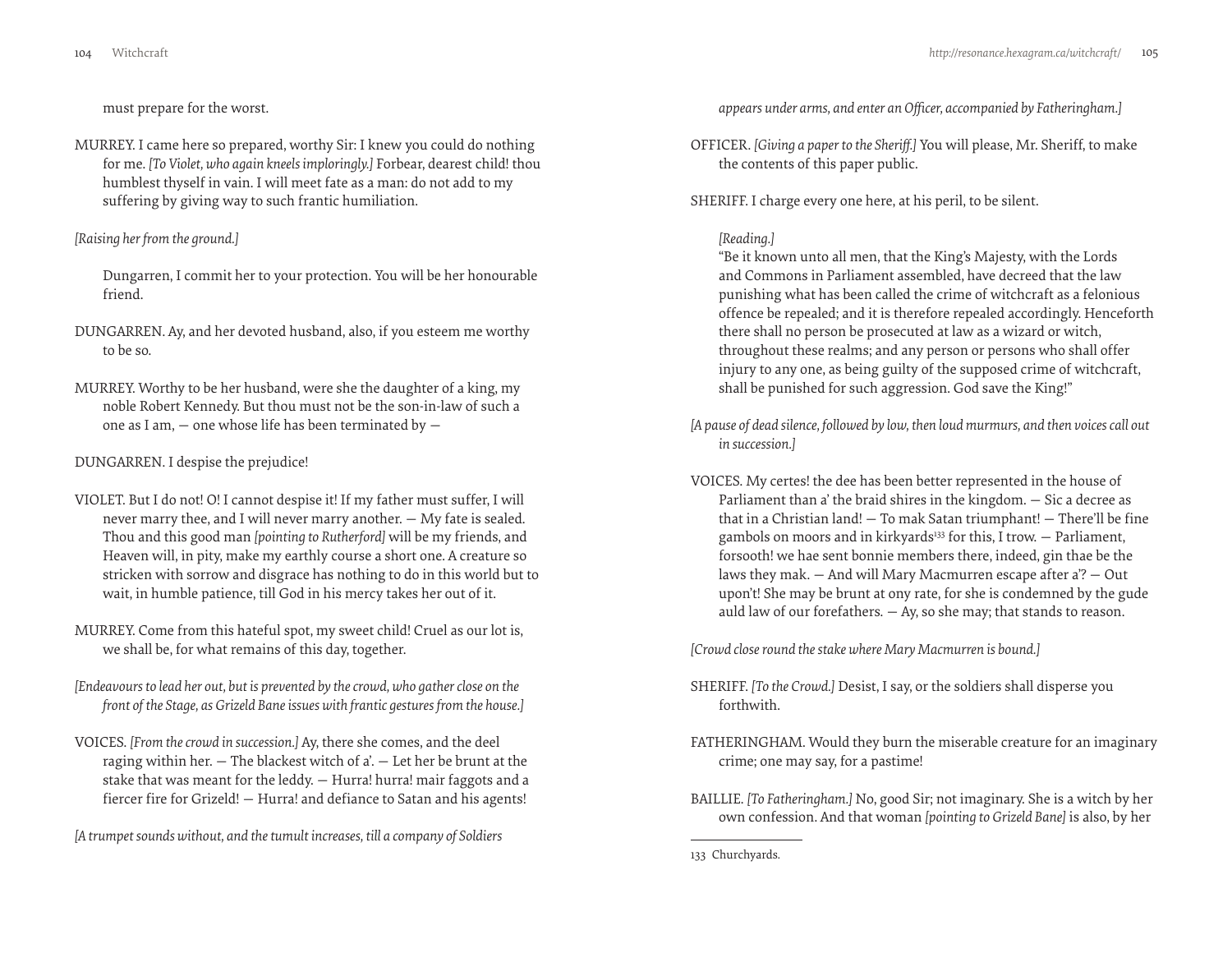own words, convicted of consorting and colleaguing with Satan, — an awful and mischievous witch.

FATHERINGHAM. Is she so?

- GRIZELD BANE. *[Looking at him fiercely.]* Who says otherwise? The sun shines now, and that makes thee bold; but my time of power is coming.
- FATHERINGHAM. *[Approaching her.]* Is this you, Grizeld Bane? What brought you to this part of the country?
- GRIZELD BANE. The prince of the power of the air.
- BAILLIE. There, Sir! you hear her confess it. And who is she? for you seem to know her.
- FATHERINGHAM. A miserable woman whose husband was hanged for murder, at Inverness<sup>134</sup>, some years ago, and who thereupon became distracted. She was, when I left that country, kept in close custody. But she has, no doubt, escaped from her keepers, who may not be very anxious to reclaim her.

BAILLIE. We must secure her, then, and send her back to the north.

- GRIZELD BANE. Lay hands on me who dare! I defy you: my master is stronger than you all, since you sent him to his kingdom of darkness. Ye cannot stop the breath of a spirit, though you had a score of executioners at your beck. Lay hands upon me who dare!
- FATHERINGHAM. Nobody will do you any violence, Dame; but you will quietly retire with these two friends of yours *[motioning significantly to two Soldiers, who advance and take charge of her]*. Nay; make no resistance: look steadfastly in my face, and you will plainly perceive that you must go.

*[Fixes his eyes upon her sternly, while she suffers herself to be led off.]*

OFFICER. Now, Mr. Sheriff, release your prisoners, since the laws against

witchcraft are abrogated<sup>135</sup>.

- SHERIFF. I do it most gladly. Would you had authority to command the release of all my prisoners.
- OFFICER. It is only those condemned for witchcraft, whose enlargement I have authority to command.
- MURREY. *[Stepping sternly from the opposite side of the Stage, and fronting Fatheringham closely.]* But there is a prisoner condemned for murder whom thou, James Fatheringham, knowest to be innocent, and therefore thou art by nature authorised, yea, compelled, to demand his release, — I mean, the reversion of his sentence.
- FATHERINGHAM. *[Starting back.]* Murrey of Torwood in the land of the living!
- MURREY. No thanks to thee that I am so! To desert me, and leave the country too, circumstanced as thou knewest me to be, — the only witness of that fatal quarrel, — was it the act of a friend, of a Christian, of a man?
- FATHERINGHAM. No, neither of a Christian, nor a heathen, had it been a voluntary act. But you were not yet in custody, when I left the country, with no intention of going further than the southern coast of Ireland, to visit a dying relation.

MURREY. In Ireland all these years?

FATHERINGHAM. Be not so hasty. That coast I never reached: a violent storm drove our vessel out to sea, where she was boarded and captured by a pirate. My varied tale, dear Murrey, you shall hear on a fitter occasion. Thank God that I am now here! and have this day accompanied my friend *[pointing to the Officer]* on his public errand, still in time to save thee. For hearing, on my return to England, some weeks ago, thy sad story, how thou hadst been condemned, hadst made thy escape from prison, how thy dead body was found in a pit, and interred, — I was in no hurry to proceed northwards, as the justification of thy memory could not be disappointed.

135 Repealed.

<sup>134</sup> A city in Scotland situated at the mouth of the River Ness.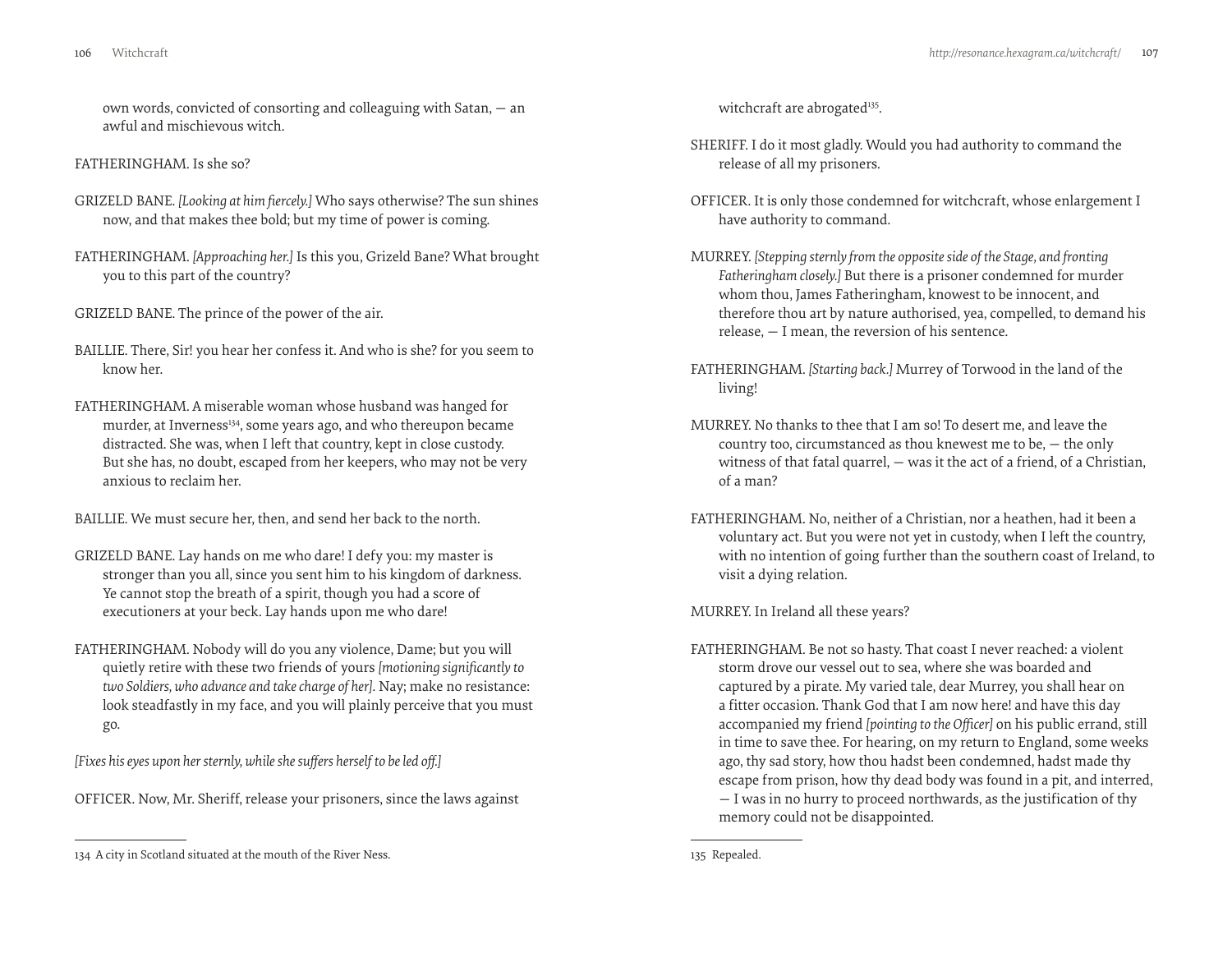<span id="page-54-0"></span>MURREY. Thou shouldst not have suffered even my memory to rest under such imputation, — no, not an hour.

*Watch [Fatheringham](http://vimeo.com/groups/134592/videos/41309392) scene.* 

- VIOLET. Dear father, be not so stern when deliverance, a blessed deliverance, — is sent to thee. See; there is a tear in his eye. It was not want of friendship that detained him.
- FATHERINGHAM. I thank thee, sweet lady, for taking my part. It was not want of friendship that detained me; though Murrey has always been so hasty and ardent, and I so deliberate and procrastinating, it is wonderful we should ever have been friends.
- DUNGARREN. No, not wonderful: though slow yourself, you loved him, perhaps, for his ardour.
- FATHERINGHAM. Yes, young man, you are right. But how was it that he loved me? if, indeed, he ever loved me. Perhaps he never did.
- MURREY. *[Rushing into his arms.]* I did I do and will ever love thee, wert thou as slow and inert as a beetle.
- DUNGARREN. Now ye are friends, and this terrible tempest has past over us! May such scenes as we have this day witnessed never again disgrace a free and a Christian land!

#### *[A murmur amongst the Crowd.]*

- SHERIFF. Good people, be pacified; and instead of the burning of a witch, ye shall have six hogsheads of ale set abroach at the cross, to drink the health of Violet Murrey, and a grand funeral into the bargain.
- DUNGARREN. Forbear, Sheriff: the body of this unhappy lady is no subject for pageantry. She shall be interred with decent privacy; and those who have felt the tyranny of uncontrolled passions will think, with conscious awe, of her end.

*[The Curtain drops.]*